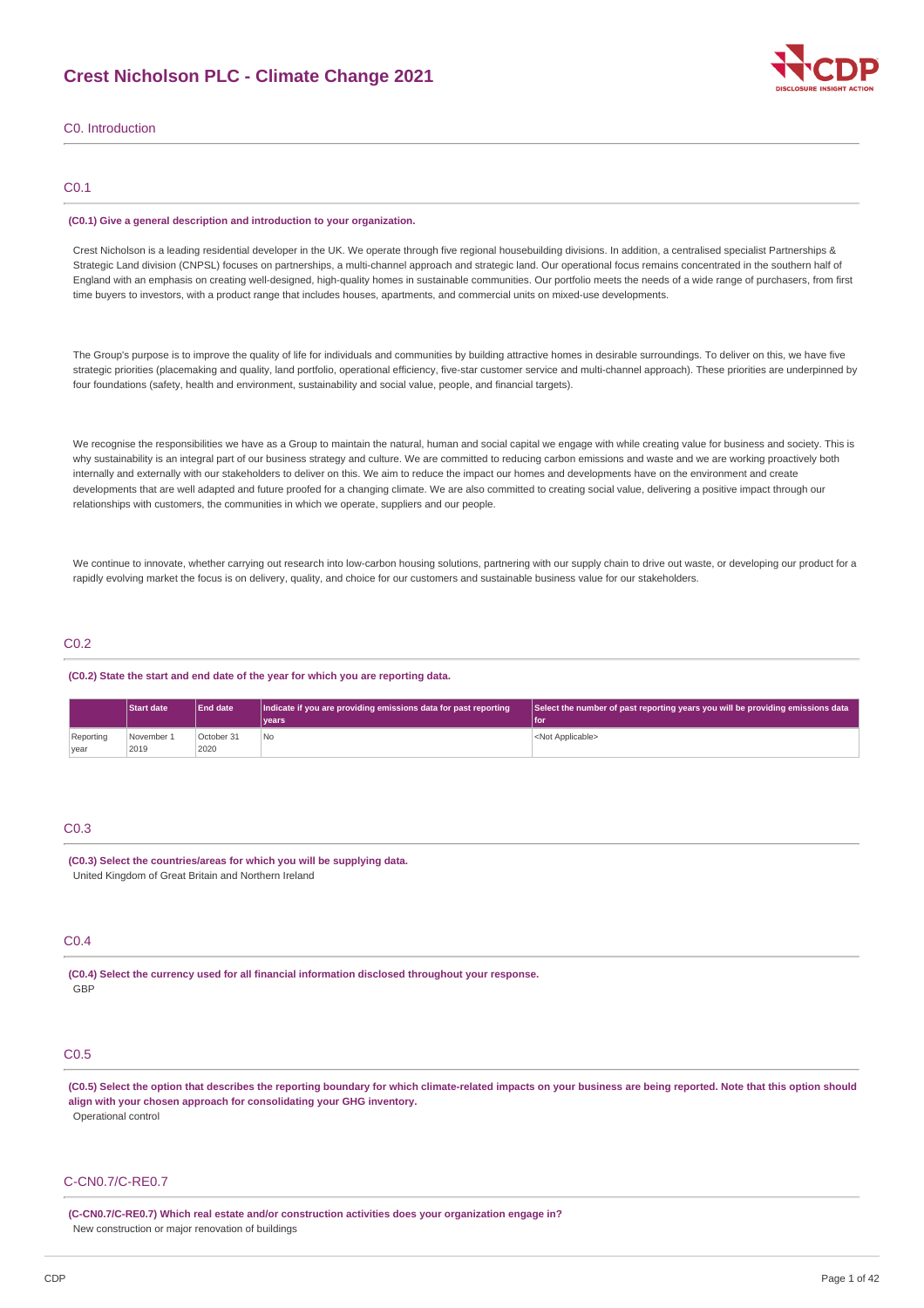# C1.1

**(C1.1) Is there board-level oversight of climate-related issues within your organization?** Yes

## C1.1a

(C1.1a) Identify the position(s) (do not include any names) of the individual(s) on the board with responsibility for climate-related issues.

|               | Position of Please explain                                                                                                                                                                                |
|---------------|-----------------------------------------------------------------------------------------------------------------------------------------------------------------------------------------------------------|
| individual(s) |                                                                                                                                                                                                           |
| Chief         | Our Chief Executive Officer (CEO) is responsible for sustainability, including climate-related issues, and is ultimately accountable for the risks and opportunities that impact the business. The CEO    |
| Executive     | chairs the Sustainability Committee, which aims to ensure that sustainability is integrated within the business. The Committee also has oversight of major issues and policies relating to sustainability |
| Officer       | and is responsible for overseeing the development and delivery of the strategic aims and initiatives to improve our ESG performance, including our response to climate change. With the CEO having        |
| (CEO)         | responsibility for sustainability, this ensures there is accountability for climate change at the highest level of the corporation. As an example of a climate-related decision made in 2020, the CEO     |
|               | approved the Group's carbon emission, waste and renewable energy targets.                                                                                                                                 |

## C1.1b

**(C1.1b) Provide further details on the board's oversight of climate-related issues.**

| <b>Frequency</b><br>with<br>which<br>climate-<br>related<br>$\mathbf a$<br>scheduled<br>agenda<br>item | <b>Governance</b><br>mechanisms<br>into which<br>climate-<br>related issues<br>issues are are integrated                                                                                                                                                                                                                                                                                                                                                                                                                     | Scope of<br>board-<br>level<br>oversight | Please explain                                                                                                                                                                                                                                                                                                                                                                                                                                                                                                                                                                                                                                                                                                                                                                                                                                                                                                                                                                                                                                                                                                                                                                        |
|--------------------------------------------------------------------------------------------------------|------------------------------------------------------------------------------------------------------------------------------------------------------------------------------------------------------------------------------------------------------------------------------------------------------------------------------------------------------------------------------------------------------------------------------------------------------------------------------------------------------------------------------|------------------------------------------|---------------------------------------------------------------------------------------------------------------------------------------------------------------------------------------------------------------------------------------------------------------------------------------------------------------------------------------------------------------------------------------------------------------------------------------------------------------------------------------------------------------------------------------------------------------------------------------------------------------------------------------------------------------------------------------------------------------------------------------------------------------------------------------------------------------------------------------------------------------------------------------------------------------------------------------------------------------------------------------------------------------------------------------------------------------------------------------------------------------------------------------------------------------------------------------|
| Scheduled<br>- some<br>meetings                                                                        | Reviewing and<br>guiding<br>strategy<br>Reviewing and<br>guiding risk<br>management<br>policies<br>Reviewing and<br>guiding annual<br>budgets<br>Reviewing and<br>quiding<br>business plans<br>Setting<br>performance<br>objectives<br>Monitoring<br>implementation<br>and<br>performance of<br>objectives<br>Overseeing<br>major capital<br>expenditures,<br>acquisitions<br>and<br>divestitures<br>Monitoring and<br>overseeing<br>progress<br>against goals<br>and targets for<br>addressing<br>climate-related<br>issues | $<$ Not<br>Applicabl<br>e                | The Group Production Director provides an update on our sustainability strategy and performance at each main Board meeting. Discussion at the meeting includes<br>initiatives to mitigate our climate impact, progress against our targets, future climate strategy and how the business is responding to emerging regulations. The Group<br>Production Director also provides a report and verbal update to the Executive Committee on a monthly basis. The report provides an update on key initiatives to mitigate<br>our climate impact, as well as other sustainability issues. It also provides updates on performance against our targets. The Executive Committee has three Board members<br>in attendance, including the CEO. We also have a Sustainability Committee, which is chaired by our Chief Executive Officer. Future policy, emerging trends and current<br>ESG performance are reviewed and plans are put in place to address. Key updates on ESG matters, including climate-related risks, are provided to the Board. The Climate<br>Change, Sustainability, Sustainable Procurement and Sustainable Timber policies are all reviewed and signed off by the CEO. |
| Scheduled<br>- all<br>meetings                                                                         | Overseeing<br>major capital<br>expenditures,<br>acquisitions<br>and<br>divestitures                                                                                                                                                                                                                                                                                                                                                                                                                                          | $<$ Not<br>Applicabl<br>e                | All potential development projects must be reviewed and signed off by the Executive Leadership Team, including members of the Board, at our Project Committee<br>meetings. Climate related risks, such as flood risk of the site, overheating risk of the homes and ecological impact will be reviewed and considered - and form part of the<br>decision to proceed or not.                                                                                                                                                                                                                                                                                                                                                                                                                                                                                                                                                                                                                                                                                                                                                                                                           |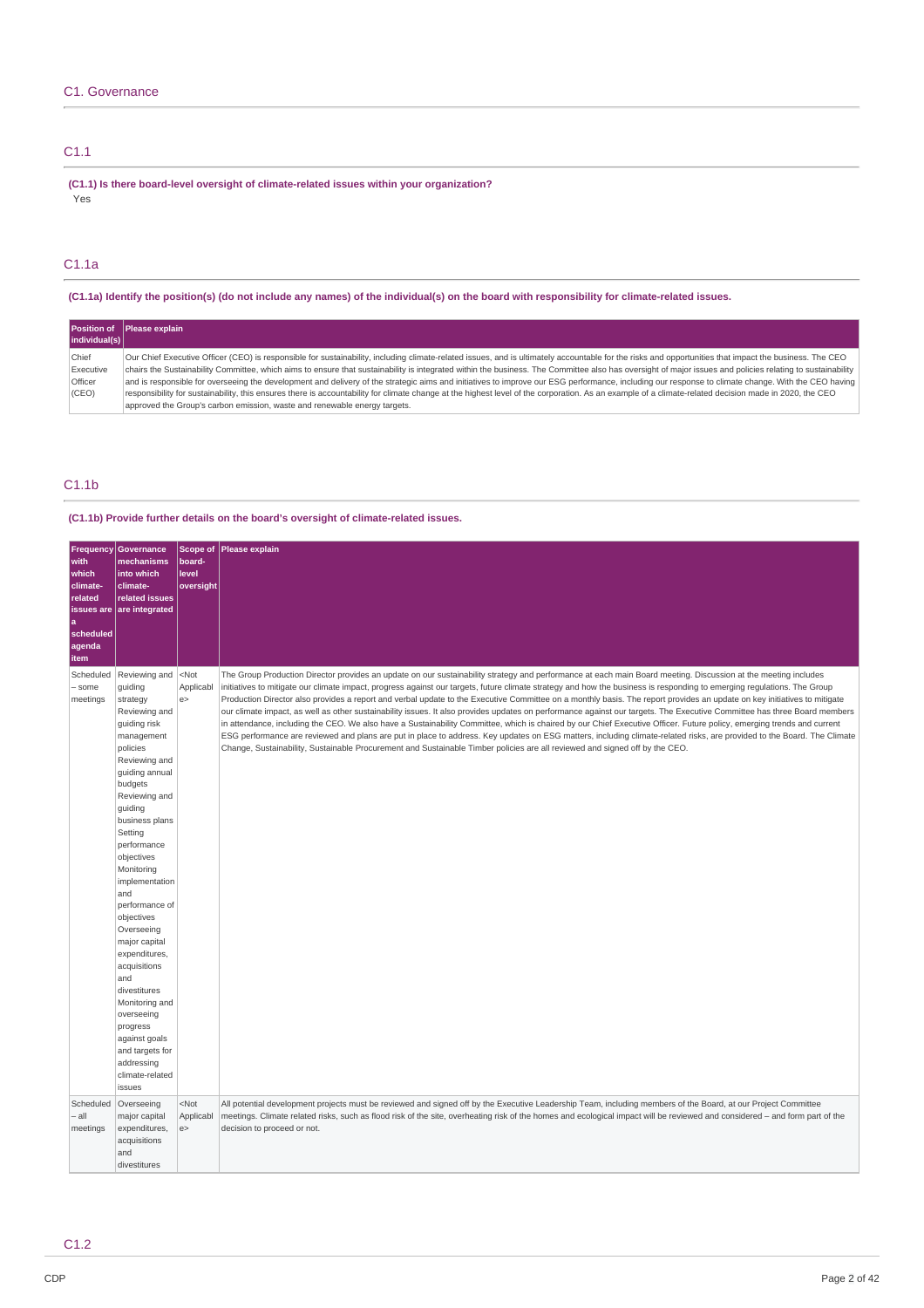## **(C1.2) Provide the highest management-level position(s) or committee(s) with responsibility for climate-related issues.**

| Name of the position(s) and/or committee(s) Reporting    | l line                 | <b>Responsibility</b>                                                  | Coverage of<br>responsibility | Frequency of reporting to the board on climate-related<br>lissues |
|----------------------------------------------------------|------------------------|------------------------------------------------------------------------|-------------------------------|-------------------------------------------------------------------|
| Chief Executive Officer (CEO)                            | $<$ Not<br>Applicable> | Both assessing and managing climate-related risks and<br>opportunities | <not applicable=""></not>     | More frequently than quarterly                                    |
| Sustainability committee                                 | $<$ Not<br>Applicable> | Both assessing and managing climate-related risks and<br>opportunities | <not applicable=""></not>     | Quarterly                                                         |
| Other, please specify (Group Production<br>Director)     | $<$ Not<br>Applicable> | Both assessing and managing climate-related risks and<br>opportunities | <not applicable=""></not>     | More frequently than quarterly                                    |
| Other committee, please specify (Executive<br>Committee) | $<$ Not<br>Applicable> | Both assessing and managing climate-related risks and<br>opportunities | <not applicable=""></not>     | More frequently than quarterly                                    |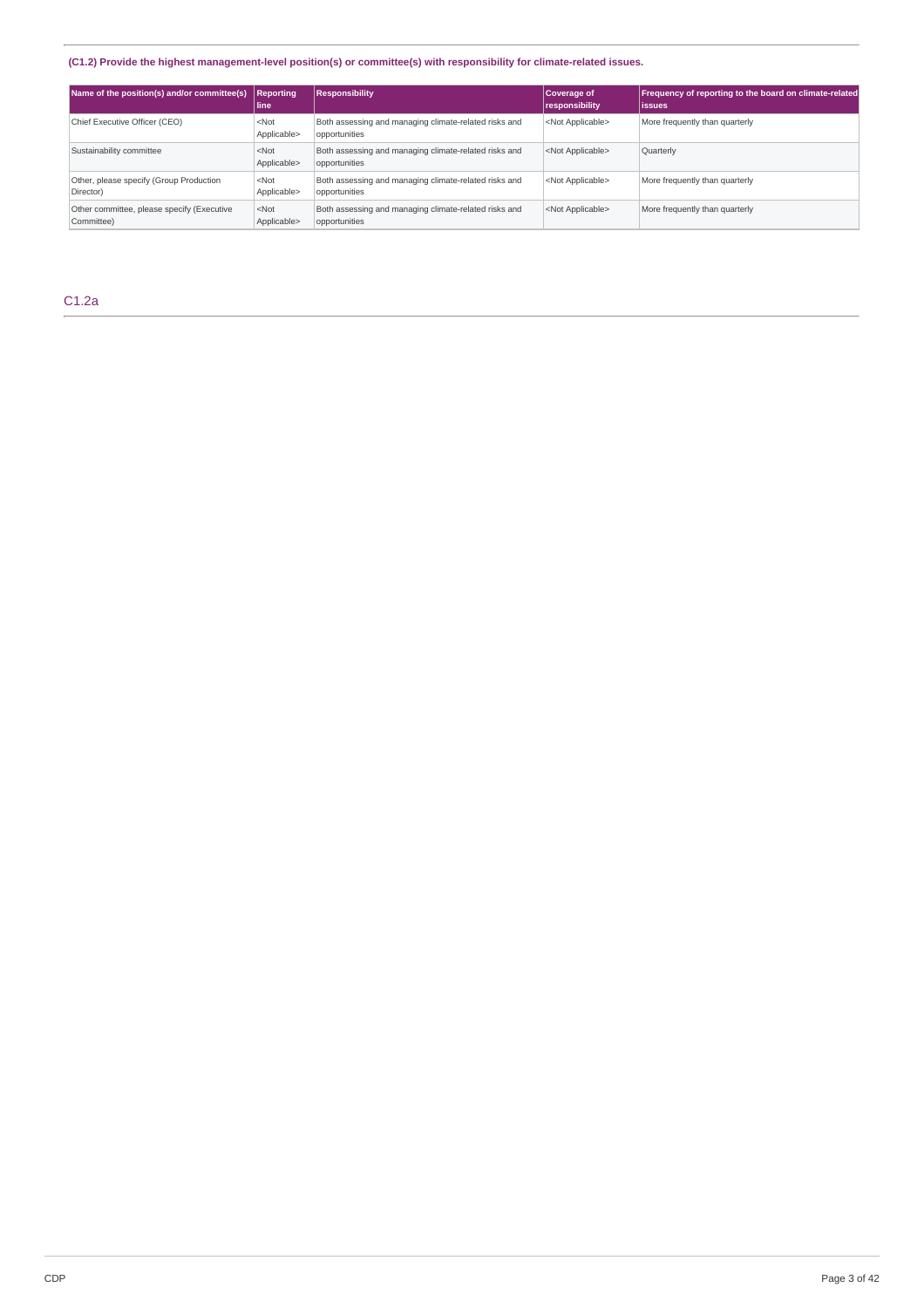### (C1.2a) Describe where in the organizational structure this/these position(s) and/or committees lie, what their associated responsibilities are, and how climate**related issues are monitored (do not include the names of individuals).**

### Chief Executive Officer (CEO)

The CEO has ultimate responsibility for sustainability, including climate change. This represents the significance to the business of managing our climate-related issues and ensures that sustainability is integrated into business operations. The CEO is responsible for the Group Sustainability policies, targets and initiatives to achieve the set targets. This ensures that accountability for climate-related issues is at the highest level of the corporation. The CEO chairs the Sustainability Committee, which meets on a quarterly basis.

### Sustainability Committee

The Sustainability Committee is delegated authority from the Executive Committee to ensure sustainability matters are integrated within the business. The Committee has oversight of issues relating to sustainability throughout the Group and is responsible for overseeing the development and delivery of strategic aims and initiatives to improve performance. The CEO has ultimate responsibility for sustainability, including climate change, and chairs the Committee.

Key responsibilities of the Sustainability Committee include:

- Developing and monitoring the Group's approach to sustainability, including the impact on the environment and climate change
- Reviewing policies relating to sustainability
- Reviewing suitability of and making recommendations to the Executive Leadership Team or Board in relation to sustainability metrics, KPIs and targets
- Reviewing the ongoing performance of agreed metrics, KPIs and targets
- Assessing ESG risks and opportunities
- Keeping abreast of current and emerging legislation, ensuring business compliance

### Executive Committee

Regular updates on sustainability, including climate change, are provided to the Executive Committee and Board. Any major strategic and expenditure issues will be taken to the Executive Committee and Board for approval. The Executive Committee monitors progress against climate-related KPIs and initiatives to reduce carbon emissions.

### Group Production Director (GPD)

The GPD sits on the Sustainability Committee and manages the Group disciplines and key functional forums that support the delivery of outputs from the Committee. It is within their remit to engage with the relevant personnel across the business, including Board members and the Executive Leadership Team as required, to ensure that climate-related risks are reviewed and managed and climate-related business opportunities are seized. The Group Production Team provide a monthly update report to the Executive Committee, which includes sustainability and climate-related issues. The Group Production Director also sponsors key Functional Forums that are responsible for ensuring delivery of our objectives, achieving targets, and embedding procedures within the business, and across the geographies in which we operate, through our operating divisions.

The Group Production Team has in-depth knowledge of climate-related issues, as well as current and potential future policy. This team completes an annual ESG risk assessment, which feeds into the group-wide risk management framework and assessment to ensure robust management measures are in place.

Climate-related issues are monitored through attendance at relevant events, webinars, seminars, and networking with peers. Newsletters, information from law firms, and online reading also provide the latest updates on climate-related issues relevant to both the industry and wider society. Key senior Executives sit on industry collaboration networks and provide feedback on any important matters relating to climate change to members of the Committee. For example, our Group Head of Technical sits on the HBF's National Technical and Sustainability Committee. The Group also feeds into cross-sector initiatives such as the Future Homes Taskforce.

#### C1.3

(C1.3) Do you provide incentives for the management of climate-related issues, including the attainment of targets?

|         | Provide incentives for the management of climate-related issues |  |
|---------|-----------------------------------------------------------------|--|
| $Row_1$ | Yes                                                             |  |
|         |                                                                 |  |

## C1.3a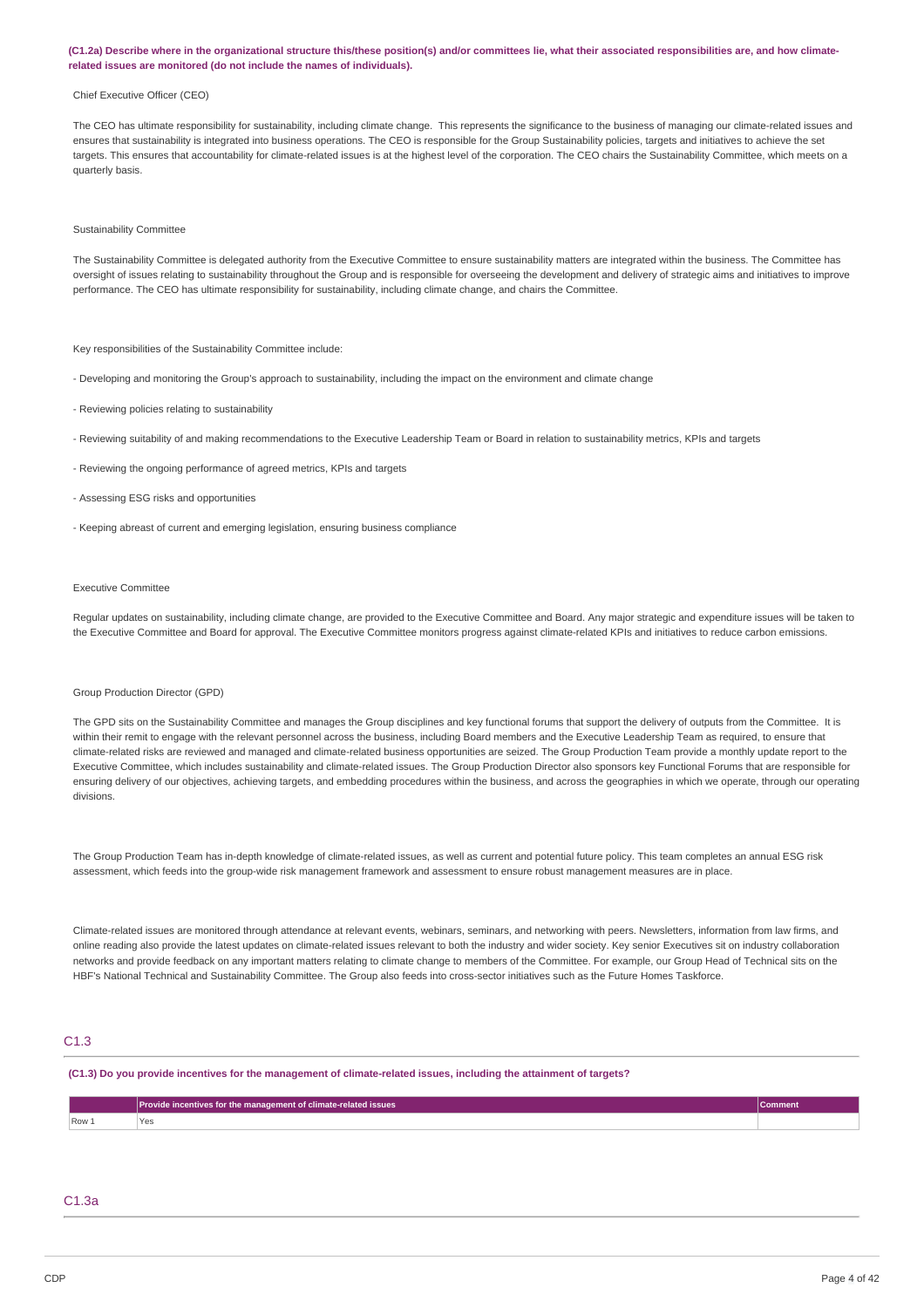## (C1.3a) Provide further details on the incentives provided for the management of climate-related issues (do not include the names of individuals).

| <b>Entitled to</b><br><b>lincentive</b> | <b>Type of</b>     | <b>Activity</b><br>lincentive linventivized | <b>Comment</b>                                                                                                                                                                                                                                                                   |
|-----------------------------------------|--------------------|---------------------------------------------|----------------------------------------------------------------------------------------------------------------------------------------------------------------------------------------------------------------------------------------------------------------------------------|
| All employees                           | Monetary<br>reward | Emissions<br>reduction<br>project           | Our company car scheme incentivises employees to choose low emission vehicles. Employees receive a 15% uplift in their company car benefit if they chose a low<br>emission vehicle ( $\leq 110qCO2/km$ ), either through the company car scheme or if they have a car allowance. |
| All employees                           | Monetary<br>reward | Efficiency<br>project                       | Employees are eligible to purchase a tax-free bike under the Government's Cyclescheme.                                                                                                                                                                                           |
| Corporate<br>executive team reward      | Monetary           | Emissions<br>reduction target               | A % of the annual bonus depends on achieving a reduction (of at least 5%) in scope 1 and 2 emissions intensity compared to the 2019 equivalent.                                                                                                                                  |

## C2. Risks and opportunities

## C2.1

(C2.1) Does your organization have a process for identifying, assessing, and responding to climate-related risks and opportunities? Yes

## C2.1a

### **(C2.1a) How does your organization define short-, medium- and long-term time horizons?**

|                 | <b>IFrom</b> | l Toʻ   | <b>Comment</b>                                                                                                                                                                                 |
|-----------------|--------------|---------|------------------------------------------------------------------------------------------------------------------------------------------------------------------------------------------------|
|                 | (years)      | (vears) |                                                                                                                                                                                                |
| Short-term      |              |         | Short-term is considered to be under 3 years. This covers the current operating climate, where existing legislation is likely to be in place for much of the time horizon.                     |
| Medium-<br>term |              | 10      | Medium-term is considered to be between 3 and 10 years. This covers the period where legislation currently under consideration is likely to take effect and have an impact on<br>the business. |
| Long-term       | $ 10\rangle$ | 30      | Long-term is considered to be anything over a 10-year time horizon. This period is challenging to predict, but the macro-environment can be used to understand certain trends.                 |

## C2.1b

## **(C2.1b) How does your organization define substantive financial or strategic impact on your business?**

We define a financial or strategic impact as substantive when the impact necessitates a change to our business strategy or has an impact, now or in the foreseeable future, on:

1. Our business's revenue, profit, or ROCE,

2. Our build programme or productivity,

3. Our business partnerships and reputation,

4. Our employees' health and well-being and productivity.

ESG risks, including climate-related risks, are scored based on a likelihood and consequence score out of 5. Where a score of 5 equates to an almost certain likelihood and a severe consequence.

## C2.2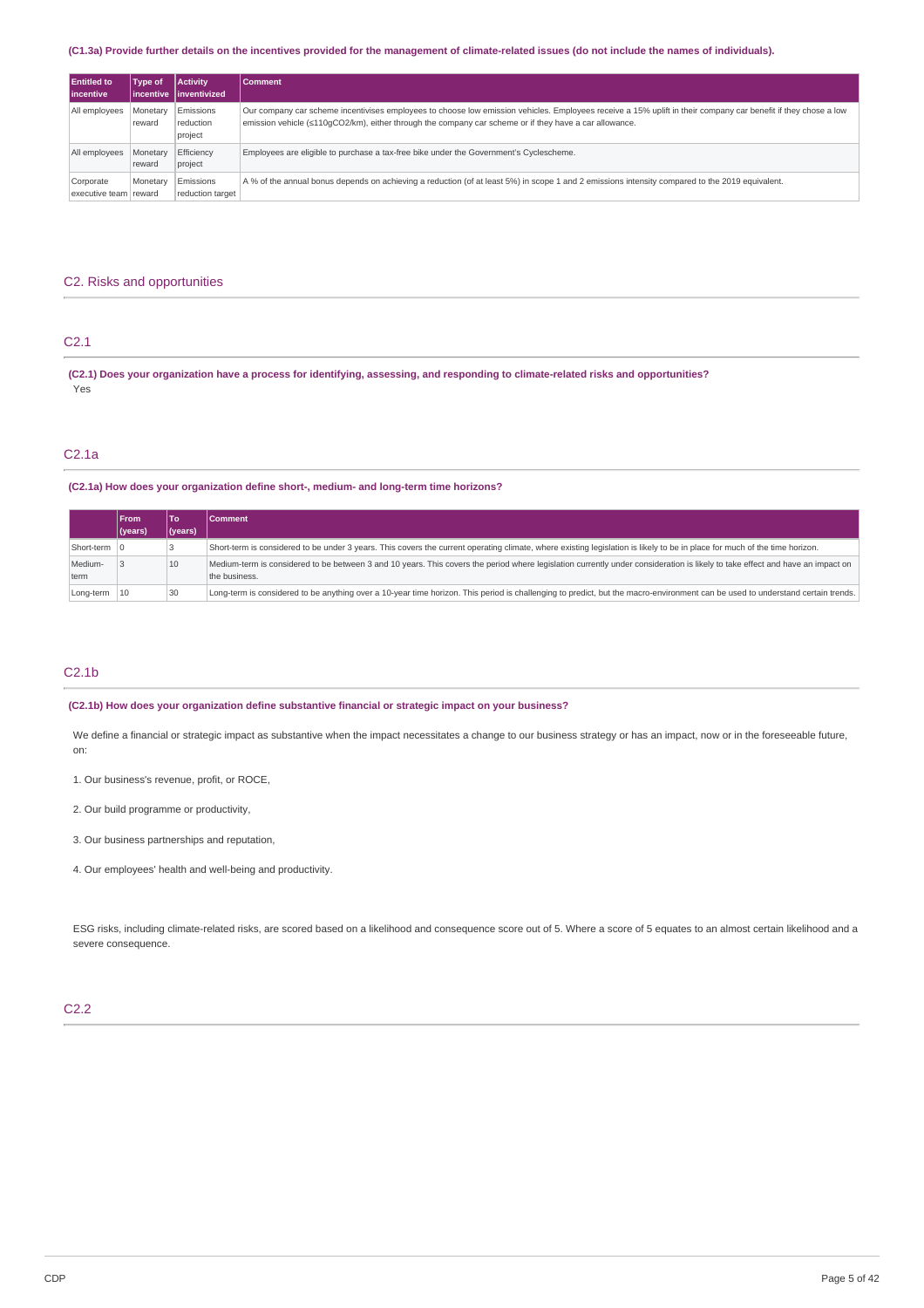#### **(C2.2) Describe your process(es) for identifying, assessing and responding to climate-related risks and opportunities.**

**Value chain stage(s) covered** Direct operations Upstream Downstream

**Risk management process** Integrated into multi-disciplinary company-wide risk management process

**Frequency of assessment** More than once a year

## **Time horizon(s) covered**

Short-term Medium-term Long-term

### **Description of process**

The Board has overall responsibility for risk management. It sets the Group's appetite for risk and provides support and oversight to management. The Board and Executive Leadership Team specifically consider risk twice a year. It is supported in its approach by the Audit and Risk Committee which has specific responsibility for monitoring financial reporting, internal and external audit programmes, as well as providing assurance to the Board on financial, operational and compliance controls, including management of climate-related issues. The Executive Leadership Team is responsible for implementing Group policies, risk management performance tracking, identifying principal risks (significant division-level and Group-wide risks) and ensuring resources are allocated for effective risk management and mitigation. Each divisional Board is responsible for identifying, assessing and monitoring their respective business and functional risks (divisional and asset level risks, including climate change) and measuring the impact and likelihood of the risk to the business. Significant areas of risk are subject to regular review as the business and the context in which it operates change. Climate-related risks and opportunities are identified at three levels: group-wide, divisional, and project level. At a group-wide level, climate-related risks and opportunities are identified on an ongoing basis by our Sustainability Committee and Group Production Team. These risks are fed into an annual ESG risk assessment, which forms part of our integrated risk management process. ESG risks, including climate-related risks, are scored based on a likelihood and consequence score out of 5. Where a score of 5 equates to an almost certain likelihood and a severe consequence. The assessment is used to inform our corporate business strategy, which is published in our 2020 Annual Integrated Report (AIR) and on our corporate website. The AIR and About Us section of the website demonstrate that Crest Nicholson pursues climate-related business opportunities while ensuring key risks are reviewed, mitigated and managed. These include flood risk, overheating risk, severe weather, cost of energy and fuel, efficiency gains from new house type designs, energy consumed in the in-use stage of the home life-cycle and regulatory changes driving decarbonisation of the sector. Risk management and future opportunities are also regular agenda items for all parts of the business with an emphasis on continuous improvement. Physical risk example At a project level, risks are identified and assessed prior to site acquisition. Risks such as flooding, overheating and local authority requirements are reviewed with our consultants, and mitigation measures are implemented. The risks and associated mitigation measures are factored into the cost of the land. Transitional risk example Emerging policy to help mitigate and adapt to the impacts of climate change is reviewed by our Group Production Team. A current example is the Future Homes Standard, which will impact future building regulations in order to deliver 'zero carbon ready' homes with no fossil fuel heating. A series of workstreams are now in place to mitigate the risks associated with this emerging regulation. This transitional regulatory risk was highlighted in the ESG risk assessment. The ESG risk assessment forms a part of the integrated risk management process and after review by the Executive Leadership Team, it was deemed appropriate to include within the principal risk section of the AIR under the laws, policies, and regulation and build cost management risks.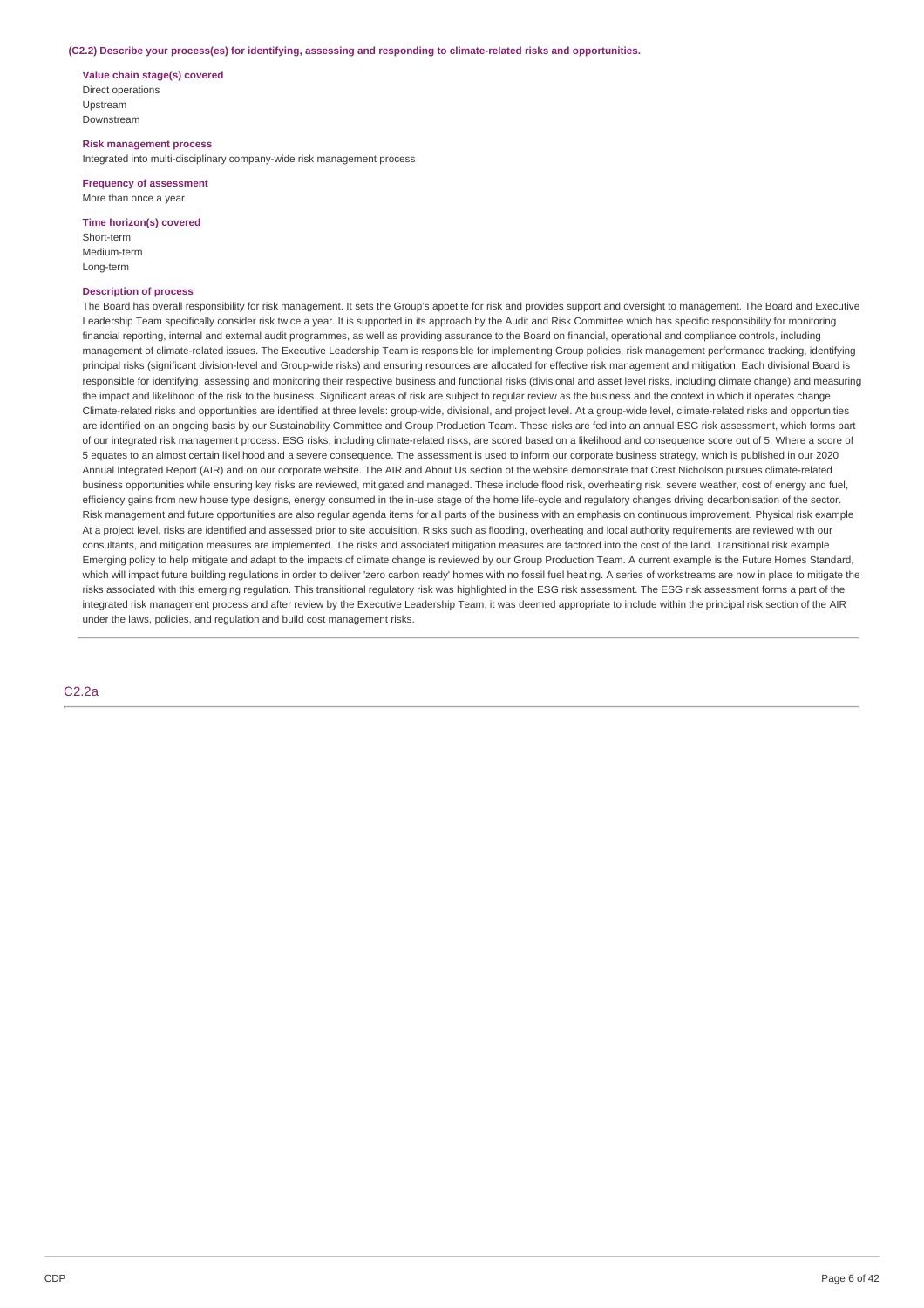## **(C2.2a) Which risk types are considered in your organization's climate-related risk assessments?**

|                        |                                 | Relevance Please explain                                                                                                                                                                                                                                                                                                                                                                                                                                                                                                                                                                                                                                                                                                                                                                                                                                                                                                                                                                                                                                                                                                                                                                                                                                                                                                                                                                                                                                                                                                                                                                                                                                                                                                                                                                                                                                                                                                                                                                                                                                                                                                                                                                                                                                                                                                                                                                                |
|------------------------|---------------------------------|---------------------------------------------------------------------------------------------------------------------------------------------------------------------------------------------------------------------------------------------------------------------------------------------------------------------------------------------------------------------------------------------------------------------------------------------------------------------------------------------------------------------------------------------------------------------------------------------------------------------------------------------------------------------------------------------------------------------------------------------------------------------------------------------------------------------------------------------------------------------------------------------------------------------------------------------------------------------------------------------------------------------------------------------------------------------------------------------------------------------------------------------------------------------------------------------------------------------------------------------------------------------------------------------------------------------------------------------------------------------------------------------------------------------------------------------------------------------------------------------------------------------------------------------------------------------------------------------------------------------------------------------------------------------------------------------------------------------------------------------------------------------------------------------------------------------------------------------------------------------------------------------------------------------------------------------------------------------------------------------------------------------------------------------------------------------------------------------------------------------------------------------------------------------------------------------------------------------------------------------------------------------------------------------------------------------------------------------------------------------------------------------------------|
|                        | &<br>inclusion                  |                                                                                                                                                                                                                                                                                                                                                                                                                                                                                                                                                                                                                                                                                                                                                                                                                                                                                                                                                                                                                                                                                                                                                                                                                                                                                                                                                                                                                                                                                                                                                                                                                                                                                                                                                                                                                                                                                                                                                                                                                                                                                                                                                                                                                                                                                                                                                                                                         |
| Current<br>regulation  | Relevant,<br>always<br>included | As a housebuilder in the UK, our industry is highly regulated, both from a business operations perspective as well as the homes and developments we create. It is crucial that we meet all<br>relevant current regulations in order to operate. Our ability to respond to current regulation is, therefore, a critical consideration in our climate-related risk assessment. For example, our<br>Group Production team regularly reviews our procedures to respond to current building regulations and emission reporting obligations. This ensures that we respond effectively and<br>efficiently, while also avoiding non-compliance and potential fines or damage to reputation. For example, we responded in a timely manner to the Government's Energy Savings<br>Opportunity Scheme in December 2019 and we ensure compliance with the Streamlined Energy and Carbon Reporting regulations. During the development of our new house types, we<br>worked closely with our energy assessors to ensure the designs comply with current energy and carbon requirements. Our Group Production Team, including Heads of Technical,<br>Procurement, Sustainability, and Safety, Health and Environment, keep track of forthcoming legislation through membership of industry bodies such as the Home Builders Federation<br>(HBF), subscription to industry newsletters, sharing knowledge with peers and consultants, and attending relevant events.                                                                                                                                                                                                                                                                                                                                                                                                                                                                                                                                                                                                                                                                                                                                                                                                                                                                                                                                                    |
| Emerging<br>regulation | Relevant,<br>always<br>included | Emerging regulation has the potential to significantly impact our operations, build costs, and supply chain requirements. Building Regulations continuously evolve to reduce carbon<br>emissions from new homes and given the potential impact of emerging regulation, it is included in the climate-related risk assessment and our Group Risk Register as one of our principal<br>risks. For example, the Future Homes Standard, which will impact the business through updated Building Regulations, is monitored closely by the Group Production Team, who engage<br>actively with industry bodies, the supply chain and government departments. This includes our Group Production Director engaging with the Future Homes Taskforce and our Group Head<br>of Technical is a member of the HBF's National Technical and Sustainability Committee (NTSC), which has representation from MHCLG. This level of engagement ensures that our<br>business is well-positioned to participate in consultation processes and respond to the resulting outcomes of the regulation in a proactive manner. Reporting requirements at a company<br>level also evolve and these are included in the climate-related risk assessment. Examples include the recent Streamlined Energy Carbon Reporting requirements (SECR) and the<br>requirement to report against the Taskforce on Climate-related Financial Disclosure (TCFD) recommendations for reporting years beginning 1 January 2021. The Group Sustainability team<br>reviewed the SECR requirements to ensure business compliance and are working towards alignment with the TCFD recommendations. Government papers and strategies, such as the<br>Clean Growth Plan, 25-year Environment Plan, and the Resources and Waste Strategy together with updates from the Climate Change Committee are also reviewed, monitored, and used<br>to help predict potential future regulation and inform our strategy. An example of an emerging policy that has come from this is the development of the Future Homes Standard, which<br>includes the Government's ambition for all new homes to be heated by alternatives to fossil fuel-powered boilers. A project team, headed up by the Group Production Director, continues to<br>monitor the development of this policy and is researching the most effective and consumer-friendly routes for compliance. |
| Technology             | Relevant<br>always<br>included  | The potential impact that new lower-carbon products and technologies have on our operations and our customers is considered by the Group Production Team and highlighted in the<br>climate-related risk assessment. The Future Homes Standard will mean new, unfamiliar technologies will be used as a replacement for fossil fuel heating systems. While there are<br>opportunities to reduce the lifetime emissions/impact of the homes by introducing new lower-carbon products and technologies, there is also a risk of product failures, trades not<br>accustomed to installing the technology, or customers being unfamiliar with the technology and its proper use. This can result in increased costs as well as customer dissatisfaction. For<br>example, when we first piloted a new lower-carbon ventilation system, a significant proportion of customers didn't know how to maintain them. Over time, the ventilation system's<br>performance was affected, resulting in customer dissatisfaction. This resulted in a series of ongoing communications and customer support to resolve the issue. The business is working<br>with the supply chain to address the risks, but there is the potential that there will initially be a limited manufacturing capacity to deliver in bulk and there could be installation risks if there<br>are not enough people with the required skills to install new technology. With the use of electric heating and a likely increase in requirements for electric vehicle charging, infrastructure on<br>our developments will need to accommodate for this increased use of electricity. The Group Production Team are actively engaging with our supply chain, consultants, Government and the<br>wider industry to research a range of technologies and are also researching offsite manufactured (OSM) construction methods. A previous study has taken place to compare the embodied<br>carbon of traditional versus timber and steel frame systems.                                                                                                                                                                                                                                                                                                                                                                                              |
| Legal                  | Relevant,<br>always<br>included | Our corporation is required to meet a range of environmental reporting legislation, including Streamlined Energy and Carbon Reporting (SECR) and will be required to report on progress<br>against the TCFD recommendations. Reporting requirements are included in our climate-related risk assessment and the Audit and Risk Committee is updated on the risks and associated<br>management control measures. As an example, TCFD requirements and our current progress against them were presented to the Audit and Risk Committee in 2020. Relevant legal<br>decisions are monitored and reviewed to ensure our operations remain compliant and free from the risk of fines or other regulatory intervention. The Group Production Team attend relevant<br>events and receive newsletters from industry bodies and law firms to ensure the business is kept up-to-date on legislation and legal cases that can help inform our work to minimise risks.<br>Pertinent risks are added to the climate-related risk assessment by the Group Sustainability team. An example of compliance with climate-related legal requirements in the last year was<br>compliance with the Streamlined Energy and Carbon Reporting (SECR) regulations. We have also undertaken a gap analysis on our progress against the TCFD recommendations.                                                                                                                                                                                                                                                                                                                                                                                                                                                                                                                                                                                                                                                                                                                                                                                                                                                                                                                                                                                                                                                                      |
| Market                 | Relevant,<br>always<br>included | The climate-related risk and opportunity assessment considers shifting consumer demand, including preferences for sustainable products that can both mitigate and adapt to climate<br>change. Recent research is highlighting a growing shift in consumer preferences. One such report from JP Morgan notes that "ESG considerations will increasingly drive consumer<br>purchasing decisions" and points to increasing internet searches for statements such as "sustainable products", "eco-friendly" and "environmentally friendly". Growing societal awareness<br>of climate change and initiatives such as the Barclays Green Home Mortgage and NatWest Green Mortgage could increase demand further for lower carbon, sustainable homes. At a<br>Group-wide level, we gain feedback on the homes we build via the customer satisfaction surveys, which contain a wealth of information on the customer experience and quality of the<br>home. This information is used to enable continuous improvement and monitor consumer opinion on issues such as the energy efficiency of homes and will allow us to monitor feedback<br>on potential changes to the technology used in new homes.                                                                                                                                                                                                                                                                                                                                                                                                                                                                                                                                                                                                                                                                                                                                                                                                                                                                                                                                                                                                                                                                                                                                                                                                          |
| Reputation   Relevant, | always<br>included              | Societal awareness of climate-related issues, such as air quality, flooding, warmer temperatures and water shortages is increasing, and society is looking to corporations to respond<br>decisively and effectively. Our reputation as a responsible business is predicated on our ability to do so. Our reputation as a responsible business and sustainable housebuilder could also<br>impact our ability to purchase land and move developments through the planning process with local authorities, together with our ability to work with partners through our multi-channel<br>approach. It also has an impact on our ability to attract and retain employees as people are increasingly looking to work for ethical businesses that respond proactively to environmental<br>and societal issues. A clear example here is the fact that there is an increasing public awareness of health risks associated with climate change, e.g. air quality. While it is unlikely to be at<br>the top of the checklist for most home purchasers, if we are not putting in place effective adaptation methods, it could have a future negative impact on our reputation and reduce customer<br>satisfaction. Furthermore, if new technology doesn't perform as intended, is not installed correctly, or how to use it is not communicated adequately to customers, this has the potential to<br>impact customer satisfaction and therefore our reputation. Investors and lenders are also paying increasing attention to how businesses are managing ESG risks and scrutinising public<br>disclosures relating to climate change. This has been observed through recent communication with investors, together with the fact that increasing numbers of investors and lenders are<br>signing up to the Race to Zero. For these reasons, the reputational impact of climate-related risks and opportunities is considered and included in the climate-related risk assessment.                                                                                                                                                                                                                                                                                                                                                                                                                                 |
| Acute<br>physical      | Relevant,<br>always<br>included | A key acute physical risk for the business is the increasing frequency of severe weather events and their associated impact on the construction of homes, as well as the sale of homes.<br>This risk is considered in the climate-related risk assessment. The recent Independent Assessment of UK Climate Risk (CCRA3) highlights an observed increase in very wet days, which<br>increases flood risk and impacts our ability to build, slowing sites down and can lead to damage of existing work and materials on site. To combat the risk from more severe events, we<br>have robust risk assessment plans in place for each site and our new house types incorporate offsite manufactured components that reduce the requirement for materials to be stored on<br>site. Heavy rainfall events can also lead to flash flooding events, having a knock-on impact on the build programme and a negative impact on customers once sites are complete. Our<br>development teams are responsible for assessing flood risk on-site and ensuring robust drainage strategies, such as the use of sustainable drainage systems, are in place to minimise the<br>risk from both pluvial and fluvial flood events. In 2020, 78% of our developments incorporated sustainable drainage systems. Severe weather can also increase health and safety risks on-<br>site and can have an impact on our supply chain, leading to constraints in material availability and increased lead times and costs.                                                                                                                                                                                                                                                                                                                                                                                                                                                                                                                                                                                                                                                                                                                                                                                                                                                                                                           |
| Chronic<br>physical    | Relevant,<br>always<br>included | Chronic physical climate-related risks are included in the climate-related risk assessment. For example, estimated human-induced global warming has reached 1.2 degrees Celcius above<br>pre-industrial levels and the last six years have been the six warmest on record globally (CCRA3). We are observing increased occurrences of high temperatures in the UK and continued<br>increases in temperature will lead to a higher risk of overheating in homes, which impacts comfort levels and air quality for the homeowner. Our Group Production Team considers the risk<br>from overheating and potential changes in policy to ensure we can respond appropriately and implement measures to reduce overheating risk for our customers. Precipitation patterns are<br>also changing. The State of the Climate 2019 report, published by the International Journal of Climatology, states that in the last decade UK summers and winters have been 13% and<br>12% wetter respectively compared with the 1961-1990 average. The Independent Assessment of UK Climate Risk (CCRA3) also expects an increase in the number of wet winter days as<br>well as an increase in the intensity of rainfall in both summer and winter. Our development teams monitor updates to flood risk maps and monitoring protocols as a consequence of<br>changing precipitation patterns, which impact where we build and the required flood mitigation measures. With changing precipitation patterns, together with a high demand for water, there<br>could be an increased likelihood of drought events with the likelihood of hotter and drier summers. We design our homes to consume less water than building regulations demand in order<br>to mitigate our impact on water scarcity.                                                                                                                                                                                                                                                                                                                                                                                                                                                                                                                                                                                                                           |

## C2.3

(C2.3) Have you identified any inherent climate-related risks with the potential to have a substantive financial or strategic impact on your business? Yes

C2.3a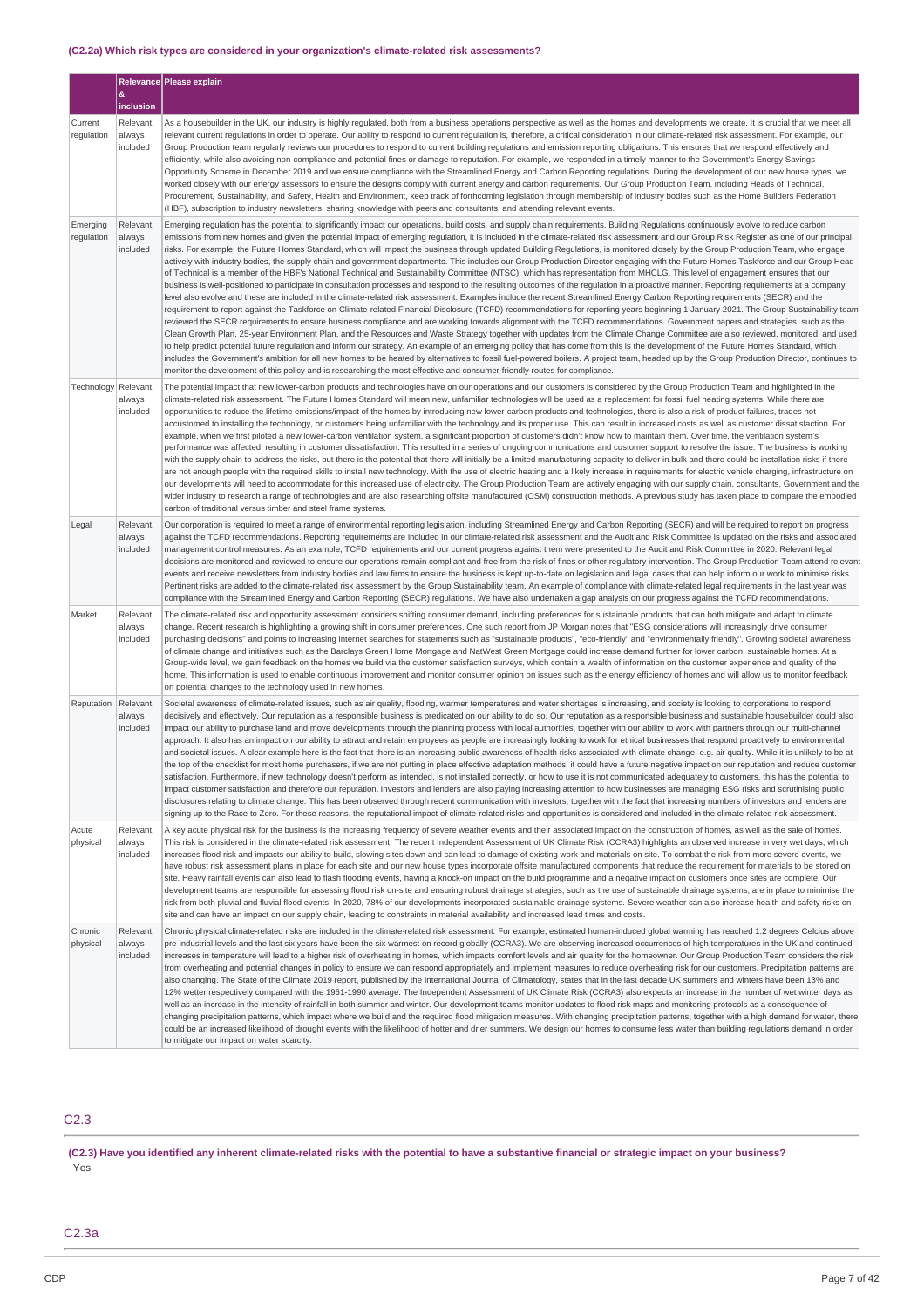#### (C2.3a) Provide details of risks identified with the potential to have a substantive financial or strategic impact on your business.

### **Identifier**

Risk 1

**Where in the value chain does the risk driver occur?** Direct operations

#### **Risk type & Primary climate-related risk driver**

Emerging regulation Mandates on and regulation of existing products and services

#### **Primary potential financial impact**

Increased direct costs

**Climate risk type mapped to traditional financial services industry risk classification** <Not Applicable>

#### **Company-specific description**

There is a clear understanding that the built environment can play a significant role in helping to minimise the impacts of climate change. The UK Government has committed to achieving world-leading levels of energy efficiency and halving energy use in new buildings by 2030. With these ambitions, together with the government's legislated target to achieve net-zero carbon emissions by 2050, UK Building Regulations are progressively enhanced to reduce emissions from new homes. A good example is the Future Homes Standard, which will be implemented through the UK Building Regulations, Part L (conservation of energy and power). There will be an initial update to Building Regulations that require new homes to deliver a 31% reduction in carbon emissions (against current regulations). This is followed in 2025 by the Future Homes Standard, delivering at least a 75% reduction in emissions and fossil fuel heating will no longer be used. This will impact the technology used in the home as well as the specification of building fabric. This is likely to increase build costs. We engage closely with Government and responded to the consultation in 2020. We also engage with an industry task force and our supply chain to prepare for future requirements. New lower-carbon products and technologies that are implemented to respond to changing regulatory requirements could be unfamiliar to customers. If their use is unpopular or not communicated adequately (such as why it is important and how they are to be used), it could influence their choice of a new home and/or their occupancy experience, as well as our reputation. There is also an increasing number of Councils across the UK declaring a climate emergency (currently 74% of Councils) and setting targets to achieve net-zero. There is a risk that some local authorities may request more ambitious carbon reductions than Building Regulations, which would make it challenging to plan for and likely increase costs. With any changes to regulations, there is a risk of potential disruption in production capacity due to the availability of skills and labour that can effectively build to the new requirements. There could also be increased build costs experienced by the business, through both the supply chain introducing new technologies and the need to acquire more skilled labour, to comply with any regulations.

**Time horizon** Medium-term

**Likelihood** Virtually certain

**Magnitude of impact** Medium

**Are you able to provide a potential financial impact figure?** Yes, a single figure estimate

**Potential financial impact figure (currency)**

2250000

**Potential financial impact figure – minimum (currency)** <Not Applicable>

#### **Potential financial impact figure – maximum (currency)** <Not Applicable>

### **Explanation of financial impact figure**

Until the Government has confirmed the final detail on the Future Homes Standard, it is uncertain as to what extra costs would be associated with complying with new regulations. However, we have analysed the expected cost increase associated with both the interim update to Building Regulations in 2023 and the cost of delivering the Future Homes Standard from 2025. We have factored the increased cost per plot into our land value calculations, which is expected to offset the impact. However, some of our land portfolio purchased prior to the announcement of regulatory updates may result in a financial impact. Multiplying the increased cost of building a home under new regulations by the number of plots acquired prior to the new regulations, the cost increase is approximately £2,250,000. In all cases, these long-term land parcels will be replanned and optimised in order to reduce the potential impact and it is possible that they will be built prior to the new regulations coming into force (dependent on market conditions and sales rate). There could also be other costs to consider, such as any after-sales costs associated with new technologies and the training required to upskill the workforce on their use, which is not included in this figure. Unpopular technologies could also make homes more challenging to sell.

**Cost of response to risk**

400000

### **Description of response and explanation of cost calculation**

Potential regulatory changes and consultations are reviewed closely by the Group Production team and updates are provided regularly to the Executive Leadership Team. Detailed analysis of the potential cost increase has been carried out and these costs are factored into land valuations. We regularly communicate with stakeholders such as the Ministry of Housing, Communities and Local Government (MHCLG), Department for Business, Energy and Industrial Strategy (BEIS), Home Builders' Federation (HBF) and Homes England to understand and influence future changes in regulation. We also partner with Planning Authorities and skilled consultants to achieve consensual cost-effective outcomes. We have mitigation measures in place to reduce the risk of overheating in our homes. Overheating assessments take place on all developments and dynamic modelling and associated mitigation measures are implemented for plots with a medium or high risk of overheating. The new house types were modelled for overheating during the design stage. Keeping abreast of new regulations is part of our normal business practice. We are also working to drive innovation across the business through research and development of new technologies, building design and the use of OSM. The cost of £400,000 is a conservative estimate of consultant fees and time spent on R&D.

#### **Comment**

**Identifier** Risk 2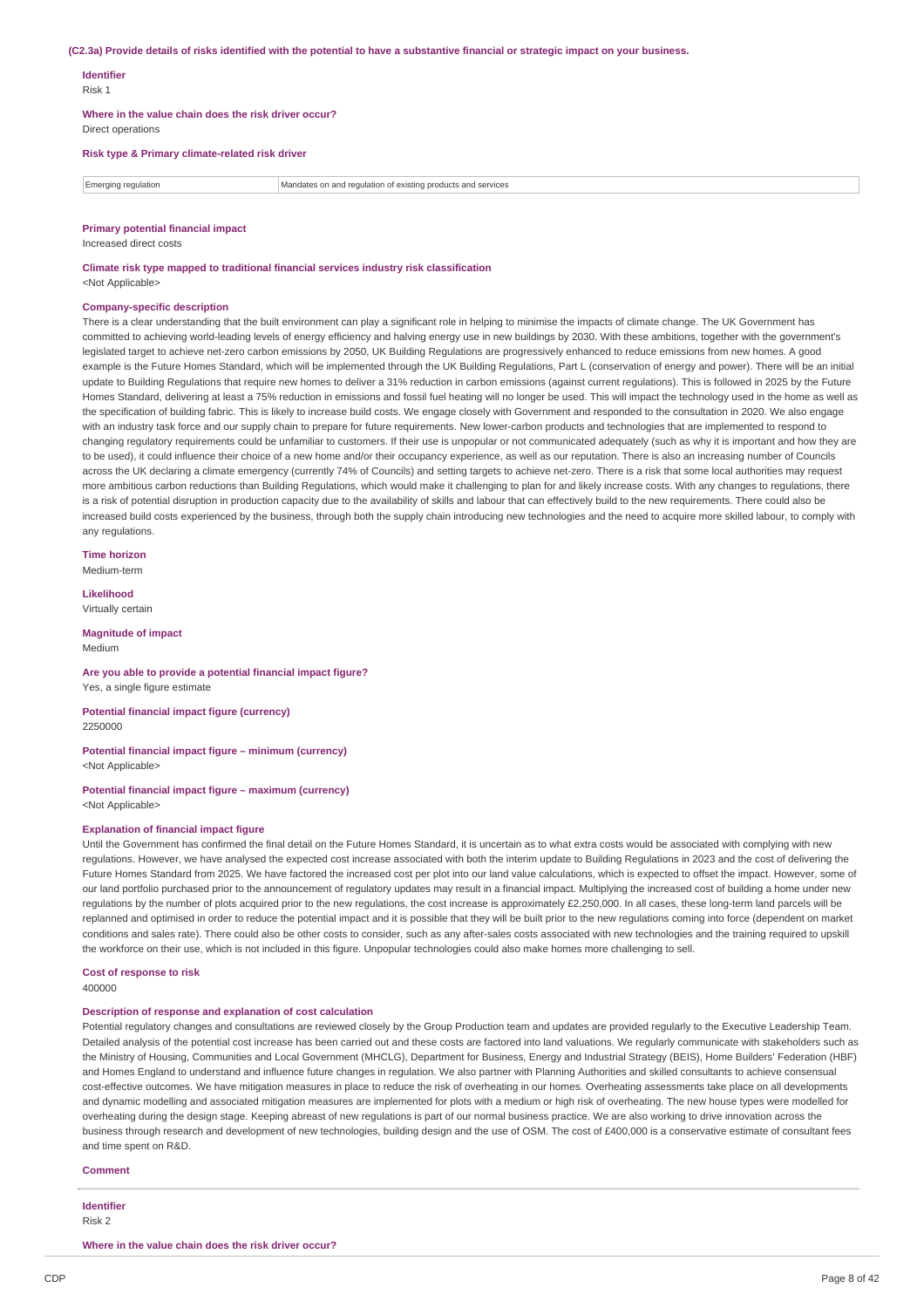#### **Risk type & Primary climate-related risk driver**

Technology Transitioning to lower emissions technology

#### **Primary potential financial impact**

Other, please specify (Cost to adopt/deploy new technology and performance risk)

## **Climate risk type mapped to traditional financial services industry risk classification**

<Not Applicable>

#### **Company-specific description**

New technology carries risks of gaps between how it is designed to perform and its actual performance, which could lead to issues during construction and the use of the homes we build. If new technology does not perform as it is designed to, or customers are unfamiliar with how to use it, the benefits of the technology may not be realised. This could result in customer dissatisfaction, increased after-sales and maintenance costs or reduced demand for products. It is also important that new products are certified and come with warranties and appropriate insurance. There is also a risk of lack of capacity for the technology as well as a need to upskill and retrain the labour force in the installation and use of new technologies. This may increase costs within the supply chain and also risks delays to production.

**Time horizon** Medium-term

#### **Likelihood**

About as likely as not

#### **Magnitude of impact**

Low

#### **Are you able to provide a potential financial impact figure?** Yes, a single figure estimate

**Potential financial impact figure (currency)** 250000

#### **Potential financial impact figure – minimum (currency)** <Not Applicable>

## **Potential financial impact figure – maximum (currency)**

<Not Applicable>

## **Explanation of financial impact figure**

The business has currently factored in an extra cost of £1,000 per home which takes into account additional subcontractor resource and potential maintenance costs (this excludes the cost of the technology itself). We have factored the increased cost per plot into our land value calculations, which is expected to offset the impact. However, some of our land portfolio purchased prior to the announcement of the regulatory update may result in a financial impact. Multiplying the potential increased cost by the number of plots acquired prior to the new regulations, the cost increase is approximately £250,000.

#### **Cost of response to risk**

400000

## **Description of response and explanation of cost calculation**

Potential regulatory changes and consultations are reviewed closely by the Group Production team and updates are provided regularly to the Executive Leadership Team. The business keeps track of new technologies and continues to engage closely with suppliers. A cost analysis has been completed and expected additional cost is now factored into land valuations. Pilot trials and communication with customers are key work strands planned for the business in order to implement new regulations and associated new technology effectively and provide a good customer experience. We are working to drive innovation across the business through the research and development of new technologies, building design and the use of OSM. The cost of £400,000 is a conservative estimate of consultant fees and time spent on R&D.

### **Comment**

**Identifier** Risk 3

## **Where in the value chain does the risk driver occur?**

Direct operations

### **Risk type & Primary climate-related risk driver**

Emerging regulation Carbon pricing mechanisms

# **Primary potential financial impact**

Increased indirect (operating) costs

### **Climate risk type mapped to traditional financial services industry risk classification** <Not Applicable>

### **Company-specific description**

We use energy and fuel as part of our construction work on-site, including to power the site compounds and for plant and machinery around site. It is almost certain that the red diesel tax allowance will be scrapped from spring 2022. This is a good example of a pricing mechanism to drive innovation and move towards lower-carbon energy. Materials within the supply chain may also be subject to an increase in cost if they are impacted by carbon taxes, increases in global energy costs or are investing heavily in decarbonising their business.

**Time horizon**

Short-term

## **Likelihood**

Virtually certain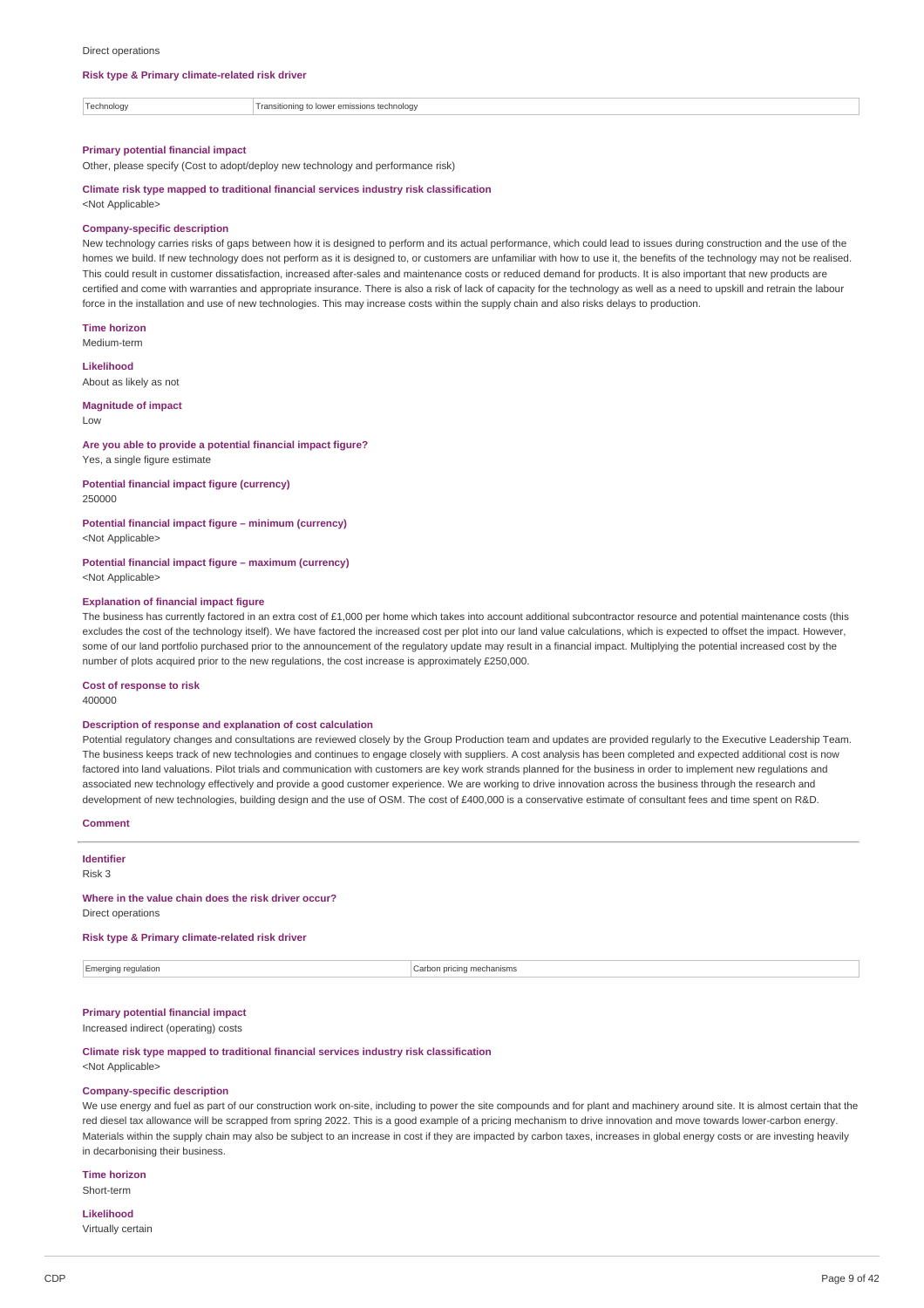#### **Magnitude of impact** Low

### **Are you able to provide a potential financial impact figure?** Yes, a single figure estimate

#### **Potential financial impact figure (currency)** 390000

**Potential financial impact figure – minimum (currency)** <Not Applicable>

**Potential financial impact figure – maximum (currency)** <Not Applicable>

### **Explanation of financial impact figure**

The scrapping of the red diesel tax allowance is likely to increase the cost of red diesel by 46.81 pence per litre. If our consumption of red diesel remains as it was in 2020, the increased cost for our directly purchased red diesel would equate to around £390,000 per year.

#### **Cost of response to risk** 70000

## **Description of response and explanation of cost calculation**

We work to minimise and manage increasing construction costs by identifying operational energy efficiency measures on sites. Key actions to reduce red diesel use include the optimisation of our generators and connecting to the mains electricity supply as early as possible. We are currently working with our supply chain to improve our management information, which is allowing us to better specify the generators we use. Our site cabins also have energy-saving measures, including light sensors, timed heaters and push taps. We are engaging with our supply chain to research new low/zero carbon technology, such as electric telehandlers and hybrid and hydrogen generators. The cost of £70,000 is an estimate based on the additional rental cost associated with replacing five traditional generators with hybrid alternatives. While this technology continues to develop, we are taking immediate carbon reduction action by piloting the use of biodiesel, which currently comes at a slight uplift in cost. Energy, fuel and water dashboards are issued to our site teams. The dashboards highlight anomalously high consumption and their associated cost. We run divisional initiatives (training, site visits) that help improve resource efficiency and awareness of the importance of improving resource use. Our new house type range will drive building efficiencies and this together with using OSM components could lead to less energy consumed on-site through the reduced need for equipment (e.g. diesel generators), and reduced transport movements to and around the site as more materials are constructed offsite. We minimise the impact of rising energy costs for our customers by increasing the potential energy efficiency of new homes through efficient building fabric and services. Reviewing and implementing resource efficiency opportunities is a normal course of business.

#### **Comment**

**Identifier** Risk 4

# **Where in the value chain does the risk driver occur?**

Direct operations

## **Risk type & Primary climate-related risk driver**

Acute physical Increased severity and frequency of extreme weather events such as cyclones and floods

### **Primary potential financial impact**

Increased indirect (operating) costs

**Climate risk type mapped to traditional financial services industry risk classification** <Not Applicable>

### **Company-specific description**

The UK Met Office indicate that extended periods of severe winter rainfall are now 7 times more likely and total rainfall from extremely wet days has increased by 17%. The recent Independent Assessment of UK Climate Risk (CCRA3) also highlights an observed increase in very wet days, which increases flood risk and impacts our ability to build, slowing sites down and can lead to damage of existing work and materials on site. This increases the overall risk of flooding and disruption across our developments. More frequent heavy rainfall events mean that it is crucial to put in place robust water run-off management measures on our sites. Working in particularly wet weather can lead to a greater risk of damaged materials and lost time on site (e.g. when a bricklayer cannot work due to mortar not setting) leading to increased operational costs and delayed build programmes. It can also increase the risk of health and safety accidents and other negative environmental incidents (such as inappropriate runoff into local watercourses). More frequent flooding events, extreme droughts and water scarcity also challenge us to design homes that are increasingly water-efficient and floodresistant. There is also the potential for disruption within our supply chain (e.g. supplier manufacturing plants located in areas subject to high physical risk from climate change), which could impact both the availability, delivery and cost of materials to our sites. Recent examples include the major winter storm in Texas closing many chemical plants and disrupting supply of plastics and the increasing occurrences of forest fires that can result in reduced supplies, impacting prices, or delays in receiving supplies, leading to project delays.

**Time horizon**

Long-term

**Likelihood**

About as likely as not

**Magnitude of impact** Low

**Are you able to provide a potential financial impact figure?** Yes, a single figure estimate

**Potential financial impact figure (currency)** 300000

**Potential financial impact figure – minimum (currency)** <Not Applicable>

**Potential financial impact figure – maximum (currency)** <Not Applicable>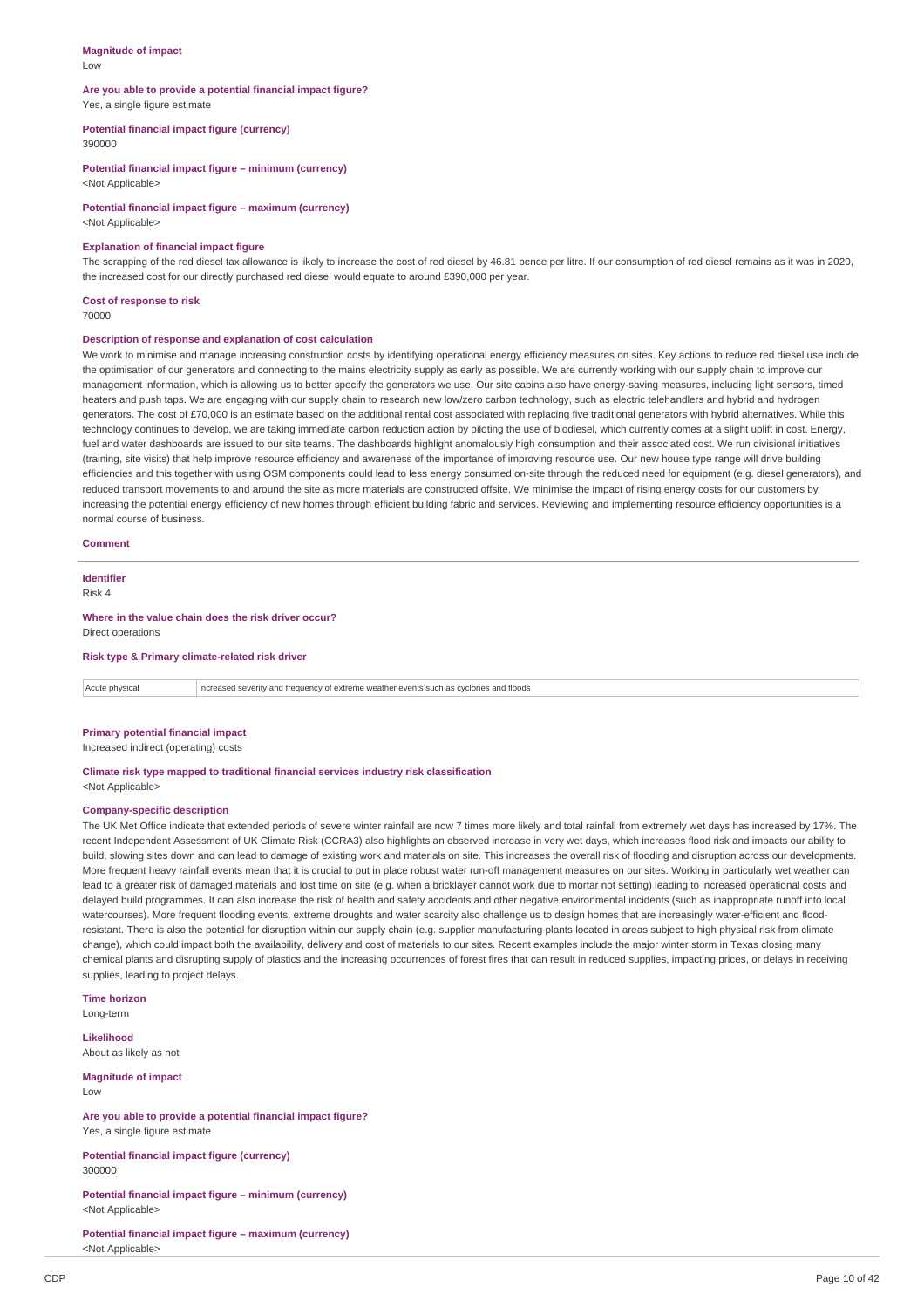### **Explanation of financial impact figure**

It is challenging to quantify the likely impact as this will depend on a project by project basis. However, there is a risk from potential lost working time and production delays on site. These will vary depending on the impact and circumstances. According to a study detailing the effect of weather in construction, UK weather already extends project durations by an average of 21%. (Pablo Ballesteros-Pérez, Stefán Thor Smith, Josephine Gwen Lloyd-Papworth & Peter Cooke (2018) Incorporating the effect of weather in construction scheduling and management with sine wave curves: application in the United Kingdom, Construction Management and Economics, 36:12, 666-682, DOI: 10.1080/01446193.2018.1478109) If an extra 10 days are lost per year due to severe weather events, the increased variable cost of site preliminaries and site overheads could equate to £500 per day. £500 multiplied by 10 days and across 60 sites gives a potential financial impact of £300,000. Greater occurrences of severe weather also have the potential to increase costs through: - Damage to materials and work in progress on site. - Weather events disrupting our supply chain, leading to delays and/or cost increases for the impacted materials. - Increased insurance premiums and excesses as risk and severity of flooding increases.

#### **Cost of response to risk**

 $\Omega$ 

### **Description of response and explanation of cost calculation**

Risk assessments are undertaken on every site and include criteria for potential hazards due to inclement weather conditions. Specific risk management measures relating to extreme temperatures and storm events are incorporated within our Health, Safety and Environmental management procedures and standards. Flood risk assessments are completed on all developments with mitigation measures implemented. Mitigation costs are factored into the land valuation. In 2020, 78% of our sites had sustainable drainage systems in place to manage site runoff and flood risk. The business has updated its house type range and incorporates offsite manufactured (OSM) components. Manufacturing in a factory environment will mean that production is less susceptible to adverse weather. These measures are part of the normal course of business.

**Comment**

# **Identifier**

Risk 5

#### **Where in the value chain does the risk driver occur?** Downstream

#### **Risk type & Primary climate-related risk driver**

**Chronic physical** Rising mean temperatures

#### **Primary potential financial impact**

Increased direct costs

## **Climate risk type mapped to traditional financial services industry risk classification**

<Not Applicable>

#### **Company-specific description**

The Independent Assessment of UK Climate Risk notes that by 2050 the UK's average summer could be around 1.5C warmer and the record summer of 2018 could be the norm. The hottest temperature of the year is likely to increase more than the average summer temperature increase and in 2019, the highest UK temperature in recorded history was achieved. Increasing temperatures raise the likelihood of overheating in homes. If homes are subject to overheating, this could cause discomfort and potentially poor air quality for our customers. The Committee on Climate Change note that increasing temperatures could more than triple the number of heat-related deaths by 2050 and managing overheating risk in buildings is a crucial step while delivering improvements in carbon and energy efficiency. The business conducts overheating assessments across all developments and implements the necessary requirements to reduce the risk. Additional mitigation measures in a warming climate could lead to increased operating costs.

**Time horizon** Long-term

**Likelihood** More likely than not

**Magnitude of impact** Medium

### **Are you able to provide a potential financial impact figure?** Yes, a single figure estimate

**Potential financial impact figure (currency)** 4800000

**Potential financial impact figure – minimum (currency)** <Not Applicable>

### **Potential financial impact figure – maximum (currency)** <Not Applicable>

#### **Explanation of financial impact figure**

It is challenging to quantify the potential impact. However, a Government publication on Research into overheating of new homes provided costs on various mitigation packages. The mitigation measures in the report range from £660 to £17,480 for a typical semi-detached home. Assuming a lower-end figure for glazing that reduces solar gain, the reported cost for this mitigation measure is £1,615 per home. Assuming a total of 3,000 homes completed in a year, the additional cost of this overheating mitigation measure is approximately £4,800,000. It is likely that future Building Regulations will take into account the growing risk of overheating in homes. We continue to monitor this risk and any additional costs will likely be accounted for in the land valuation calculation.

### **Cost of response to risk**

0

### **Description of response and explanation of cost calculation**

Overheating can be designed out at the concept design stage for negligible extra cost. Overheating risk assessments are then conducted across all developments during the detailed design stage. Where homes are identified at that stage as having a medium or high risk of overheating, they will undergo dynamic overheating modelling. This second analysis is not a requirement of building regulations, but it provides us with a hierarchy of solutions to mitigate the overheating risk. To further combat overheating risk across our future portfolio of homes, our new range of house designs has been modelled for the worst case scenario of overheating, allowing us to mitigate the risk through design. Designing out and reducing the risk of overheating in our homes is part of our normal course of business.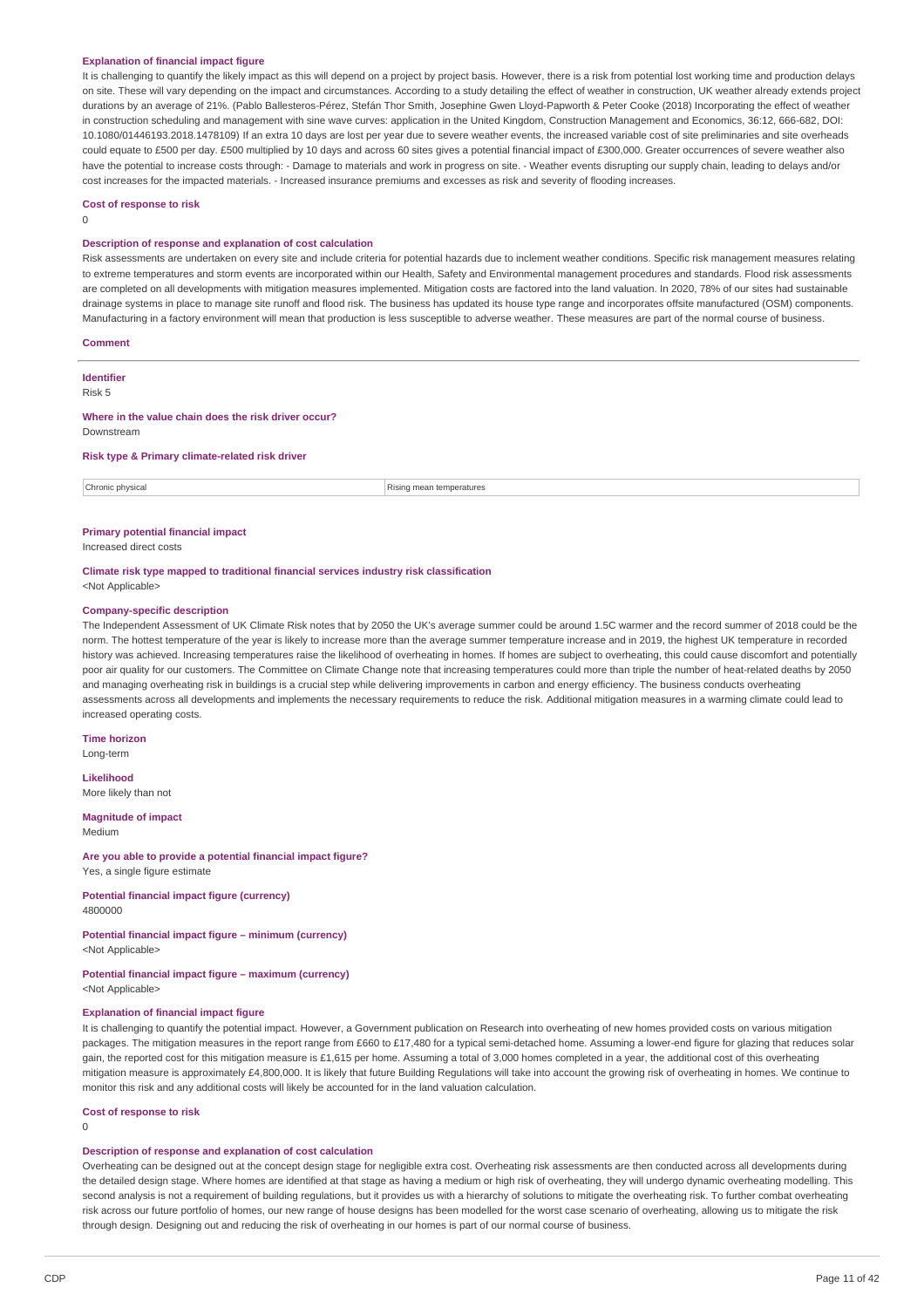#### **Identifier** Risk 6

**Where in the value chain does the risk driver occur?**

Please select

### **Risk type & Primary climate-related risk driver**

| --<br>$-$<br>a requiation<br>mergini.<br>. | vicing mechanisms<br>`arn∩n |
|--------------------------------------------|-----------------------------|

#### **Primary potential financial impact**

Increased indirect (operating) costs

**Climate risk type mapped to traditional financial services industry risk classification**

<Not Applicable>

## **Company-specific description**

We use energy and fuel as part of our construction work on site, including to power the site compounds and for plant and machinery around site. Global fuel price fluctuations do have an impact on our energy and fuel costs, including electricity and diesel. Statistics from the Department for Business, Energy and Industrial Strategy (BEIS) also show that average prices of oil and gas are forecast to increase by 25% and 55% respectively between 2019 and 2030 (based on BEIS Central scenarios). We may also be impacted by higher material costs due to the increasing costs of fuel and energy within our supply chain. As suppliers invest in decarbonising their business, this may also have an impact on costs.

**Time horizon** Medium-term

**Likelihood** More likely than not

**Magnitude of impact**

Low

**Are you able to provide a potential financial impact figure?** Yes, an estimated range

**Potential financial impact figure (currency)**

<Not Applicable>

**Potential financial impact figure – minimum (currency)** 300000

**Potential financial impact figure – maximum (currency)** 600000

#### **Explanation of financial impact figure**

It is not possible to accurately forecast how predicted increases in oil and gas will filter down to the tariffs we pay, but assuming a 10-20% increase, this could increase energy and fuel costs by £300,000-600,000 per year in addition to the cost impact associated with the removal of the diesel tax allowance. Increasing energy and fuel costs are also likely to impact costs within the supply chain.

#### **Cost of response to risk**

 $\theta$ 

#### **Description of response and explanation of cost calculation**

We work to minimise and manage increasing construction costs by identifying operational energy efficiency measures on sites. Key actions to reduce red diesel use include the optimisation of our generators and connecting to the mains electricity supply as early as possible. We are currently working with our supply chain to improve our management information, which is allowing us to better specify the generators we use. Our site cabins also have energy-saving measures, including light sensors, timed heaters and push taps. We are engaging with our supply chain to research new low/zero carbon technology, such as electric telehandlers and hybrid and hydrogen generators. While this technology continues to develop, we are taking immediate carbon reduction action by piloting the use of biodiesel. Energy, fuel and water dashboards are issued to our site teams. The dashboards highlight anomalously high consumption and their associated cost. We run divisional initiatives (training, site visits) that help improve resource efficiency and awareness of the importance of improving resource use. Our new house type range will drive building efficiencies and this together with using OSM components could lead to less energy consumed on-site through the reduced need for equipment (e.g. diesel generators), and reduced transport movements to and around the site as more materials are constructed offsite. We minimise the impact of rising energy costs for our customers by increasing the potential energy efficiency of new homes through efficient building fabric and services. Reviewing and implementing resource efficiency opportunities is a normal course of business.

**Comment**

## **Identifier**

Risk 7

**Where in the value chain does the risk driver occur?** Downstream

**Risk type & Primary climate-related risk driver**

Transitioning to lower emissions technology

### **Primary potential financial impact**

Decreased revenues due to reduced demand for products and services

#### **Climate risk type mapped to traditional financial services industry risk classification** <Not Applicable>

**Company-specific description**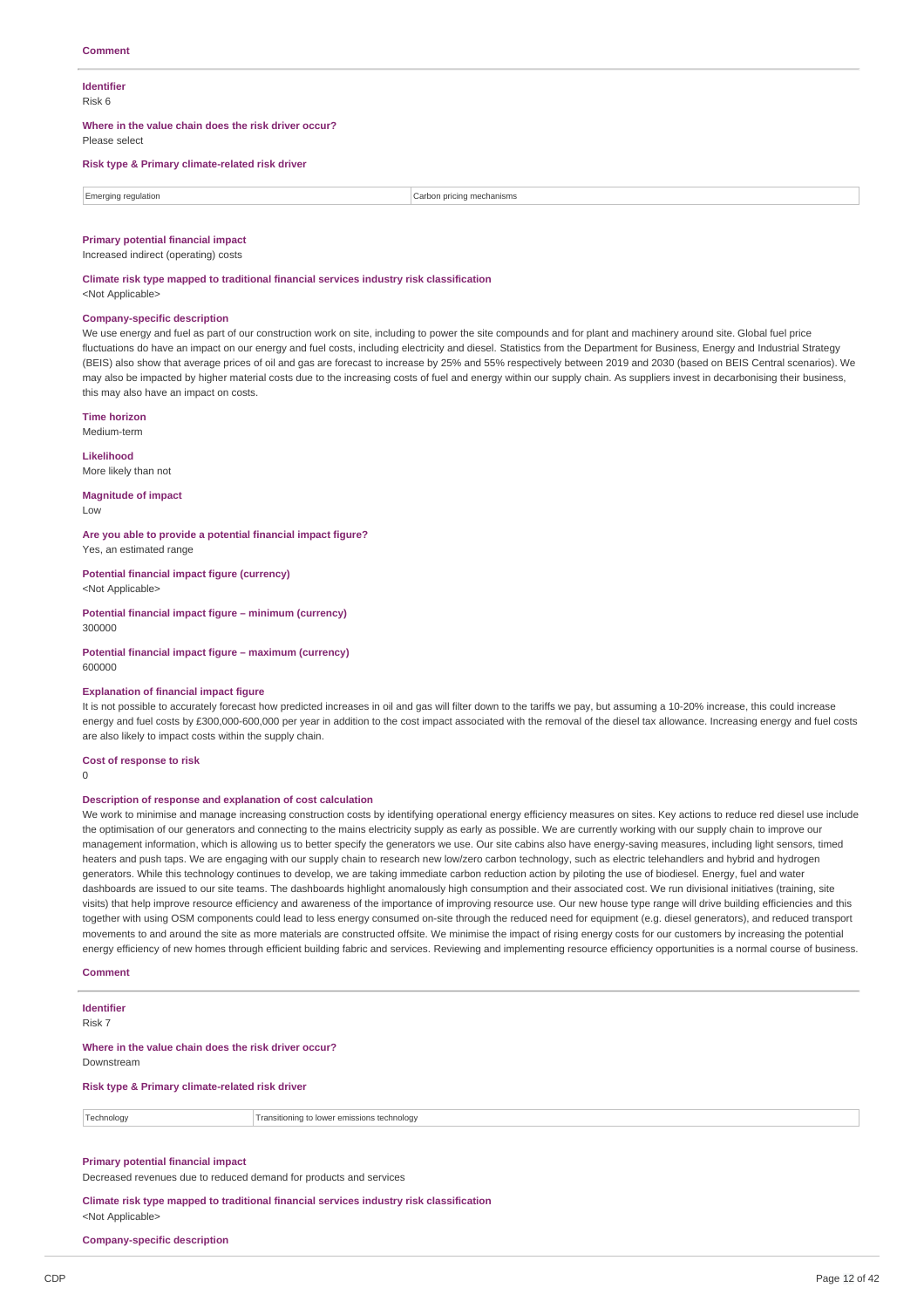The Future Homes Standard will mean new, unfamiliar technologies will be used as a replacement for fossil fuel heating systems. While there are opportunities to reduce the lifetime emissions/impact of the homes by introducing new lower-carbon products and technologies, there is also a risk of product failures, trades not accustomed to installing the technology, or customers being unfamiliar with the technology and its proper use. This can result in increased costs as well as customer dissatisfaction. If customers are not satisfied with new, unfamiliar technology within homes, there is a risk of lower demand leading to a reduction in revenues.

### **Time horizon**

Medium-term

**Likelihood** Unlikely

## **Magnitude of impact**

Medium-high

## **Are you able to provide a potential financial impact figure?**

Yes, a single figure estimate

#### **Potential financial impact figure (currency)** 13600000

#### **Potential financial impact figure – minimum (currency)**

<Not Applicable>

## **Potential financial impact figure – maximum (currency)**

<Not Applicable>

### **Explanation of financial impact figure**

If customers are not satisfied with new, unfamiliar technology within homes, there is a risk of lower demand leading to a reduction in revenues. If revenue was to fall by 2%, this would equate to a fall in revenue of approximately £13,600,000 based on the 2020 revenue figure of £678m.

#### **Cost of response to risk**

400000

#### **Description of response and explanation of cost calculation**

The potential impact that new lower-carbon products and technologies have on our operations and our customers is considered by the Group Production Team, who are actively engaging with the supply chain to research cost-effective and consumer-friendly technology solutions. The Group Production Director also leads the customer workstream as part of our Future Homes Standard implementation strategy. Engaging in pilot trials and transparent and regular communication with customers will reduce the risk of dissatisfaction and negative reputational impacts associated with new technology in the transition to zero-carbon ready homes. The cost of £400,000 is a conservative estimate of consultant fees and time spent on R&D.

#### **Comment**

## C2.4

(C2.4) Have you identified any climate-related opportunities with the potential to have a substantive financial or strategic impact on your business? Yes

## C2.4a

(C2.4a) Provide details of opportunities identified with the potential to have a substantive financial or strategic impact on your business.

**Identifier** Opp1

**Where in the value chain does the opportunity occur?** Direct operations

## **Opportunity type**

Resource efficiency

**Primary climate-related opportunity driver** Use of more efficient production and distribution processes

## **Primary potential financial impact**

Reduced indirect (operating) costs

## **Company-specific description**

The business consumes energy and fuel as part of its operations. Reducing our energy and fuel consumption is crucial for the business to help mitigate the impact of climate change, achieve the carbon emission reduction targets and help the UK to decarbonise the economy. The cost of energy and fuel is likely to increase as carbon pricing mechanisms are implemented to drive efficiencies and a move away from fossil fuels. Utilising resources more efficiently through the choice of equipment and practices and behaviour on-site provide scope to generate cost savings.

#### **Time horizon**

Short-term

**Likelihood** Very likely

**Magnitude of impact** Low

**Are you able to provide a potential financial impact figure?** Yes, a single figure estimate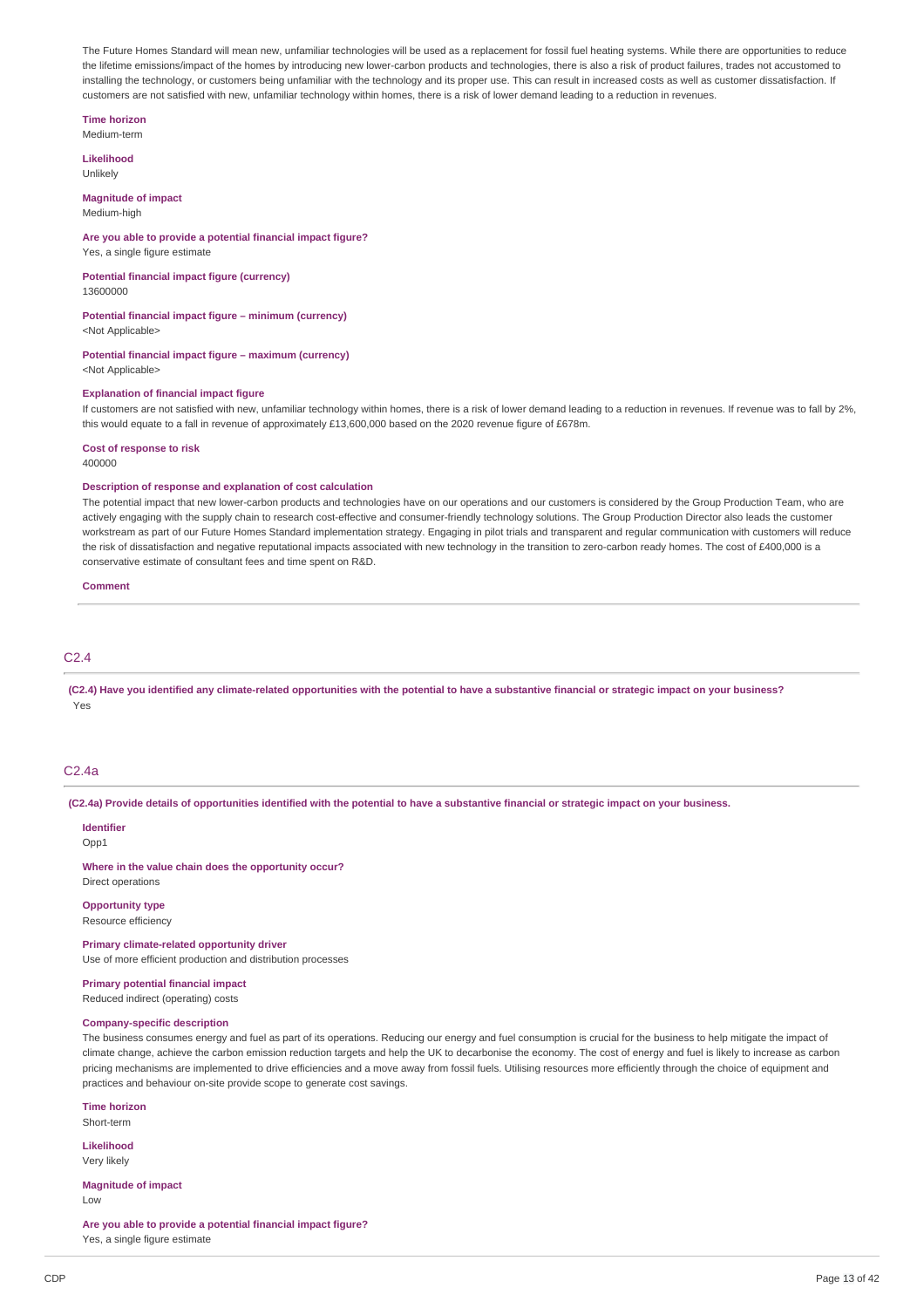#### **Potential financial impact figure (currency)** 300000

#### **Potential financial impact figure – minimum (currency)** <Not Applicable>

## **Potential financial impact figure – maximum (currency)**

<Not Applicable>

#### **Explanation of financial impact figure**

Reducing demand for energy and fuel through improving resource efficiency and the implementation of more efficient technologies will likely lead to a reduction in costs associated with energy and fuel. Achieving a 10% reduction would equate to a saving of approximately £300,000 per year based on data from 2020.

## **Cost to realize opportunity**

70000

### **Strategy to realize opportunity and explanation of cost calculation**

Increasing our operational efficiency is one of our strategic priorities. We have improved our reporting to allow divisional teams to track their consumption and use of equipment such as telehandlers on site. We are also engaging with our plant hire and fuel suppliers to ensure we have the correctly specified equipment on site as well as investigating new low and zero-carbon technologies. The cost of £70,000 is an estimate based on the additional rental cost if five traditional generators were replaced with hybrid alternatives. We established targets in 2020 to drive carbon reductions and increase the proportion of renewable electricity. Our proportion of renewable electricity was 56% in 2020, up from 32% in 2019. The business has developed a new house type range with efficient designs that will help reduce waste and associated material consumption. Resource efficiency is part of our normal course of business.

**Comment**

**Identifier**

Opp2

### **Where in the value chain does the opportunity occur?** Direct operations

### **Opportunity type** Resource efficiency

**Primary climate-related opportunity driver** Use of more efficient production and distribution processes

**Primary potential financial impact** Reduced direct costs

### **Company-specific description**

The construction industry consumes a significant quantity of natural resources and produces large volumes of waste. There are opportunities to improve resource efficiency through building design, construction methods, material choice and behaviours on-site.

### **Time horizon**

Medium-term

#### **Likelihood**

Likely

**Magnitude of impact** Low

### **Are you able to provide a potential financial impact figure?**

Yes, a single figure estimate

**Potential financial impact figure (currency)** 300000

**Potential financial impact figure – minimum (currency)** <Not Applicable>

# **Potential financial impact figure – maximum (currency)**

<Not Applicable>

#### **Explanation of financial impact figure**

The cost of construction waste in 2020 was approximately £2,000,000. A 15% saving against the 2020 cost equates to £300,000. This is a conservative estimate as it does not take into account the potential saving on materials purchased.

#### **Cost to realize opportunity**

 $\Omega$ 

## **Strategy to realize opportunity and explanation of cost calculation**

Increasing our operational efficiency is one of our strategic priorities. We have recently launched a new house type range, with design efficiencies that will reduce material consumption and waste offcuts. The range also uses offsite manufactured components, further reducing the requirement for materials to be stored on-site that are at risk from damage. The business is also engaging with suppliers to explore waste reduction and circular economy opportunities. One example is the pallet return scheme, where unwanted site pallets are returned to the supply chain via a specialist pallet logistics company. Implementing resource efficiency measures are a normal course of business. The initiatives within the supply chain, such as the pallet return scheme, are a cost-saving over alternative disposal routes.

#### **Comment**

**Identifier**

Opp3

**Where in the value chain does the opportunity occur?** Downstream

#### **Opportunity type**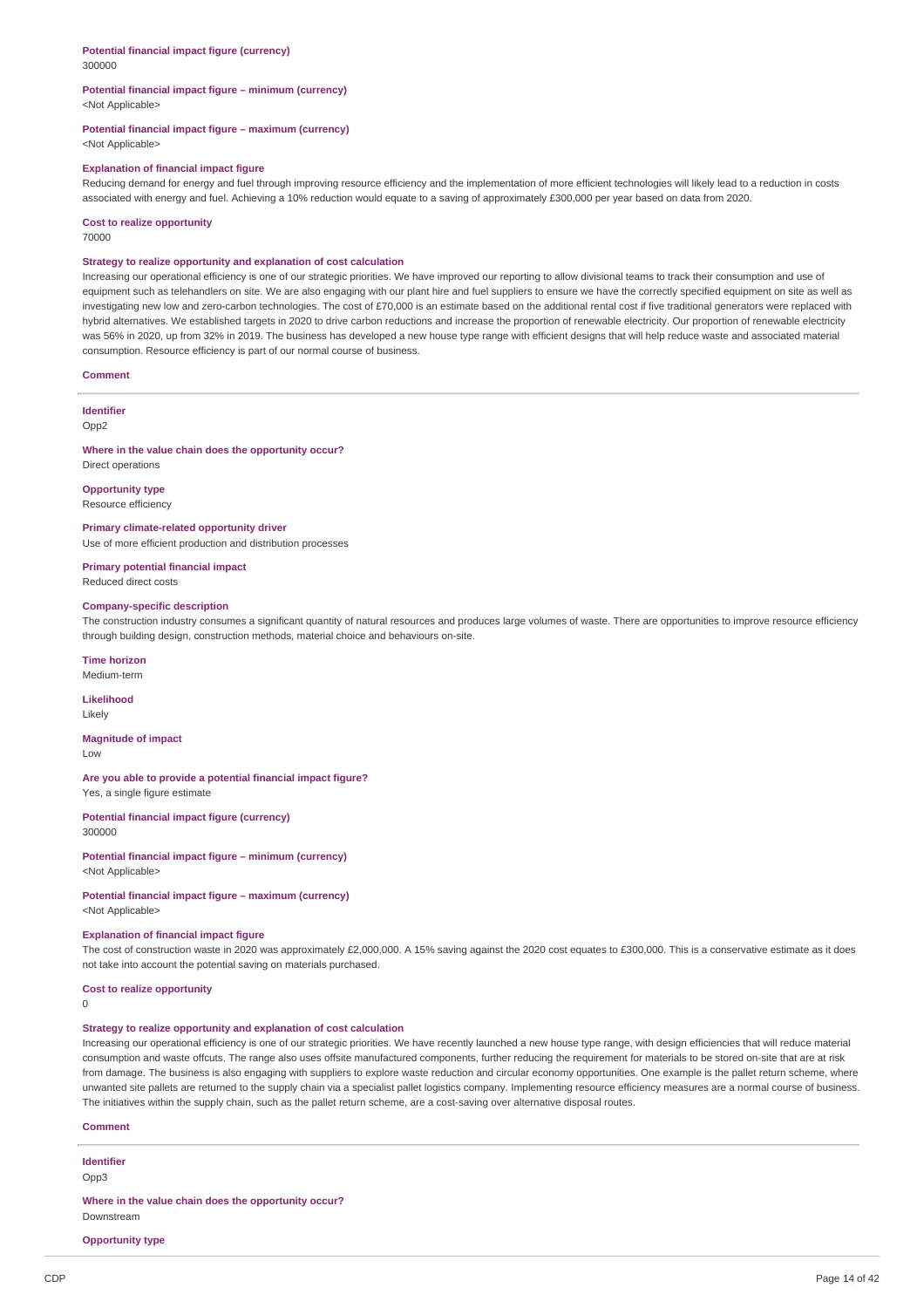#### Products and services

#### **Primary climate-related opportunity driver**

Shift in consumer preferences

### **Primary potential financial impact**

Increased revenues resulting from increased demand for products and services

### **Company-specific description**

Stakeholders, including customers, society, investors and employees (including potential employees) increasingly favour companies that are working to mitigate against and adapt to climate-related risks. Recent research from JP Morgan highlights this trend with increased online searches for 'sustainable products', 'eco-products', 'climate change' and 'environmentally friendly', which suggests a shift in consumer preferences related to product choice. Financial initiatives such as the Barclays Green Home Mortgage and NatWest Green Mortgage, could increase demand further for lower carbon, sustainable homes. There is an opportunity to benefit from increased demand for our homes where they meet or exceed shifting consumer preferences.

**Time horizon** Medium-term

**Likelihood** About as likely as not

**Magnitude of impact** Medium-high

**Are you able to provide a potential financial impact figure?** Yes, a single figure estimate

**Potential financial impact figure (currency)** 13600000

**Potential financial impact figure – minimum (currency)** <Not Applicable>

**Potential financial impact figure – maximum (currency)** <Not Applicable>

#### **Explanation of financial impact figure**

As stakeholder awareness of climate-related issues increases, shifting consumer preferences could increase demand for sustainable products from responsible businesses. Customers may also increasingly look towards new build homes and developments that are carbon efficient (allowing them to live more sustainable lifestyles) and resilient to a changing climate - potentially increasing comfort in new homes versus the second-hand market in which properties may need adapting. Increased demand for Crest Nicholson homes due to aligning with changing consumer expectations could lead to greater sales of new homes. It is challenging to predict the potential financial impact, but if sales revenues increased by 2%, this would increase revenue by approximately £13,600,000 based on 2020 figures.

**Cost to realize opportunity** 400000

#### **Strategy to realize opportunity and explanation of cost calculation**

Crest Nicholson is committed to mitigating its climate impact and creating developments that are resilient to a changing climate. The business also puts in place infrastructure such as cycle lanes, walkways, cycle storage and areas of recreational green space designed to help residents live a sustainable lifestyle and have a positive impact on health and wellbeing. The business is also researching cost-effective compliance for changes to Building Regulations and the Future Homes Standard, which will see progressive reductions in the carbon emissions associated with new homes. A conservative estimate on the R&D investment is £400,000

**Comment**

## C3. Business Strategy

## C3.1

**(C3.1) Have climate-related risks and opportunities influenced your organization's strategy and/or financial planning?** Yes

## $C3.1<sub>b</sub>$

**(C3.1b) Does your organization intend to publish a low-carbon transition plan in the next two years?**

| Intention to         | Intention to include the transition     | <b>Comment</b>                                                                                                                                    |
|----------------------|-----------------------------------------|---------------------------------------------------------------------------------------------------------------------------------------------------|
| l publish a low-     | plan as a scheduled resolution item     |                                                                                                                                                   |
| carbon               | at Annual General Meetings (AGMs)       |                                                                                                                                                   |
| transition plan      |                                         |                                                                                                                                                   |
| Row Yes, in the next | No, we do not intend to include it as a | We currently report our scope 1, 2 and operational scope 3 emissions and have set short term targets out to 2025 to reduce our scope 1 and 2      |
| two years            | scheduled AGM resolution item           | emissions intensity by 25%. We are also targeting 100% renewable electricity by 2025. We are now working to broaden our calculation and reporting |
|                      |                                         | on the wider scope 3 emissions within our value chain and plan to establish longer-term climate targets with a transition pathway.                |

## C3.2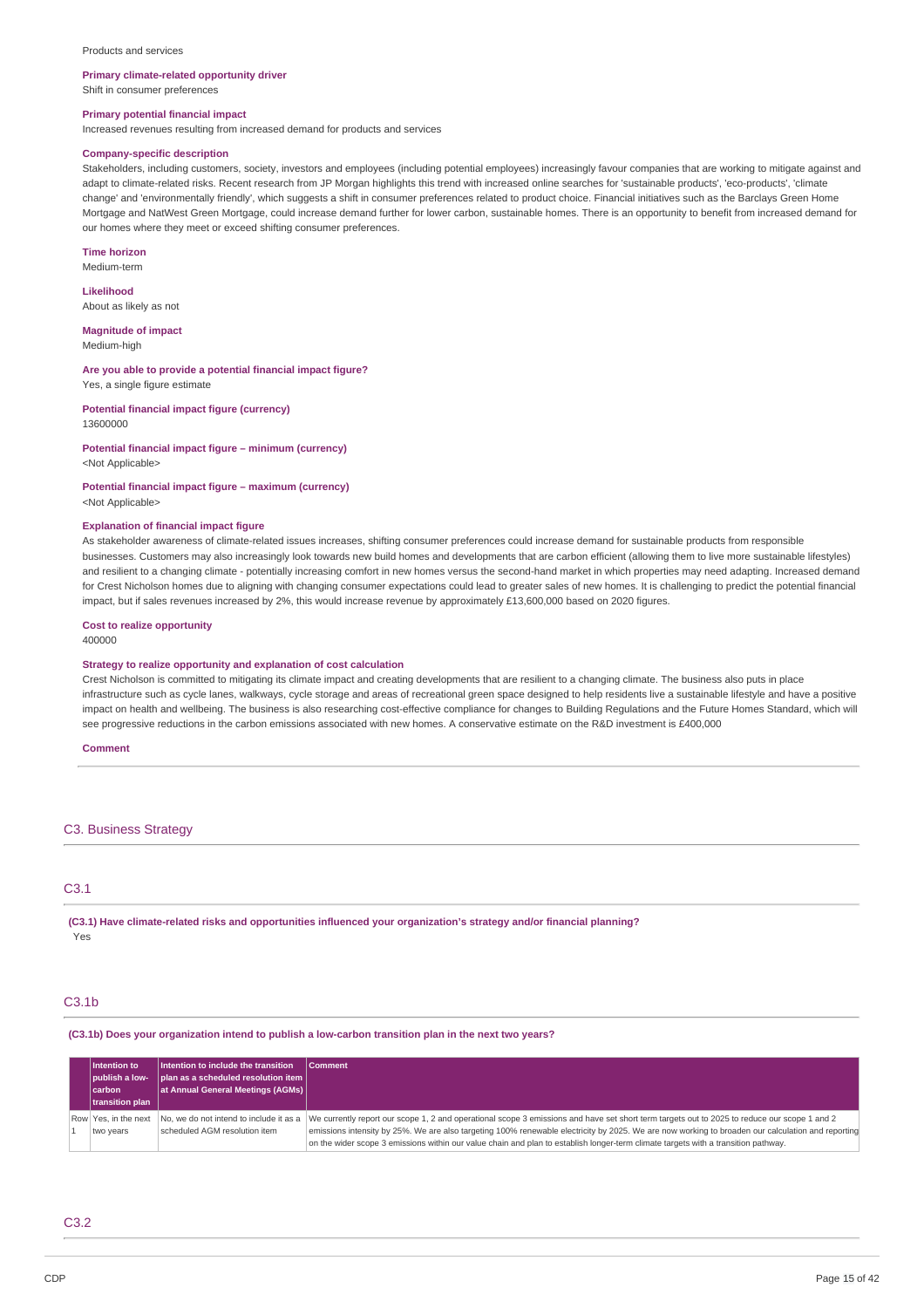No, but we anticipate using qualitative and/or quantitative analysis in the next two years

## C3.2b

### **(C3.2b) Why does your organization not use climate-related scenario analysis to inform its strategy?**

We have not conducted a detailed climate scenario analysis. However, the business does consider potential future climate-related risks and reviews existing documentation, including reports from the Climate Change Committee such as the recent Independent Assessment of UK Climate Risk. The likely impacts of future climate change are factored into our strategy and operational procedures. This includes transitional risks as we move towards a low carbon economy and physical risks associated with overheating on our developments as warmer summer temperatures become more likely, as well as the risk from flooding due to more frequent occurrences of severe weather. Flood risk assessments are conducted prior to purchasing sites and the cost of flood mitigation measures are factored into the land value. We recognise the value of forward-looking scenario analysis and plan to review its use within the business in the next two years.

## C3.3

## **(C3.3) Describe where and how climate-related risks and opportunities have influenced your strategy.**

|                                             | related risks<br>land<br>opportunities<br>influenced<br>your strategy<br>in this area? | Have climate- Description of influence                                                                                                                                                                                                                                                                                                                                                                                                                                                                                                                                                                                                                                                                                                                                                                                                                                                                                                                                                                                                                                                                                                                                                                                                                                                                                                                                                                                                                                                                                                                                                                                                                                                                                                                                                                                                                                                                                                                                                                                                                                                                                                                                           |
|---------------------------------------------|----------------------------------------------------------------------------------------|----------------------------------------------------------------------------------------------------------------------------------------------------------------------------------------------------------------------------------------------------------------------------------------------------------------------------------------------------------------------------------------------------------------------------------------------------------------------------------------------------------------------------------------------------------------------------------------------------------------------------------------------------------------------------------------------------------------------------------------------------------------------------------------------------------------------------------------------------------------------------------------------------------------------------------------------------------------------------------------------------------------------------------------------------------------------------------------------------------------------------------------------------------------------------------------------------------------------------------------------------------------------------------------------------------------------------------------------------------------------------------------------------------------------------------------------------------------------------------------------------------------------------------------------------------------------------------------------------------------------------------------------------------------------------------------------------------------------------------------------------------------------------------------------------------------------------------------------------------------------------------------------------------------------------------------------------------------------------------------------------------------------------------------------------------------------------------------------------------------------------------------------------------------------------------|
| Products<br>and<br>services                 | Yes                                                                                    | Climate-related risks and opportunities influence the development of our products and services. One such instance is the increasing risk from overheating in the homes we build. The<br>potential impact of overheating is significant. If not alleviated appropriately, it can negatively affect comfort levels and air quality in the home, as well as customers' health. In response to<br>this risk, all homes undergo an initial overheating risk assessment during the design stage. Homes that are at medium or high risk of overheating are then subject to dynamic overheating<br>modelling. This second analysis is not required by building regulations, but it provides a hierarchy of solutions to mitigate the risk from overheating. To further combat the potential risk of<br>overheating in our future builds, our new range of house designs has been modelled for the worst-case scenario of overheating, allowing us to mitigate this risk through design today.<br>There are also a number of opportunities that arise from climate change, including driving the business to innovate and become more operationally efficient. One example of this is the<br>development of our new standard house types. These will drive significant efficiencies for the business, which could include producing less waste while maintaining and improving the<br>quality and performance of the homes. Transitional climate-related risks also impact our strategy relating to the products we deliver. For example, the Future Homes Standard, which will<br>be delivered through updated building regulations, will see a requirement for new homes to deliver a 75% reduction in carbon emissions against current regulations. This is a clear<br>example of a transitional risk influencing the homes we build. To respond to this risk, our Group Production team engages closely with the supply chain, industry peers, our industry trade<br>body and Government to ensure we are well prepared for future requirements. Timescale: short to medium term for transitional risk. Medium-long term for physical risk.                                           |
| Supply<br>chain<br>and/or<br>value<br>chain | Yes                                                                                    | The business strategy relating to our supply chain is currently influenced by transitional risks to mitigate the impact of climate change. We understand that carbon emissions within the<br>supply chain are a significant proportion of our carbon footprint and while not mandatory, we have previously carried out embodied carbon analysis comparing different construction<br>methods including traditional masonry, timber and steel frame systems. We are now developing our upstream scope 3 emissions data reporting and are engaging with the supply chain<br>to obtain data and to research materials that are lower in embodied carbon. The supply chain has an important role to play in decarbonising our business and the wider economy. Our<br>Group Procurement team regularly discuss what our key suppliers are doing to both reduce emissions and adapt to a changing climate. Physical risks could also cause potential<br>disruption within our supply chain (e.g. supplier manufacturing plants located in areas subject to high physical risk from climate change), which could impact both the availability and<br>delivery of materials to our sites. Recent examples include the major winter storm in Texas closing many chemical plants and disrupting the supply of plastics and the increasing<br>occurrences of forest fires that can result in reduced supplies, impacting prices, or delays in receiving supplies, leading to project delays. This risk is considered in our climate-related risk<br>assessment. We monitor the locations of our supply chain partners, reporting the % purchased from local suppliers annually. We actively encourage our commercial teams to work with<br>local businesses, and a preference for local companies and products is stated in our Sustainable Procurement Policy. In 2020, 23% of our procurement spend with suppliers and sub-<br>contractors was within 20 miles of site operations. Transitional risks are likely to be within the short to medium term. We may see a greater impact from physical climate-related risks<br>within the supply chain in the medium to longer-term timescale. |
| Investment Yes<br>in R&D                    |                                                                                        | Climate-related risks and opportunities influence our strategy around research and development. As an example, while researching different construction methods, we wanted to ensure<br>any decisions did not lead to significant increases in embodied carbon. We completed a research project to compare the embodied emissions associated with the different build methods<br>A significant amount of R&D is going into our preparations for the Future Homes Standard and delivering zero carbon ready homes. The Group Production team has established a series<br>of work strands that relate to this, including the research of new technology and the opportunity to conduct trials across our sites to test performance, buildability and user experience.<br>The timescale is ongoing for our investment in R&D.                                                                                                                                                                                                                                                                                                                                                                                                                                                                                                                                                                                                                                                                                                                                                                                                                                                                                                                                                                                                                                                                                                                                                                                                                                                                                                                                                       |
| Operations Yes                              |                                                                                        | To reduce our operational impact, it is important to consider opportunities to reduce our carbon footprint. In 2020 we established carbon, waste and renewable energy targets associated<br>with our operations. Over the course of 2020, renewable energy continued to be purchased for two offices to reduce the business's scope 2 market-based emissions. The business<br>further increased the procurement of renewable energy contracts across our sites. The total proportion of renewable electricity in 2020 was 56%, up from 32% in 2019. The red diesel<br>tax allowance will almost certainly be scrapped from 2022, which is designed to drive innovation into plant and equipment powered by alternative fuels. This will result in a significant<br>increase in the cost of red diesel. We are engaging with our plant hire suppliers to optimise the use of our generators while also exploring alternative energy sources. We are also piloting<br>the use of biodiesel, which has an immediate impact on reducing emissions and improving local air quality. Changes in the frequency and severity of weather events can also impact our<br>ability to build homes. We have robust safety, health and environmental procedures in place to minimise the risks of hazards caused by extreme weather events and high temperatures.<br>The timescale relating to the transitional risk and opportunity relating to resource efficiency is short to medium term. The physical risks impacting operations tend towards the medium to<br>longer term.                                                                                                                                                                                                                                                                                                                                                                                                                                                                                                                                                                                                                |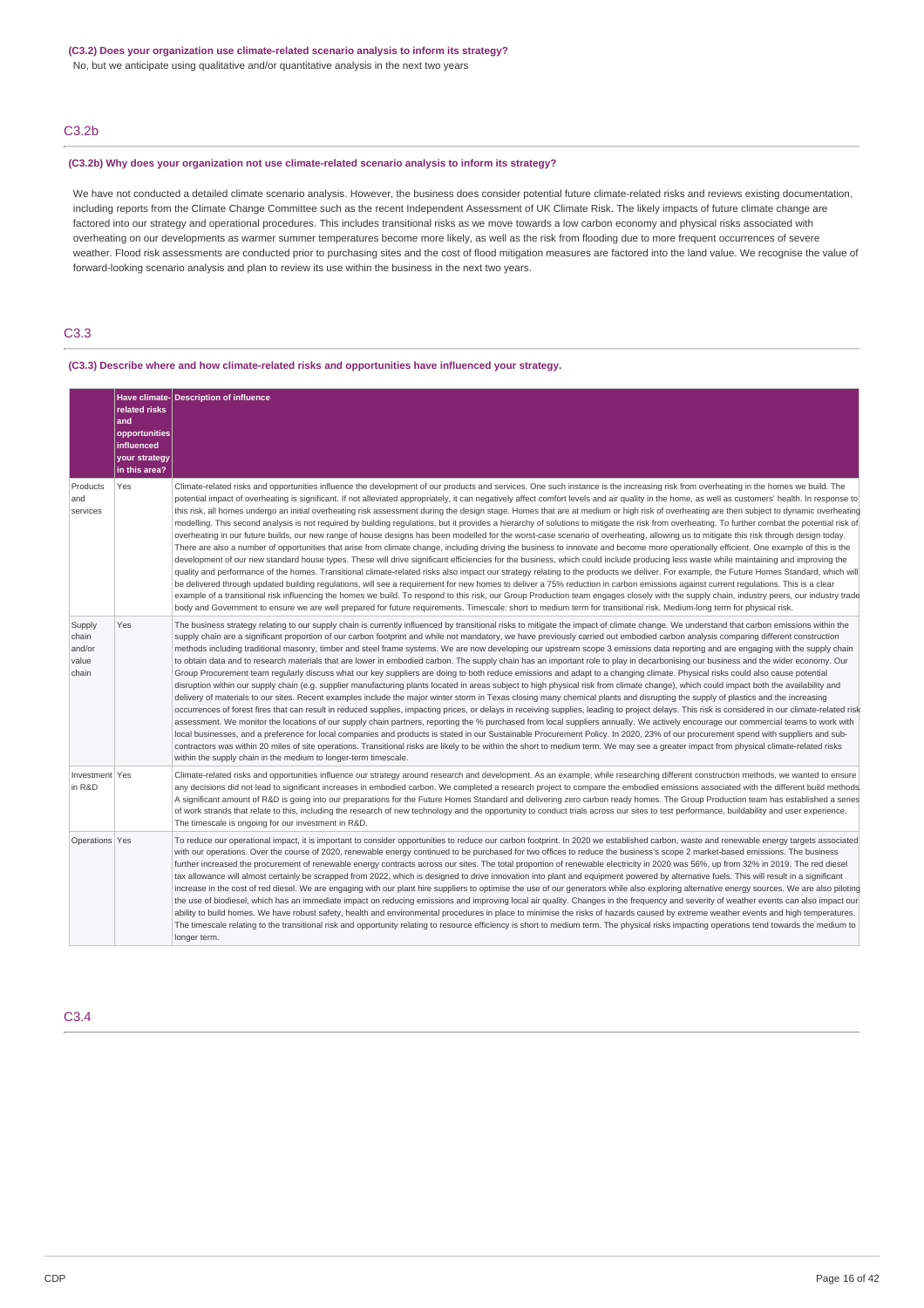## **(C3.4) Describe where and how climate-related risks and opportunities have influenced your financial planning.**

|   | Financial<br>planning<br><b>elements</b><br>that have<br>  been<br><b>linfluenced</b> | <b>Description of influence</b>                                                                                                                                                                                                                                                                                                                                                                                                                                                                                                                                                                                                                                                                                                                                                                                                                                                                                                                                                                                                                                                                                                                                                                                                                                                                                                                                                                                                                                                                                                                                                                                                                                                                                                                                                                                                                                                                                                                                                                                                                                                                                                                                                                                                                                                                                                                                                                                                                                                                                                                                                                                                                                                                                                                                                                                                                                                                                                                                                                                                                                                                                                                                                                                                                                                                                                                                                                                                                                                                                                                                                                     |
|---|---------------------------------------------------------------------------------------|-----------------------------------------------------------------------------------------------------------------------------------------------------------------------------------------------------------------------------------------------------------------------------------------------------------------------------------------------------------------------------------------------------------------------------------------------------------------------------------------------------------------------------------------------------------------------------------------------------------------------------------------------------------------------------------------------------------------------------------------------------------------------------------------------------------------------------------------------------------------------------------------------------------------------------------------------------------------------------------------------------------------------------------------------------------------------------------------------------------------------------------------------------------------------------------------------------------------------------------------------------------------------------------------------------------------------------------------------------------------------------------------------------------------------------------------------------------------------------------------------------------------------------------------------------------------------------------------------------------------------------------------------------------------------------------------------------------------------------------------------------------------------------------------------------------------------------------------------------------------------------------------------------------------------------------------------------------------------------------------------------------------------------------------------------------------------------------------------------------------------------------------------------------------------------------------------------------------------------------------------------------------------------------------------------------------------------------------------------------------------------------------------------------------------------------------------------------------------------------------------------------------------------------------------------------------------------------------------------------------------------------------------------------------------------------------------------------------------------------------------------------------------------------------------------------------------------------------------------------------------------------------------------------------------------------------------------------------------------------------------------------------------------------------------------------------------------------------------------------------------------------------------------------------------------------------------------------------------------------------------------------------------------------------------------------------------------------------------------------------------------------------------------------------------------------------------------------------------------------------------------------------------------------------------------------------------------------------------------|
| 1 | Row Revenues<br>Direct costs<br>Indirect<br>costs<br>Capital<br>Assets                | Indirect costs: Increasing operating costs are noted in our climate-related risks and opportunities assessment and the magnitude of this impact is low. This includes: - The rising cost of energy,<br>with fossil fuel prices expected to increase by up to 55% by 2030. - Increased cost of fuel via taxation - Potential increased use of consultants for overheating modelling and requirements to put<br>extra measures in place, to reduce overheating and flood risk. - R&D costs relating to compliance with new regulations such as the Future Homes Standard Direct costs: Increasing direct costs<br>of materials is considered in our climate-related risks and opportunities assessment and is generally classified as medium magnitude. This includes: - Potential increased cost of materials and<br>technology to deliver lower carbon homes. - A greater frequency of severe weather could result in an increase in damage to materials and infrastructure on our sites. The costs are reviewed<br>expenditures regularly by the project teams within each division of the business. We also forecast future cost increases based on emerging policy and other available data to ensure the business is prepared<br>and implements action to mitigate the increases. A good example is the analysis conducted on the likely increase in build costs to deliver zero carbon ready homes in line with the Future Homes<br>Standard. The potential cost is now factored into the land value calculation. Another example is the forecast increase in the cost of red diesel. We understand the likely financial impact and are<br>engaging with suppliers to research alternative lower carbon technology that can reduce reliance on red diesel. The time horizon relating to the transitional risks is short to medium term.<br>Physical risks are medium to longer term. Revenues: Emerging regulations will change the technology used in our homes in the medium term. If there are complications with the rollout of new<br>technology, there is a risk of customer dissatisfaction that could result in reduced demand for the home and impact revenues. Physical risks from climate change, such as an increased<br>frequency of severe weather, are expected to cause increasing disruption at building sites in the medium-term timeframe. The knock-on impacts can result in build programme delays and<br>temporary loss of revenue. Building homes that are energy efficient, low carbon and well adapted for a changing climate could also lead to increased revenue. For example, green mortgages<br>are likely to become increasingly available. These can allow customers to obtain better mortgage rates for energy efficient homes. The magnitude of the impact on revenue is medium and time<br>horizon medium term. Capital expenditures and assets: Changing precipitation patterns are leading to an increased risk of flooding and subsequent changes to the flood risk of land. Flood risk<br>assessments are conducted prior to purchasing sites and the cost of flood mitigation and adaptation measures are factored into land values. Flood risk mitigation and adaptation measures<br>within the business are robust and the magnitude of the impact is currently low. Emerging regulations including the Future Homes Standard will also increase build costs. The forecast additional<br>costs are also factored into new land valuations. Our financial planning occurs over a three-year period and therefore sits within the short-term timescale. |

## C3.4a

(C3.4a) Provide any additional information on how climate-related risks and opportunities have influenced your strategy and financial planning (optional).

## C4. Targets and performance

## C4.1

**(C4.1) Did you have an emissions target that was active in the reporting year?** Intensity target

## C4.1b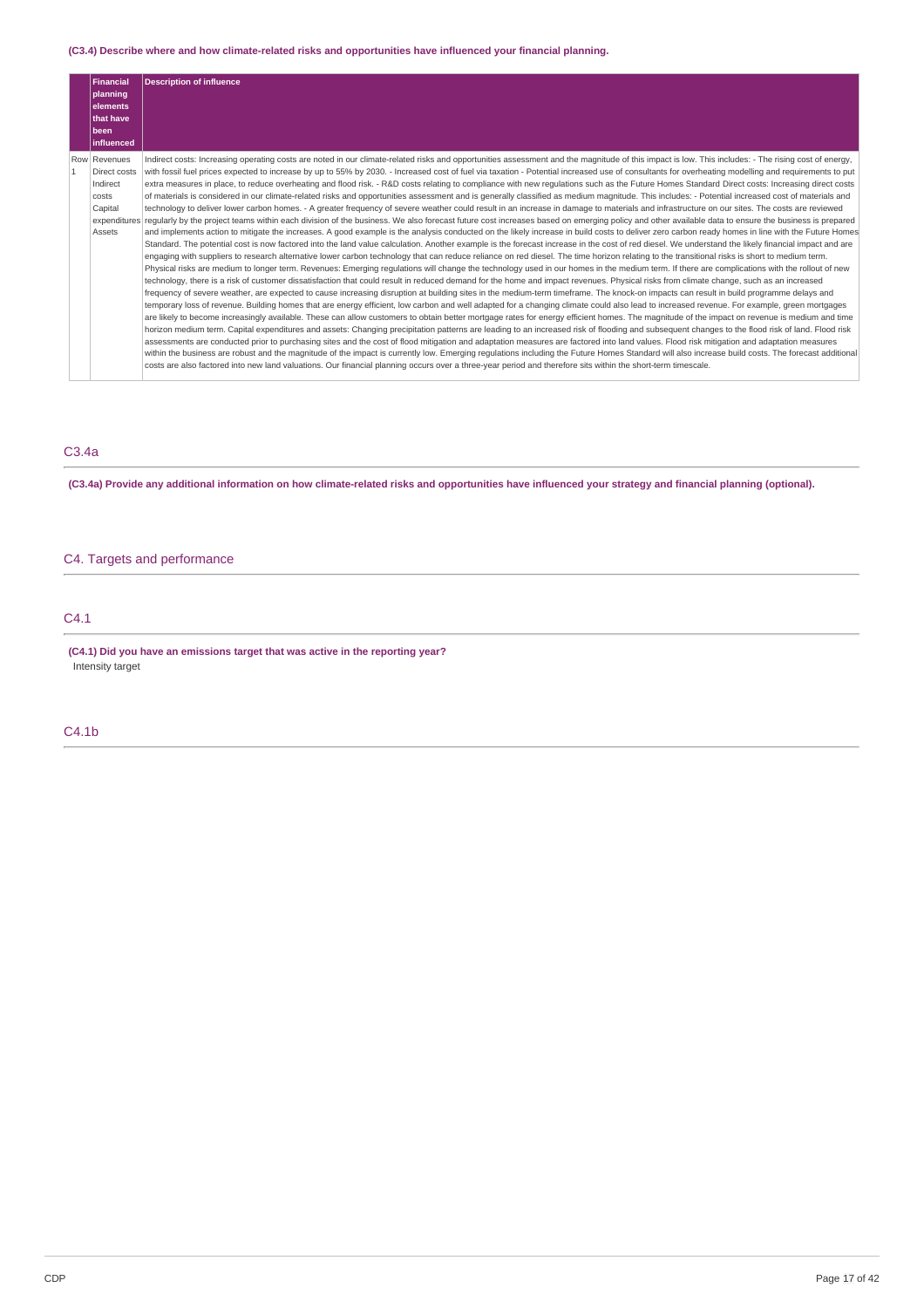**(C4.1b) Provide details of your emissions intensity target(s) and progress made against those target(s).**

**Target reference number** Int 1

**Year target was set** 2020

**Target coverage** Company-wide

**Scope(s) (or Scope 3 category)** Scope 1+2 (location-based)

**Intensity metric** Other, please specify (tCO2e per 100m2)

**Base year** 2019

**Intensity figure in base year (metric tons CO2e per unit of activity)**

3.2

% of total base year emissions in selected Scope(s) (or Scope 3 category) covered by this intensity figure 100

**Target year** 2025

**Targeted reduction from base year (%)**

 $25$ 

**Intensity figure in target year (metric tons CO2e per unit of activity) [auto-calculated]**

2.4

**% change anticipated in absolute Scope 1+2 emissions**

15

**% change anticipated in absolute Scope 3 emissions**

 $\Omega$ 

3.08

**Intensity figure in reporting year (metric tons CO2e per unit of activity)**

**% of target achieved [auto-calculated]** 15

**Target status in reporting year** New

**Is this a science-based target?** No, but we anticipate setting one in the next 2 years

**Target ambition** <Not Applicable>

**Please explain (including target coverage)**

A target was set in 2020 to reduce carbon emissions associated with our location based scope 1 and 2 emissions. This includes site and office gas and electricity, diesel and LPG consumed to power site plant and equipment and business travel via company owned vehicles. The base year is 2019 with an intensity figure of 3.20tCO2e/m2. The target is a 25% reduction by 2025. In 2020 our intensity figure was 3.08tCO2e/m2, a reduction of 4%.

C4.2

**(C4.2) Did you have any other climate-related targets that were active in the reporting year?** Target(s) to increase low-carbon energy consumption or production

Other climate-related target(s)

C4.2a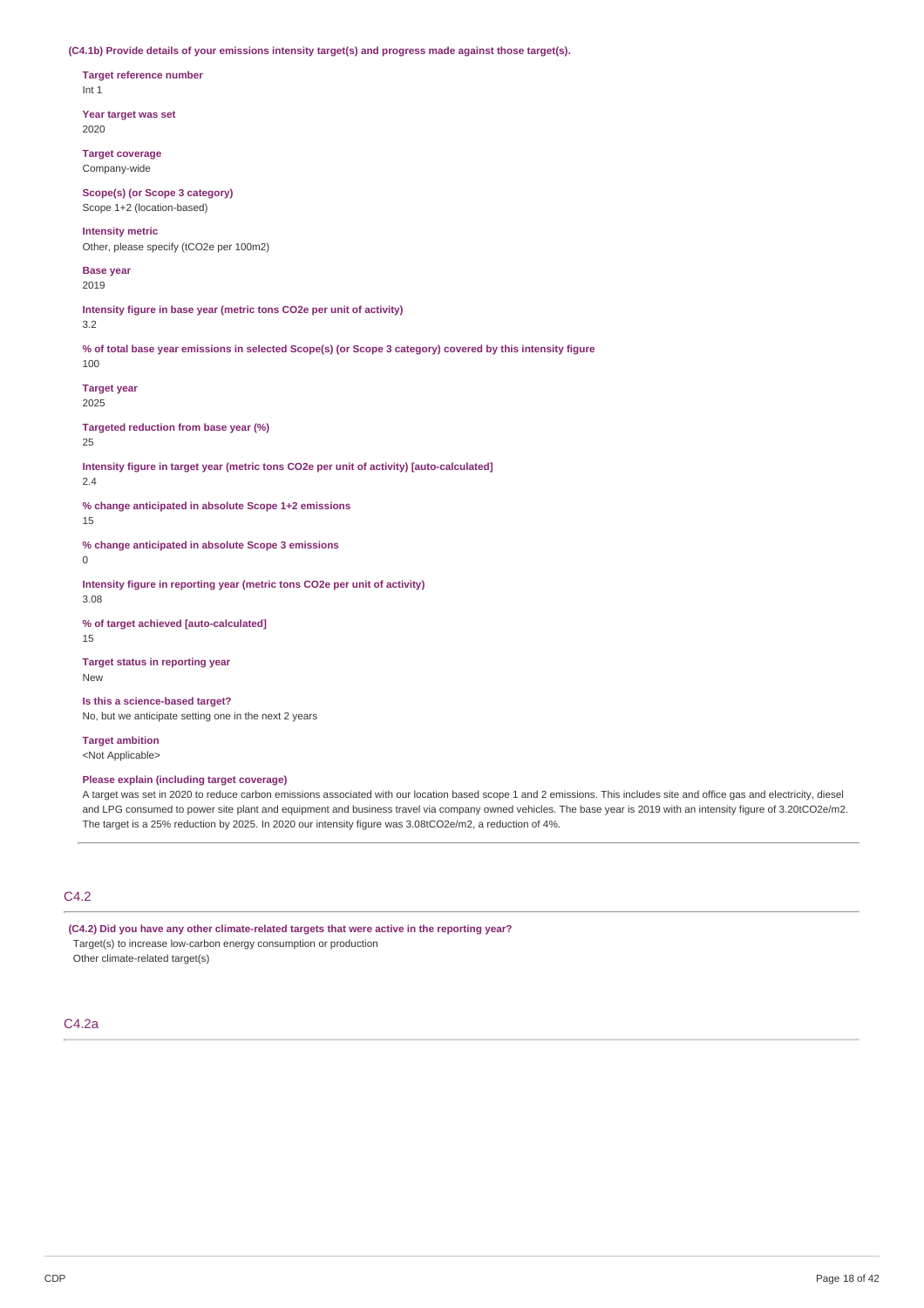**(C4.2a) Provide details of your target(s) to increase low-carbon energy consumption or production.**

**Target reference number** Low 1

**Year target was set** 2020

**Target coverage** Company-wide

**Target type: absolute or intensity** Absolute

**Target type: energy carrier** Electricity

**Target type: activity** Consumption

**Target type: energy source** Renewable energy source(s) only

**Metric (target numerator if reporting an intensity target)** Please select

**Target denominator (intensity targets only)** <Not Applicable>

**Base year** 2019

**Figure or percentage in base year** 32

**Target year** 2025

**Figure or percentage in target year** 100

**Figure or percentage in reporting year** 56

**% of target achieved [auto-calculated]** 35.2941176470588

**Target status in reporting year** New

**Is this target part of an emissions target?** Our carbon emissions target is location based, so this target does not count towards our emissions target.

**Is this target part of an overarching initiative?** No, it's not part of an overarching initiative

**Please explain (including target coverage)**

The business is targeting procurement of 100% renewable electricity by 2025. The % renewable in the reporting year was 56%.

C4.2b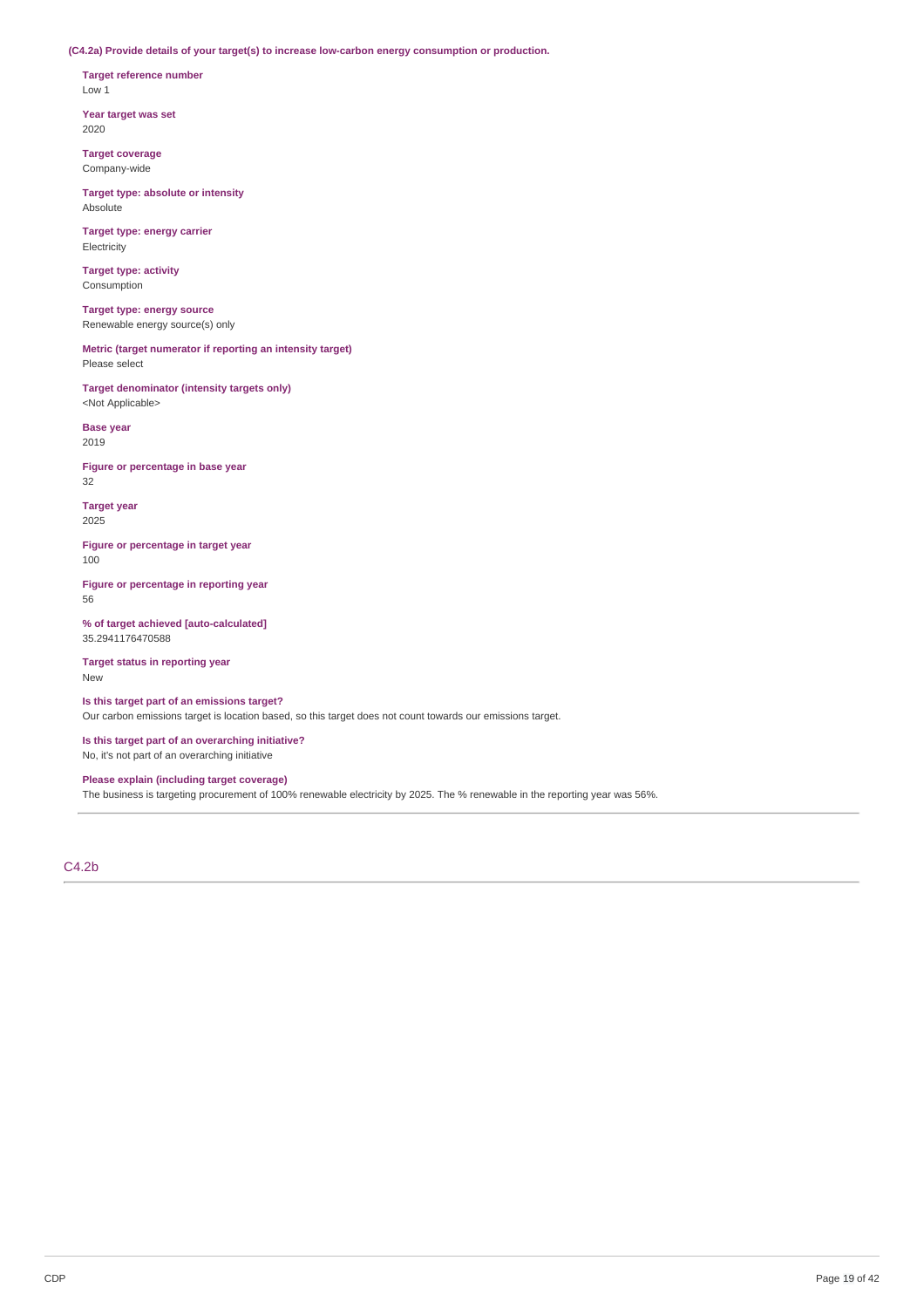#### **(C4.2b) Provide details of any other climate-related targets, including methane reduction targets.**

**Target reference number** Oth 1

**Year target was set** 2020

**Target coverage** Business activity

#### **Target type: absolute or intensity** Intensity

**Target type: category & Metric (target numerator if reporting an intensity target)**

Waste management metric tons of waste generated

## **Target denominator (intensity targets only)**

### Other, please specify (per 100m2 completed floor area)

**Base year**

2019

**Figure or percentage in base year** 9.6

**Target year**

2025

## **Figure or percentage in target year**

8.2

**Figure or percentage in reporting year** 8.2

**% of target achieved [auto-calculated]** 100

**Target status in reporting year** New

### **Is this target part of an emissions target?**

This target is not part of a current emissions target

**Is this target part of an overarching initiative?** No, it's not part of an overarching initiative

### **Please explain (including target coverage)**

This target relates to construction waste from our sites and does not include office waste. Almost all our waste is generated on our sites, so this target covers the vast majority of our waste produced across the business. The target aims to achieve a 15% reduction in tonnes/m2 completed floor area by 2025, from a base year of 2019. Our performance in 2020 achieved a 15% reduction. The target remains to ensure there is a consistent reduction in waste and COVID-19 is likely to have had an influence on 2020 figures.

## C4.3

### (C4.3) Did you have emissions reduction initiatives that were active within the reporting year? Note that this can include those in the planning and/or **implementation phases.**

Yes

## C4.3a

(C4.3a) Identify the total number of initiatives at each stage of development, and for those in the implementation stages, the estimated CO2e savings.

|                           | Number of initiatives | Total estimated annual CO2e savings in metric tonnes CO2e (only for rows marked *) |
|---------------------------|-----------------------|------------------------------------------------------------------------------------|
| Under investigation       |                       |                                                                                    |
| To be implemented*        |                       | 120                                                                                |
| Implementation commenced* |                       | 390                                                                                |
| Implemented*              |                       | 1410                                                                               |
| Not to be implemented     |                       |                                                                                    |

## C4.3b

**(C4.3b) Provide details on the initiatives implemented in the reporting year in the table below.**

**Initiative category & Initiative type**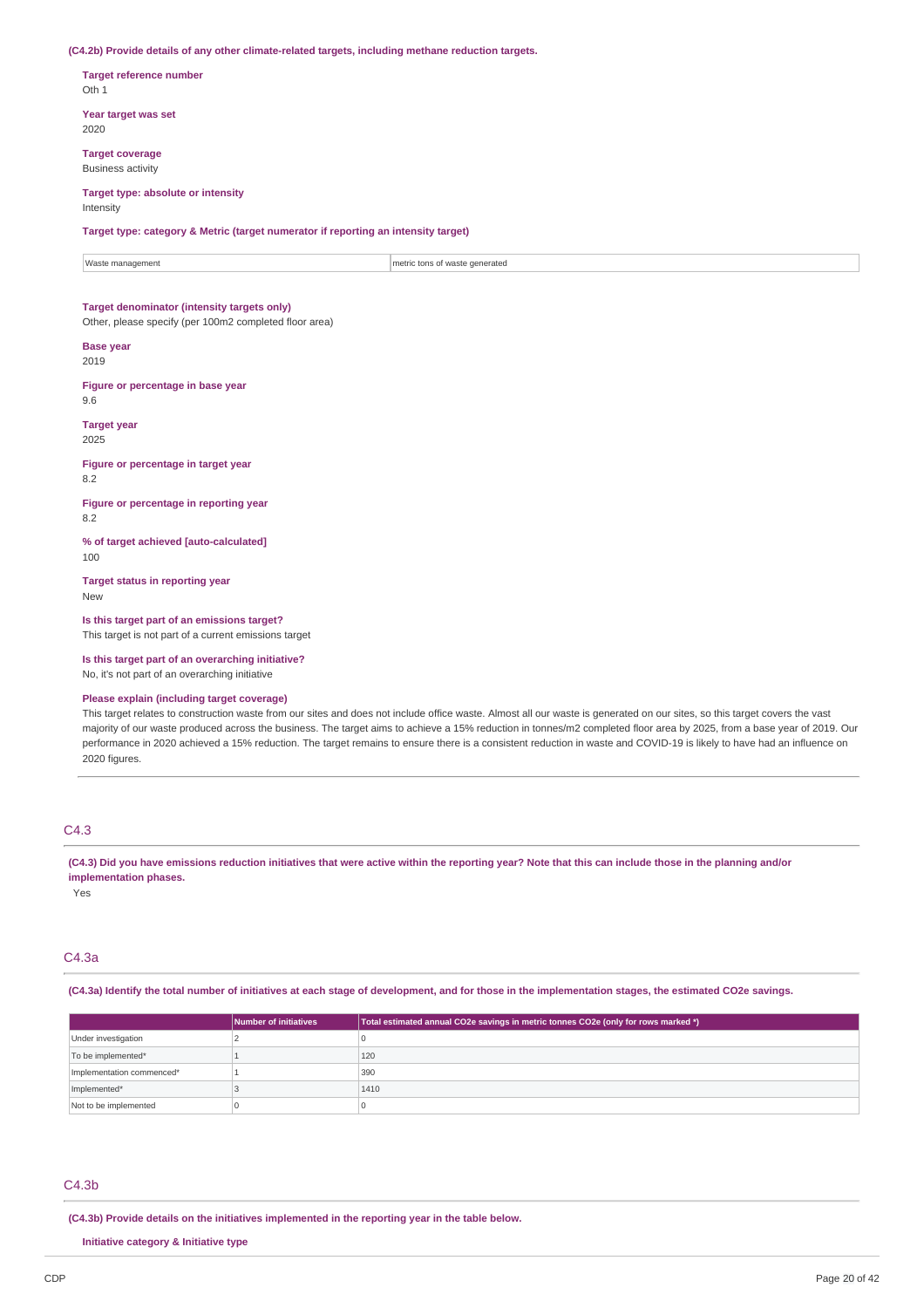Company policy or behavioral change Other, please specify (Agile working policy)

#### **Estimated annual CO2e savings (metric tonnes CO2e)** 560

**Scope(s)**

Scope 1 Scope 3

## **Voluntary/Mandatory**

## Voluntary

**Annual monetary savings (unit currency – as specified in C0.4)** 500000

### **Investment required (unit currency – as specified in C0.4)**

 $\Omega$ 

## **Payback period**

<1 year

# **Estimated lifetime of the initiative**

Ongoing

### **Comment**

Agile Working Policy launched prior to COVID-19 with launch of Microsoft Teams. Collleagues encouraged to utilise Teams and the pandemic expedited the take up. Business travel mileage reduced by close to 50% in 2020 and mileage remains low post lockdowns. To avoid taking into account the downtime during the pandemic, carbon savings were calculated comparing the business travel emissions per plot for 2019 against 2020.

### **Initiative category & Initiative type**

Low-carbon energy consumption **Low-carbon electricity** mix

### **Estimated annual CO2e savings (metric tonnes CO2e)**

**Scope(s)**

Scope 2 (market-based)

## **Voluntary/Mandatory**

Voluntary

660

#### **Annual monetary savings (unit currency – as specified in C0.4)**  $\theta$

## **Investment required (unit currency – as specified in C0.4)**

0

#### **Payback period** <1 year

**Estimated lifetime of the initiative** Ongoing

### **Comment**

We have increased our procurement of renewable electricity, which equated to 56% of our total electricity consumed in 2020, up from 32% in 2019. There is a negligible cost difference between tariffs. The carbon emission reduction calculation is based on the additional renewable electricity purchased for our sites and the resultant reduction in the market-based emission factor.

# **Initiative category & Initiative type** Company policy or behavioral change Change in procurement practices **Estimated annual CO2e savings (metric tonnes CO2e)** 190 **Scope(s)** Scope 1 **Voluntary/Mandatory** Voluntary **Annual monetary savings (unit currency – as specified in C0.4)** 45000 **Investment required (unit currency – as specified in C0.4)**  $\theta$ **Payback period** <1 year **Estimated lifetime of the initiative** Ongoing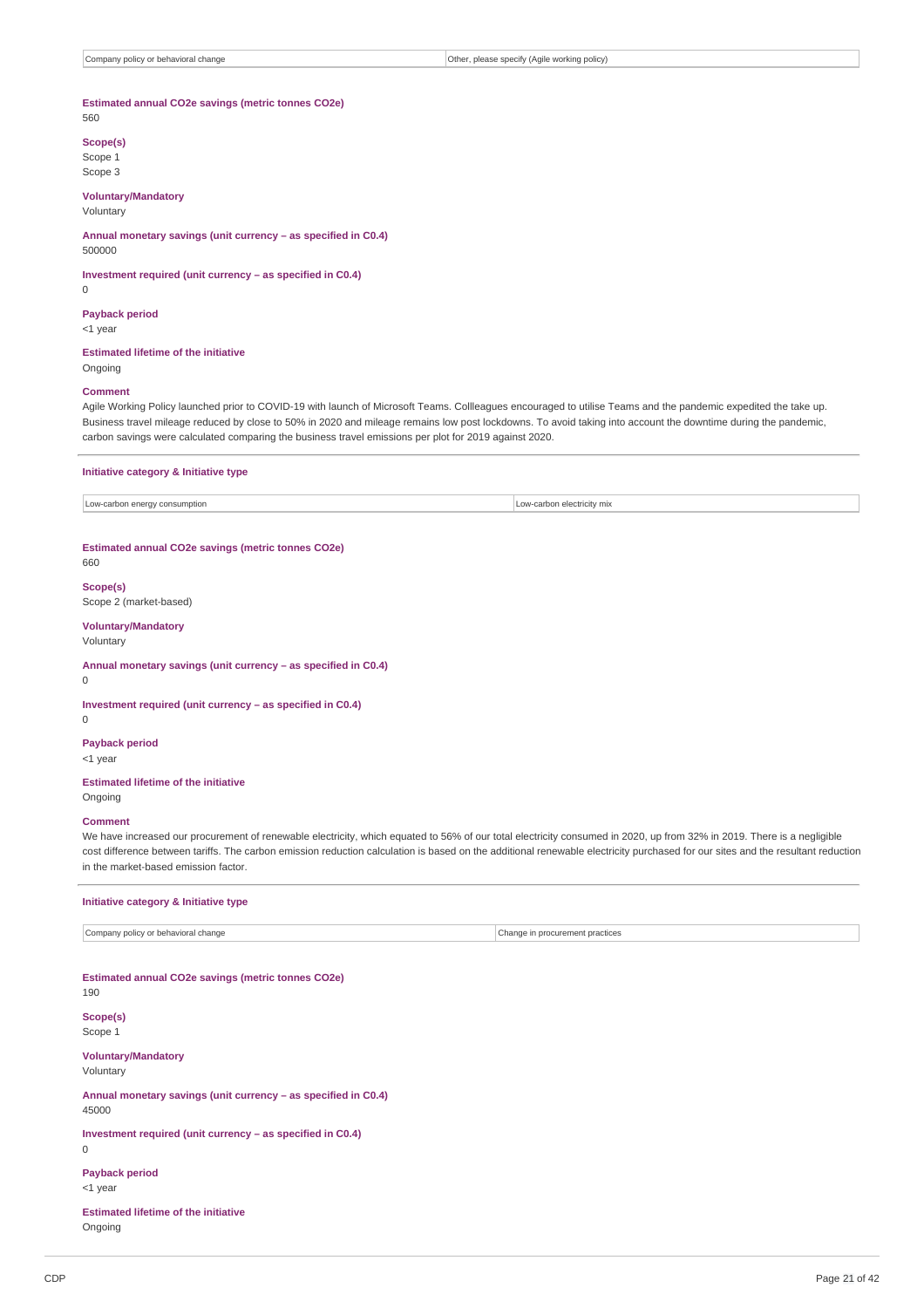#### **Comment**

Through engagement with plant hire suppliers and project teams, we have improved procurement practices around the use of generators on our sites. This has included: -Avoiding the prolonged use of generators by connecting to a temporary builders supply as early as possible - Development of reports that allow the business to monitor power draw and specify the correctly sized generators. Reductions have been observed in the number of generator days hired together with the average size of generator used. It is estimated to have saved around 70,000 litres of red diesel, which equates to approximately 190 tCO2e.

## C4.3c

#### **(C4.3c) What methods do you use to drive investment in emissions reduction activities?**

| <b>Method</b>                                  | <b>Comment</b>                                                                                                                                                                                                                                                                                                                                                                                                                                                                                                                                                                                                                                                                                                                                                                                                                                                                                                      |
|------------------------------------------------|---------------------------------------------------------------------------------------------------------------------------------------------------------------------------------------------------------------------------------------------------------------------------------------------------------------------------------------------------------------------------------------------------------------------------------------------------------------------------------------------------------------------------------------------------------------------------------------------------------------------------------------------------------------------------------------------------------------------------------------------------------------------------------------------------------------------------------------------------------------------------------------------------------------------|
| Compliance with<br>regulatory                  | Compliance with, and where possible exceeding, current Building Regulations which are designed to drive down carbon emissions of new homes. Crest Nicholson also meet, and where<br>possible exceed, local planning requirements which means that many of our developments exceed Building Requlations. In 2020, Crest achieved average carbon emissions from our new<br>requirements/standards homes that were 7.5% lower than current requlations demand (based on SAP 2012). The business is investing in research and development into cost-effective, consumer-friendly<br>solutions to achieve homes that are zero carbon ready that meet the Future Homes Standard. Crest Nicholson also reported in line with the Streamlined Energy and Carbon Reporting<br>(SECR) requlations and is working towards compliance with the recommendations of the Taskforce on Climate-related Financial Disclosure (TCFD). |
| Dedicated budget for<br>energy efficiency      | Projects identified as having potential for yielding cost and carbon savings are assigned specific budgets and resources. Budget is also provided for R&D into new heating technologies and<br>compliance with future Building Regulations and the Future Homes Standard.                                                                                                                                                                                                                                                                                                                                                                                                                                                                                                                                                                                                                                           |
| Employee engagement                            | Construction-related environmental issues, including waste minimisation and efficient energy and diesel use, form part of our Supply Chain Code of Conduct. Employees receive<br>sustainability-focused communication via the Group intranet, emails, meetings and site visits. Energy, fuel and water dashboards are provided to divisional business units to allow them to<br>monitor performance and target areas for improvement. Recent examples of engagement include target performance updates via our employee newsletter, the Exchange and training for<br>our build teams on the energy, fuel and water dashboards together with opportunities for resource efficiency improvements.                                                                                                                                                                                                                     |
| Financial optimization<br>calculations         | Our waste, fuel, and energy costs are monitored on a regular basis, both at a group level and by divisional teams. This provides a useful baseline when considering resource reduction<br>projects. Each project or initiative to reduce waste, energy, or water is reviewed on a case-by-case basis and will include a cost-benefit analysis. Among the issues reviewed are: payback<br>period, the maturity of technology, and ease of implementation across the business.                                                                                                                                                                                                                                                                                                                                                                                                                                        |
| Internal<br>incentives/recognition<br>programs | Our corporate executive team is incentivised to achieve carbon emission reductions through their annual bonus scheme. Employees who receive a car benefit are incentivised to reduce<br>their vehicle emissions through a financial bonus for driving a low-emission vehicle. Employees are also encouraged to include cycling in their regular commute through the Cycle-to-Work<br>Scheme. Detail is provided in section 1.3a.                                                                                                                                                                                                                                                                                                                                                                                                                                                                                    |

## C4.5

(C4.5) Do you classify any of your existing goods and/or services as low-carbon products or do they enable a third party to avoid GHG emissions? Yes

## C4.5a

(C4.5a) Provide details of your products and/or services that you classify as low-carbon products or that enable a third party to avoid GHG emissions.

#### **Level of aggregation**

Group of products

### **Description of product/Group of products**

All of our homes are designed and built to help enable sustainable lifestyle choices and a lower environmental footprint for our customers. This includes design features to minimise energy and water use as well as other elements within the homes and across the development that make what we produce a low-carbon product. Some of our homes utilise low-carbon technologies, such as solar photo-voltaic and district heating systems.

### **Are these low-carbon product(s) or do they enable avoided emissions?**

Low-carbon product

**Taxonomy, project or methodology used to classify product(s) as low-carbon or to calculate avoided emissions** Other, please specify (Energy performance ratings of the buildings as assessed by the Government's Standard Assessment Procedure (SAP))

**% revenue from low carbon product(s) in the reporting year** 91

**% of total portfolio value**

<Not Applicable>

### **Asset classes/ product types**

<Not Applicable>

### **Comment**

At a minimum, we meet the Building Regulations that require a minimum energy performance standard for new buildings, in the form of Target CO2 Emission Rate (TER) and Target Fabric Energy Efficiency rate (TFEE). However, when compared to other buildings, our new homes are designed to produce lower carbon emissions. The average SAP rating (based on SAP 2012) of our dwellings that were built in 2020 was 81.1, compared to an average SAP of a home in England of 62 (as reported in the MHCLG English Housing Survey 2017-2018). Compared to the average home in England, new homes delivered by Crest Nicholson in 2020 will deliver approximately 6,000 tCO2e saving per year based on the SAP calculation (for regulated consumption only). All homes are required to have an energy performance certificate (EPC). Ratings are provided for environmental impact (carbon emissions) and energy efficiency, ranging from A-G, with A being the highest score (least impact on the environment). 91% of our homes constructed in 2020 achieved an environmental impact rating of A or B. Other measures included: 35% of our completed homes in 2020 benefit from at least one renewable energy source, minimising the use of fossil fuels and reducing the homes carbon footprint. Our communities are well connected with 90% of our completed homes in 2020 within 1,500m of a bus service. Furthermore, 57% of our completed homes have access to safe cycle storage and 34% of our developments have cycle lanes. Placing less reliance on cars will help homeowners to reduce their carbon footprint.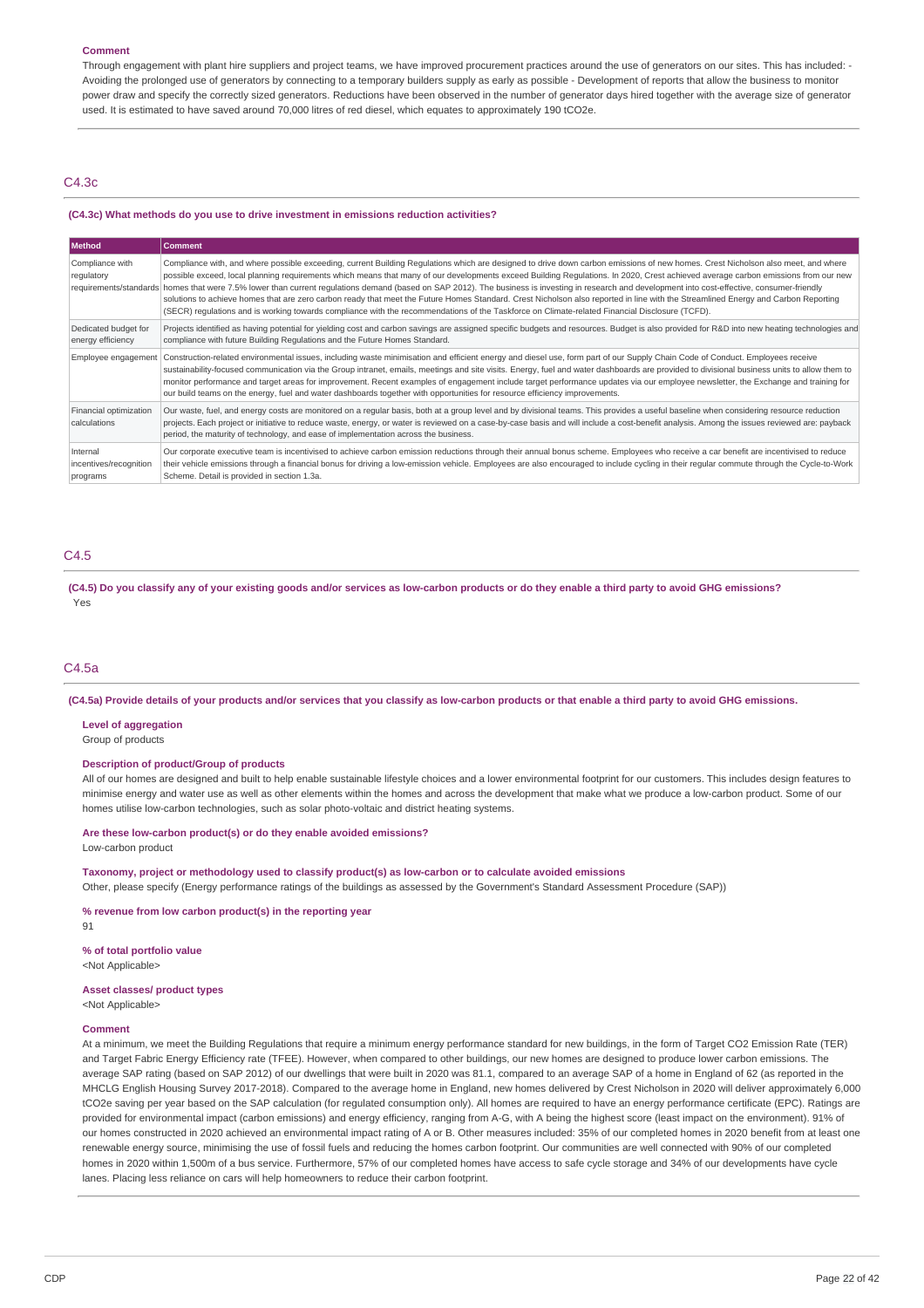## C5.1

**(C5.1) Provide your base year and base year emissions (Scopes 1 and 2).**

#### **Scope 1**

**Base year start** November 1 2018

**Base year end** October 31 2019

**Base year emissions (metric tons CO2e)** 6721

**Comment**

**Scope 2 (location-based)**

**Base year start** November 1 2018

**Base year end** October 31 2019

**Base year emissions (metric tons CO2e)** 1737

**Comment**

**Scope 2 (market-based)**

**Base year start** November 1 2018

**Base year end** October 31 2019

**Base year emissions (metric tons CO2e)** 1171

**Comment**

## C5.2

(C5.2) Select the name of the standard, protocol, or methodology you have used to collect activity data and calculate emissions. Defra Environmental Reporting Guidelines: Including streamlined energy and carbon reporting guidance, 2019 The Greenhouse Gas Protocol: A Corporate Accounting and Reporting Standard (Revised Edition)

C6. Emissions data

## C6.1

**(C6.1) What were your organization's gross global Scope 1 emissions in metric tons CO2e?**

## **Reporting year**

**Gross global Scope 1 emissions (metric tons CO2e)** 4232

**Start date**

<Not Applicable>

**End date** <Not Applicable>

## **Comment**

Includes gas, diesel, lpg, refrigerant gas loss from offices and fuel from company owned vehicles

C6.2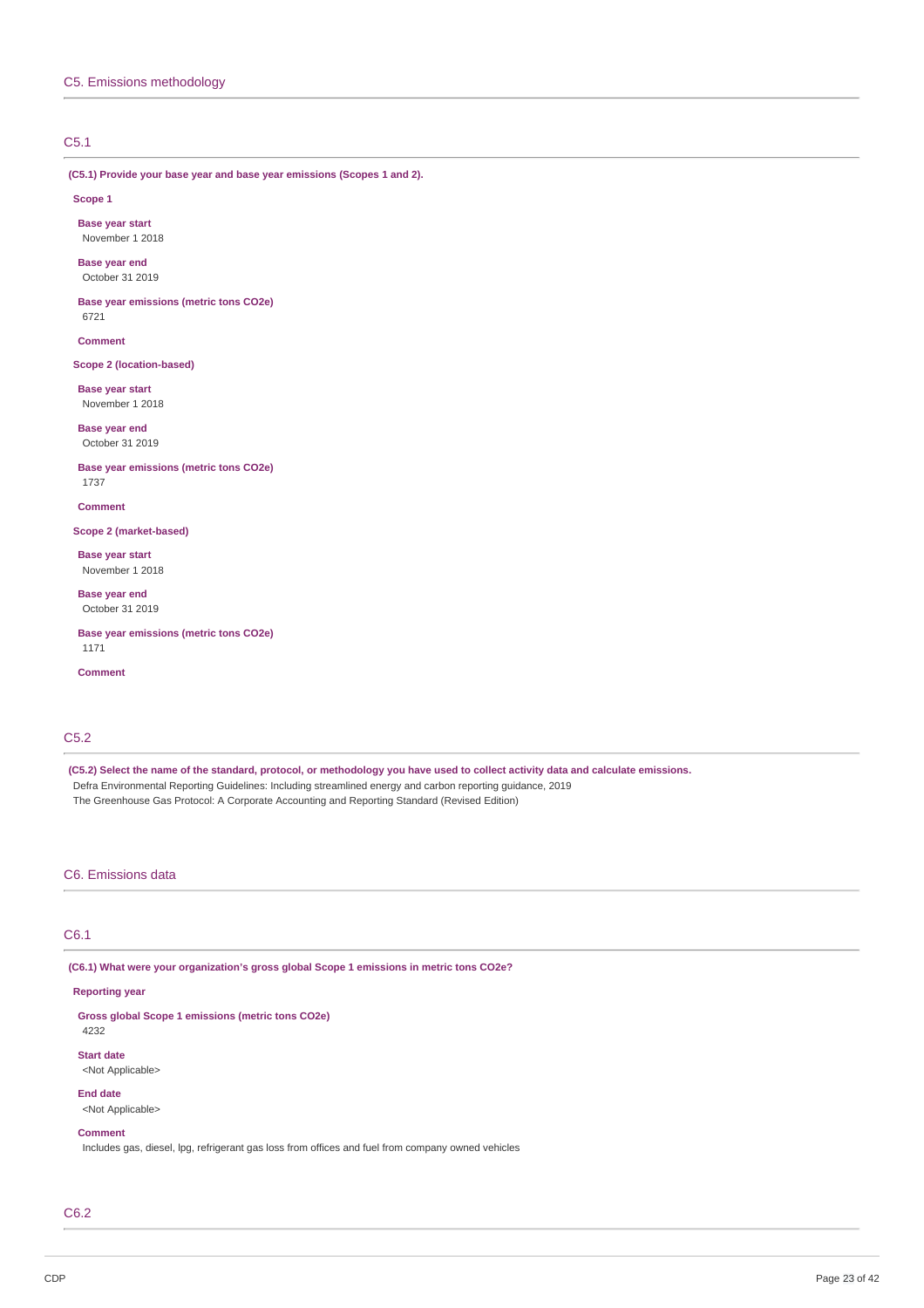#### **(C6.2) Describe your organization's approach to reporting Scope 2 emissions.**

#### **Row 1**

#### **Scope 2, location-based**

We are reporting a Scope 2, location-based figure

#### **Scope 2, market-based**

We are reporting a Scope 2, market-based figure

## **Comment**

Scope 2 emissions reported as both market-based and location-based in our Annual Integrated Report 2020 and in our ESG Data Handbook.

## C6.3

#### **(C6.3) What were your organization's gross global Scope 2 emissions in metric tons CO2e?**

### **Reporting year**

**Scope 2, location-based**

1771

#### **Scope 2, market-based (if applicable)** 500

**Start date**

# <Not Applicable>

**End date** <Not Applicable>

#### **Comment**

Includes site and office electricity consumption.

## C6.4

(C6.4) Are there any sources (e.g. facilities, specific GHGs, activities, geographies, etc.) of Scope 1 and Scope 2 emissions that are within your selected reporting **boundary which are not included in your disclosure?**

## No

## C6.5

**(C6.5) Account for your organization's gross global Scope 3 emissions, disclosing and explaining any exclusions.**

### **Purchased goods and services**

**Evaluation status**

Relevant, calculated

#### **Metric tonnes CO2e** 28.4

## **Emissions calculation methodology**

GHG Protocol / Defra voluntary reporting guidance. Metered activity data from offices and sites. Emissions calculated using Defra 2020 conversion factors. GWPs from IPCC Fourth Assessment Report (AR4 – 100 year). Total water consumed (82,657 m3) multiplied by the Defra 2020 conversion factor 0.34 = 82,657 x 0.34 = 28.4tCO2e.

**Percentage of emissions calculated using data obtained from suppliers or value chain partners**  $100$ 

#### **Please explain**

Water usage for offices and sites included. Other goods and services purchased from our suppliers and sub-contractors are relevant to our GHG footprint but not yet calculated. We are broadening our calculation of scope 3 emissions to include purchased goods and services and will report the data in future years.

### **Capital goods**

### **Evaluation status**

Relevant, not yet calculated

### **Metric tonnes CO2e** <Not Applicable>

## **Emissions calculation methodology**

<Not Applicable>

**Percentage of emissions calculated using data obtained from suppliers or value chain partners**

# <Not Applicable>

## **Please explain**

Fuel consumption associated with site cabins, plant and machinery on site is included within the Scope 1 and 2 emissions. There is currently insufficient readily available data being produced by our supply chain in order to accurately report on emissions associated with the production of capital goods.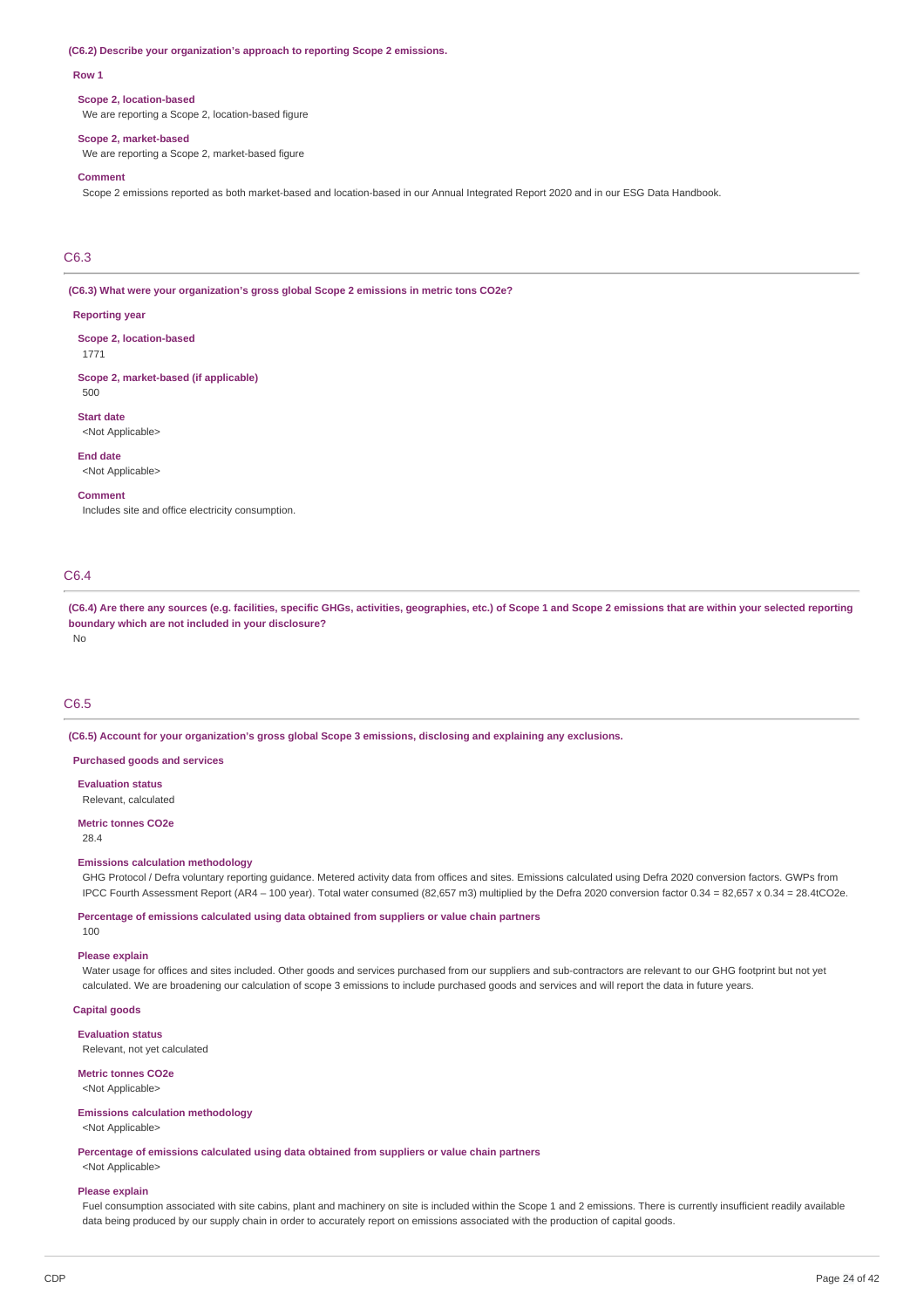#### **Fuel-and-energy-related activities (not included in Scope 1 or 2)**

**Evaluation status** Relevant, calculated

**Metric tonnes CO2e**

1100.5

#### **Emissions calculation methodology**

GHG Protocol / Defra voluntary reporting guidance. Metered electricity and gas data from offices and sites. LPG supplier data and site purchase records for diesel. Emissions were calculated using Defra 2020 conversion factors. GWPs from IPCC Fourth Assessment Report (AR4 – 100 year). This includes the Transmission and Distribution and Well to Tank (WTT) emissions associated with electricity and gas consumption for offices and sites and the LPG and diesel consumption on site.

### **Percentage of emissions calculated using data obtained from suppliers or value chain partners**

## 100 **Please explain**

Transmission and Distribution losses and Well to Tank (WTT) emissions for electricity and gas consumption for offices and sites and LPG and diesel consumption on site.

### **Upstream transportation and distribution**

**Evaluation status** Relevant, not yet calculated

#### **Metric tonnes CO2e**

<Not Applicable>

#### **Emissions calculation methodology**

<Not Applicable>

### **Percentage of emissions calculated using data obtained from suppliers or value chain partners**

<Not Applicable>

#### **Please explain**

Currently insufficient primary data but will be considered in future years.

### **Waste generated in operations**

**Evaluation status**

Relevant, calculated

**Metric tonnes CO2e**

#### 1.7

#### **Emissions calculation methodology**

GHG Protocol / Defra voluntary reporting guidance. Activity data from waste contractor for offices and sites. Emissions calculated using Defra 2020 conversion factors. GWPs from IPCC Fourth Assessment Report (AR4 – 100 year). Includes construction waste sent to landfill (664 tonnes), office waste sent to landfill (1 tonne), recycled office waste (27 tonnes), office food waste (5 tonnes) and waste to energy (3 tonnes) multiplied by the relevant Defra 2019 conversion factor = (664, 1, 27, 5, 3 multiplied by 1.25, 99.76, 21.35, 21.35 and 21.32 respectively)/1000 = 1.7tCO2e.

**Percentage of emissions calculated using data obtained from suppliers or value chain partners**

100

## **Please explain**

Recycled, landfilled and incinerated office waste, office food waste and landfilled construction waste.

#### **Business travel**

**Evaluation status** Relevant, calculated

## **Metric tonnes CO2e**

707

#### **Emissions calculation methodology**

GHG Protocol / Defra voluntary reporting guidance. Based on employee expenses and fuel card records. Emissions were calculated using Defra 2020 conversion factors. GWPs from IPCC Fourth Assessment Report (AR4 – 100 year). Includes the Scope 3 Well to Tank (WTT) emissions for business travel, company-owned vehicles and employee-owned vehicles, multiplied by the relevant Defra 2020 conversion factors.

**Percentage of emissions calculated using data obtained from suppliers or value chain partners**

#### 100

## **Please explain**

This figure includes Scope 3 and Scope 3 Well to Tank (WTT) emissions for business travel, company-owned vehicles and employee-owned vehicles.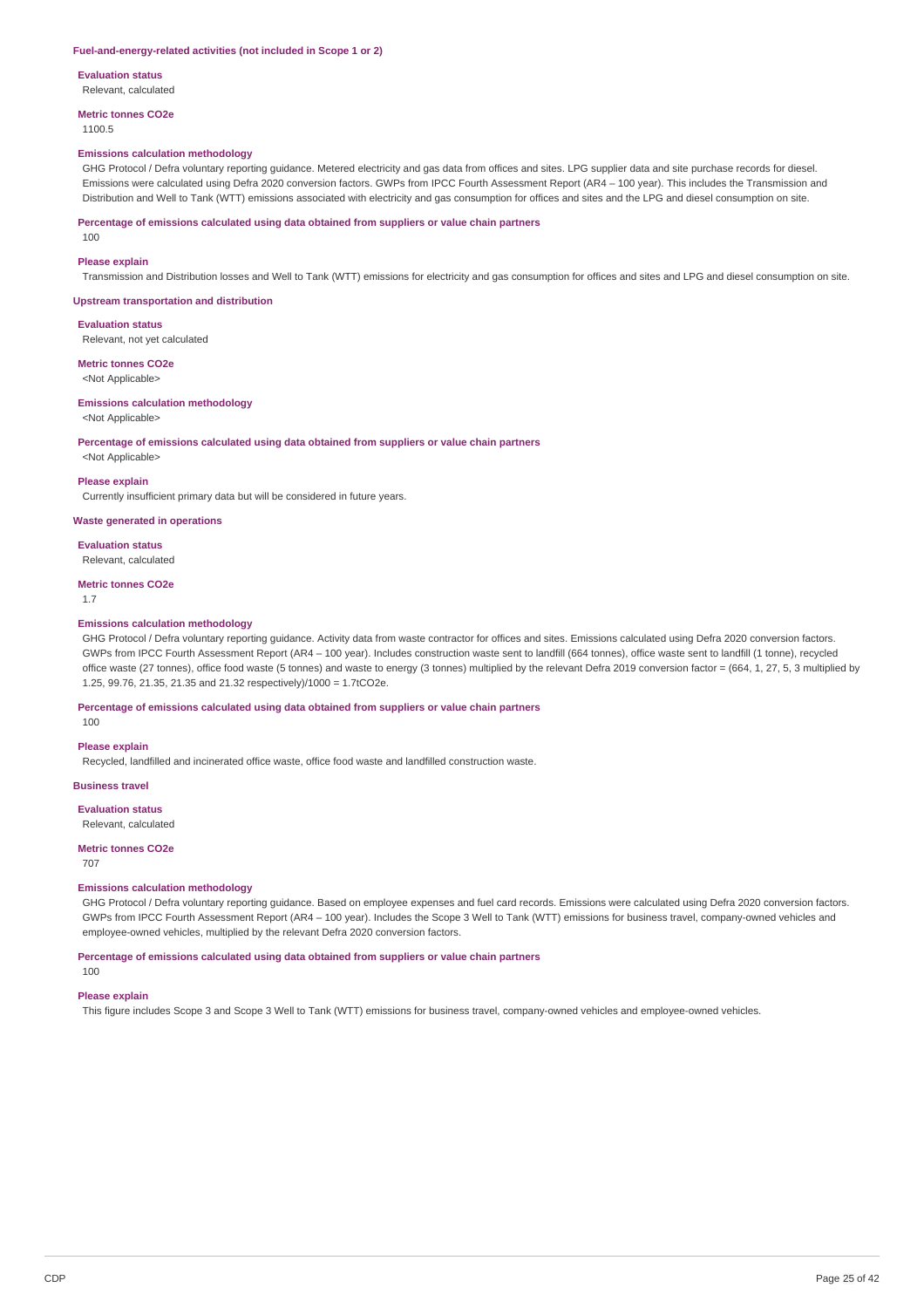#### **Employee commuting**

**Evaluation status** Relevant, calculated

**Metric tonnes CO2e**

483

#### **Emissions calculation methodology**

GHG Protocol / Defra voluntary reporting guidance. Employee survey was carried out to ascertain distances travelled and type of transport used. Emissions calculated using Defra 2020 conversion factors. GWPs from IPCC Fourth Assessment Report (AR4 – 100 year). Includes Well to Tank (WTT) emissions associated with employee commuting, multiplied by the relevant Defra 2020 conversion factor.

#### **Percentage of emissions calculated using data obtained from suppliers or value chain partners**

## 100 **Please explain**

This figure includes scope 3 commuting and Well to Tank (WTT) emissions data. Commuting data from the annual survey was extrapolated based on the response rate to give 100%.

## **Upstream leased assets**

**Evaluation status**

Not relevant, explanation provided

#### **Metric tonnes CO2e** <Not Applicable>

## **Emissions calculation methodology**

<Not Applicable>

### **Percentage of emissions calculated using data obtained from suppliers or value chain partners**

<Not Applicable>

### **Please explain**

Upstream emissions associated with the use of leased assets are included in our reported Scope 1 and Scope 2 emissions.

### **Downstream transportation and distribution**

**Evaluation status** Not relevant, explanation provided

### **Metric tonnes CO2e** <Not Applicable>

**Emissions calculation methodology**

## <Not Applicable>

### **Percentage of emissions calculated using data obtained from suppliers or value chain partners**

<Not Applicable>

#### **Please explain**

Downstream transportation and distribution is not relevant to our operations.

### **Processing of sold products**

**Evaluation status** Not relevant, explanation provided

#### **Metric tonnes CO2e** <Not Applicable>

## **Emissions calculation methodology**

<Not Applicable>

**Percentage of emissions calculated using data obtained from suppliers or value chain partners**

<Not Applicable>

## **Please explain**

The processing of sold products is not relevant to our operations.

## **Use of sold products**

**Evaluation status** Relevant, calculated

# **Metric tonnes CO2e**

193490

## **Emissions calculation methodology**

The emissions associated with the in-use phase of our homes is a significant part of our carbon footprint. The estimated lifetime emissions from the use of homes has been calculated by multiplying the Dwelling Emission Rate (DER) (KgCO2/m2/year) by the floor area of our homes and then multiplied by 60 years. The DER is calculated using the UK Government's Standard Assessment Procedure (SAP) methodology. This calculation is based on 97% of our build complete plots in 2020 for which the relevant information was available.

## **Percentage of emissions calculated using data obtained from suppliers or value chain partners**

### **Please explain**

Data is based on the Dwelling Emission Rate calculated using the UK Government's Standard Assessment Procedure (SAP) methodology.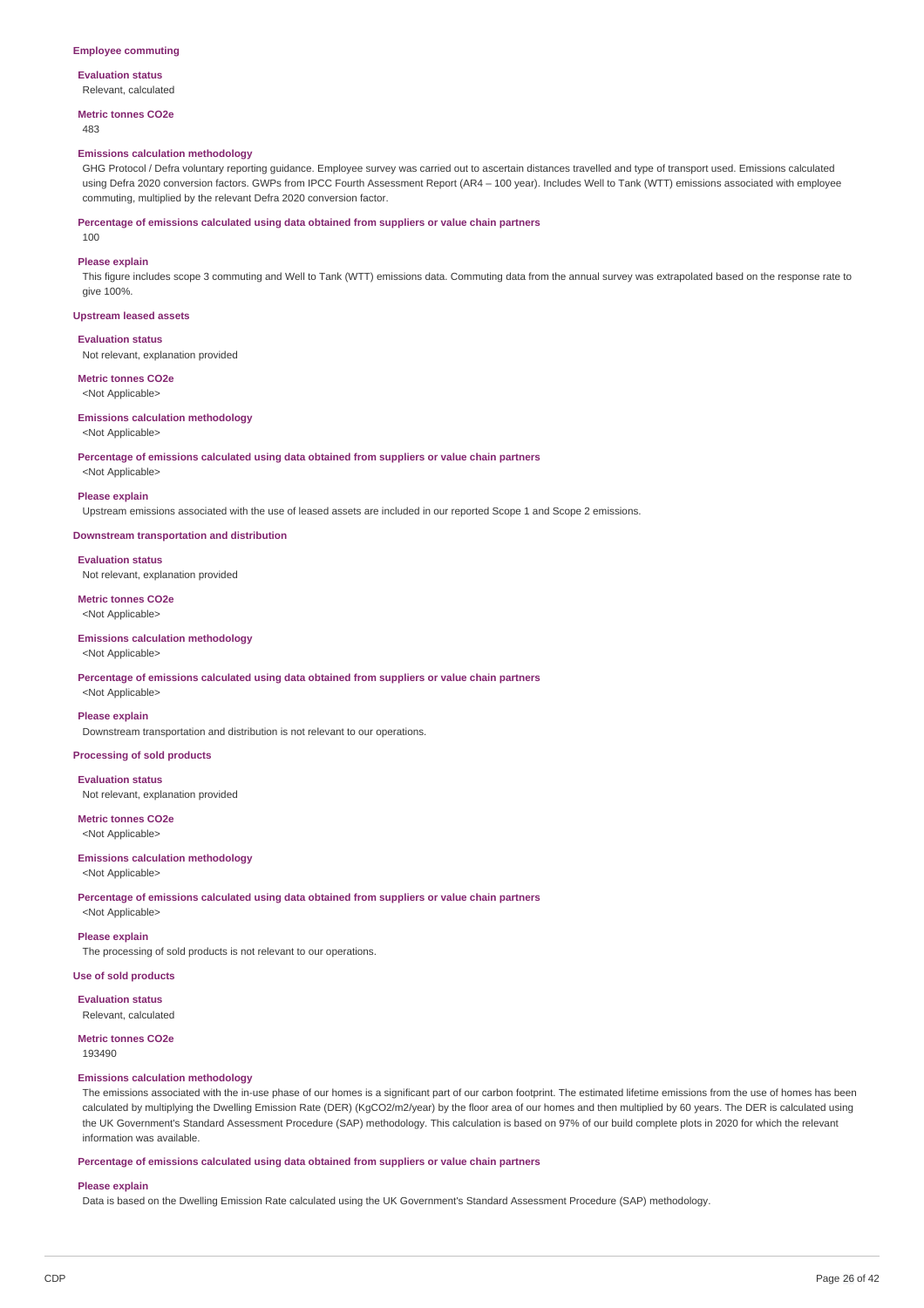#### **End of life treatment of sold products**

**Evaluation status** Relevant, not yet calculated

**Metric tonnes CO2e** <Not Applicable>

#### **Emissions calculation methodology**

<Not Applicable>

### **Percentage of emissions calculated using data obtained from suppliers or value chain partners** <Not Applicable>

**Please explain**

Currently insufficient primary data but will be considered in future years.

### **Downstream leased assets**

**Evaluation status** Not relevant, explanation provided

**Metric tonnes CO2e** <Not Applicable>

## **Emissions calculation methodology**

<Not Applicable>

**Percentage of emissions calculated using data obtained from suppliers or value chain partners** <Not Applicable>

## **Please explain**

Not relevant for our operations.

### **Franchises**

**Evaluation status** Not relevant, explanation provided

**Metric tonnes CO2e** <Not Applicable>

### **Emissions calculation methodology**

<Not Applicable>

**Percentage of emissions calculated using data obtained from suppliers or value chain partners** <Not Applicable>

**Please explain** Our operations do not include any franchises.

## **Investments**

**Evaluation status** Relevant, not yet calculated

**Metric tonnes CO2e** <Not Applicable>

### **Emissions calculation methodology**

<Not Applicable>

**Percentage of emissions calculated using data obtained from suppliers or value chain partners** <Not Applicable>

## **Please explain**

Currently insufficient primary data but will be considered in future years.

## **Other (upstream)**

**Evaluation status** Not relevant, explanation provided

## **Metric tonnes CO2e** <Not Applicable>

**Emissions calculation methodology** <Not Applicable>

**Percentage of emissions calculated using data obtained from suppliers or value chain partners**

# <Not Applicable> **Please explain**

Not applicable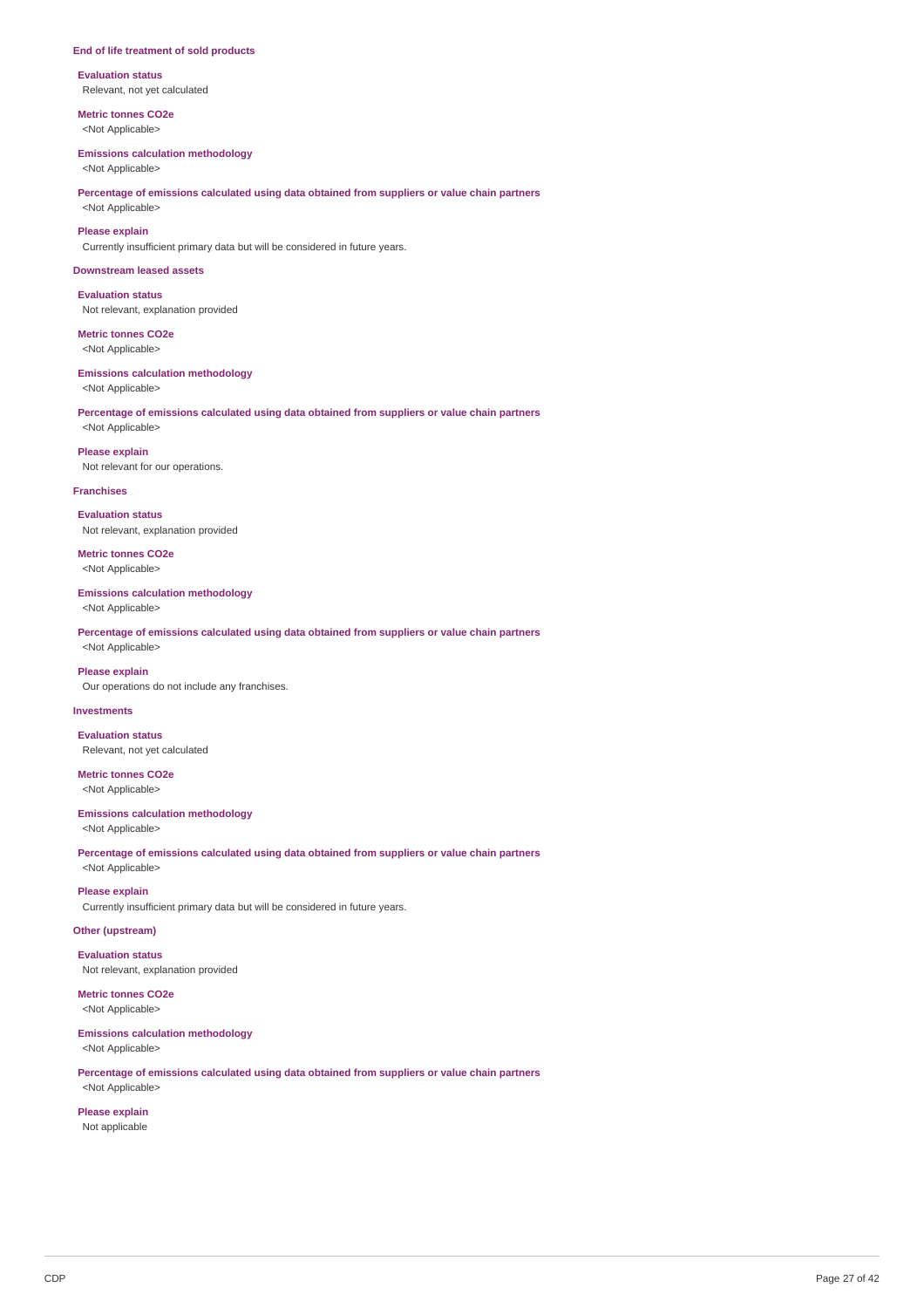## **Other (downstream)**

**Evaluation status** Not relevant, explanation provided

**Metric tonnes CO2e**

<Not Applicable>

## **Emissions calculation methodology**

<Not Applicable>

**Percentage of emissions calculated using data obtained from suppliers or value chain partners** <Not Applicable>

# **Please explain**

Not applicable

## C-CN6.6/C-RE6.6

(C-CN6.6/C-RE6.6) Does your organization assess the life cycle emissions of new construction or major renovation projects?

|       | Assessment of life cycle emissions       | Comment |
|-------|------------------------------------------|---------|
| Row 1 | No, but we plan to for upcoming projects |         |

## C6.7

**(C6.7) Are carbon dioxide emissions from biogenic carbon relevant to your organization?** No

C6.10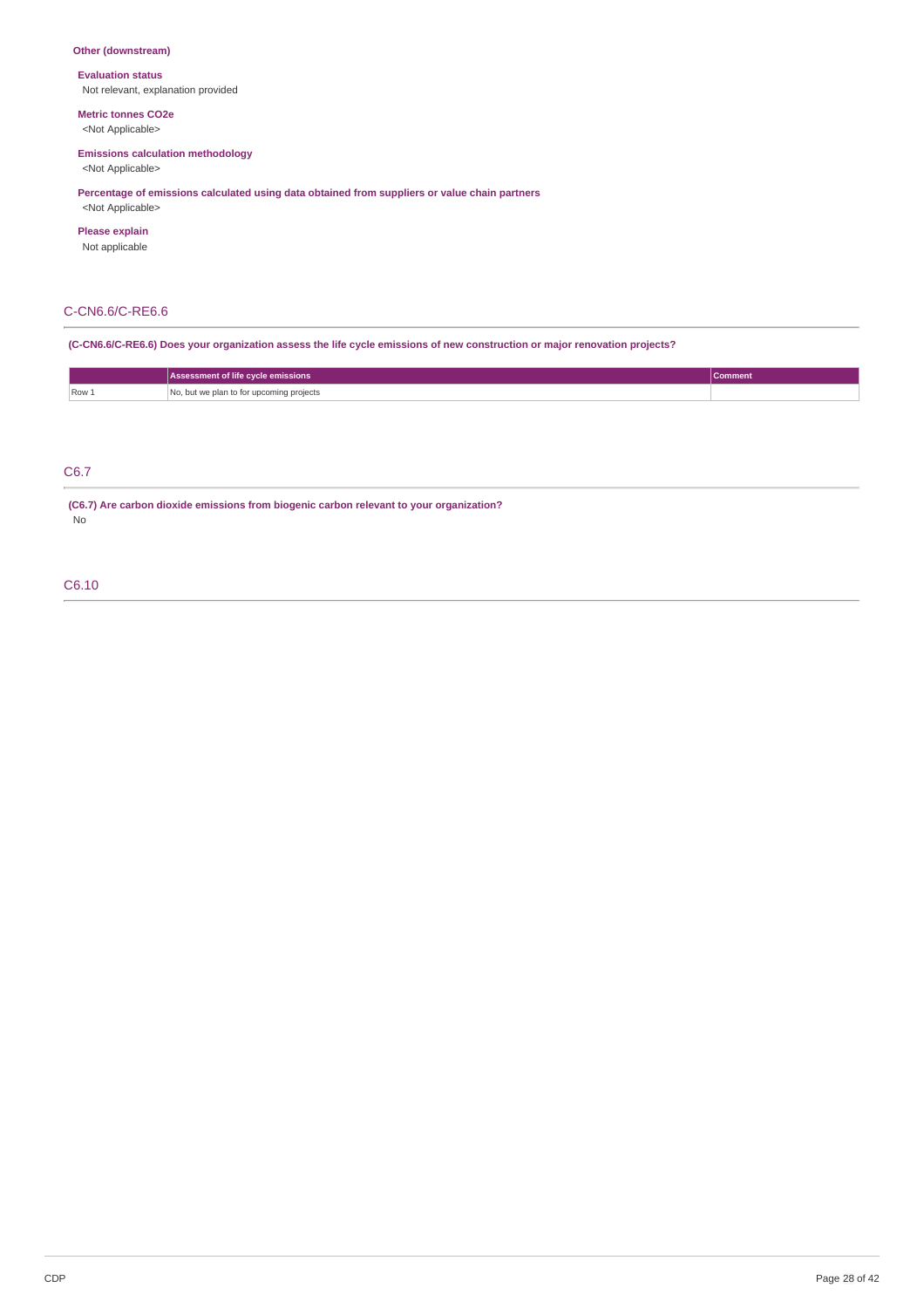(C6.10) Describe your gross global combined Scope 1 and 2 emissions for the reporting year in metric tons CO2e per unit currency total revenue and provide any **additional intensity metrics that are appropriate to your business operations.**

# **Intensity figure**

8.86

**Metric numerator (Gross global combined Scope 1 and 2 emissions, metric tons CO2e)** 6004

**Metric denominator** unit total revenue

**Metric denominator: Unit total**

677.9

**Scope 2 figure used** Location-based

**% change from previous year** 14

**Direction of change** Increased

## **Reason for change**

Total scope 1 and 2 emissions decreased by 29%, but revenue decreased by a greater amount (around 38%) due to the impact COVID-19 had on the industry.

### **Intensity figure** 3.08

## **Metric numerator (Gross global combined Scope 1 and 2 emissions, metric tons CO2e)** 6004

**Metric denominator**

Other, please specify (100m2 completed homes (floor area))

**Metric denominator: Unit total** 1947.34

**Scope 2 figure used** Location-based

**% change from previous year**

4

**Direction of change** Decreased

### **Reason for change**

The area of our completed homes generally provides a better normalisation factor as it is an indication of our level of activity on site, where our most significant scope 1 and 2 emissions occur. Significant reductions in total scope 1 and 2 emissions were observed in 2020, resulting in a 4% reduction in emissions intensity. A significant proportion of our carbon emissions come from red diesel consumed on our sites, predominantly resulting from generators and telehandlers. Our emissions associated with red diesel in 2020 were 47% lower than the prior year. We have collaborated with our plant hire companies to improve performance reporting in this area, which is helping to optimise the equipment we have on site. Emissions from business travel were also significantly lower than in 2019. At the start of the year, we implemented an agile working policy as part of our commitment to support employee wellbeing. This policy, alongside improvements to communications technology and the roll-out of Microsoft Teams, resulted in fewer car journeys as well as making our business more resilient during the COVID-19 pandemic. Business travel emissions remain significantly lower than pre-COVID-19 levels.

## C7. Emissions breakdowns

## C7.1

**(C7.1) Does your organization break down its Scope 1 emissions by greenhouse gas type?** Yes

# C7.1a

(C7.1a) Break down your total gross global Scope 1 emissions by greenhouse gas type and provide the source of each used greenhouse warming potential **(GWP).**

| Greenhouse gas  | Scope 1 emissions (metric tons of CO2e) | <b>GWP Reference</b>                                  |
|-----------------|-----------------------------------------|-------------------------------------------------------|
| CO <sub>2</sub> | 4195.9                                  | <b>IPCC Fourth Assessment Report (AR4 - 100 year)</b> |
| CH4             | 4.4                                     | <b>IPCC Fourth Assessment Report (AR4 - 100 year)</b> |
| N <sub>20</sub> | 31.9                                    | <b>IPCC Fourth Assessment Report (AR4 - 100 year)</b> |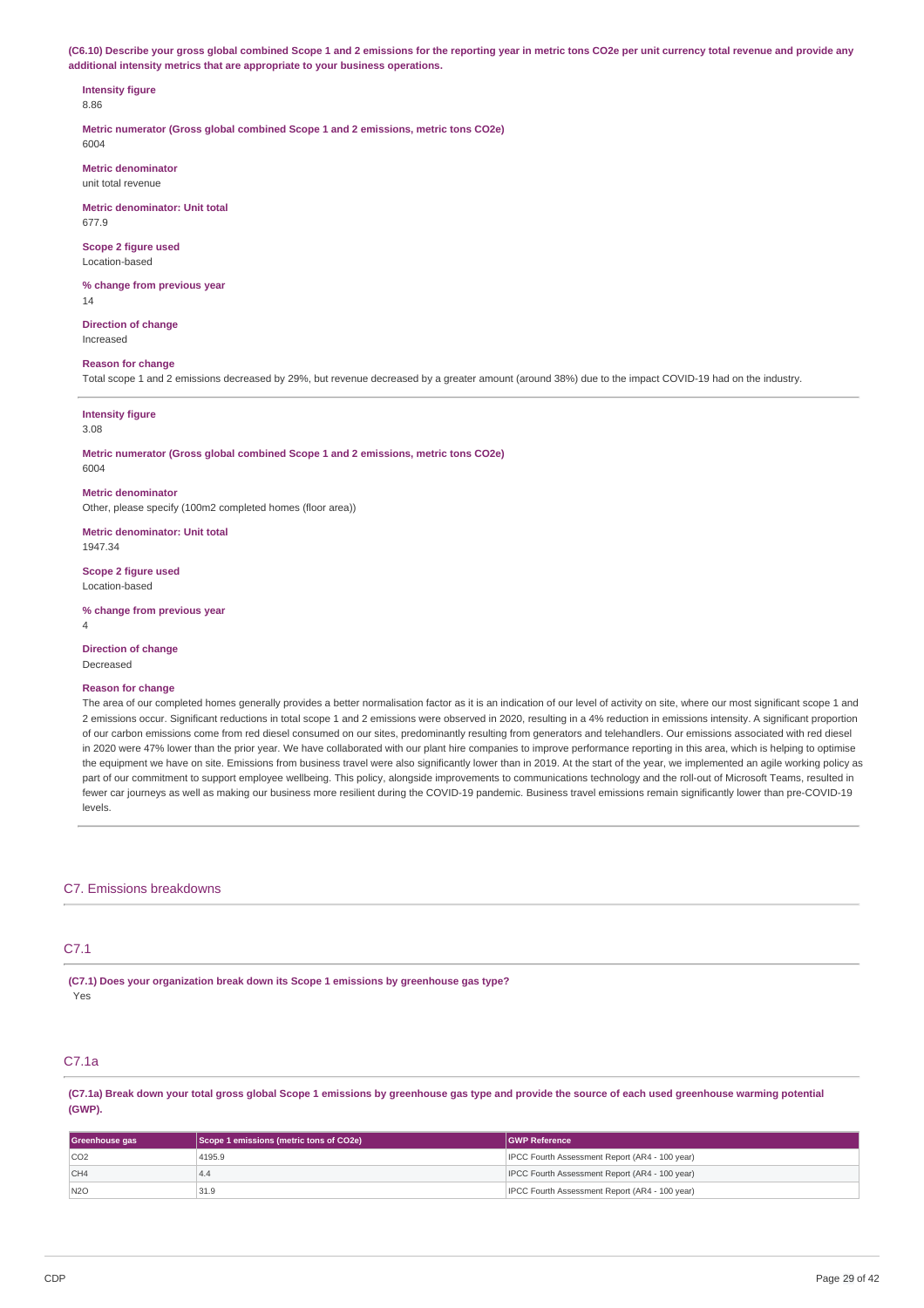## **(C7.2) Break down your total gross global Scope 1 emissions by country/region.**

| <b>Country/Region</b>                                | Lemissions (metric tons CO2e) |
|------------------------------------------------------|-------------------------------|
| United Kingdom of Great Britain and Northern Ireland | 4232                          |

## C7.3

**(C7.3) Indicate which gross global Scope 1 emissions breakdowns you are able to provide.** By activity

## C7.3c

## **(C7.3c) Break down your total gross global Scope 1 emissions by business activity.**

| <b>Activity</b>    | Scope 1 emissions (metric tons CO2e) |
|--------------------|--------------------------------------|
| Offices            | 78                                   |
| Construction sites | 3349                                 |
| Business travel    | 806                                  |

## C7.5

### **(C7.5) Break down your total gross global Scope 2 emissions by country/region.**

| <b>Country/Region</b>                                   | (metric tons CO2e) | (metric tons CO2e) | Scope 2, location-based Scope 2, market-based Purchased and consumed electricity,<br>heat, steam or cooling (MWh) | Purchased and consumed low-carbon electricity, heat, steam or cooling<br>accounted for in Scope 2 market-based approach (MWh) |
|---------------------------------------------------------|--------------------|--------------------|-------------------------------------------------------------------------------------------------------------------|-------------------------------------------------------------------------------------------------------------------------------|
| United Kingdom of Great<br>Britain and Northern Ireland | 1771               | 500                | 7598                                                                                                              | 4284                                                                                                                          |

## C7.6

**(C7.6) Indicate which gross global Scope 2 emissions breakdowns you are able to provide.** By activity

## C7.6c

## **(C7.6c) Break down your total gross global Scope 2 emissions by business activity.**

| <b>Activity</b>    | Scope 2, location-based (metric tons CO2e) | Scope 2, market-based (metric tons CO2e) |
|--------------------|--------------------------------------------|------------------------------------------|
| <b>Offices</b>     | 133                                        | o.                                       |
| Construction sites | 1638                                       | 464                                      |

## C7.9

(C7.9) How do your gross global emissions (Scope 1 and 2 combined) for the reporting year compare to those of the previous reporting year? Decreased

## C7.9a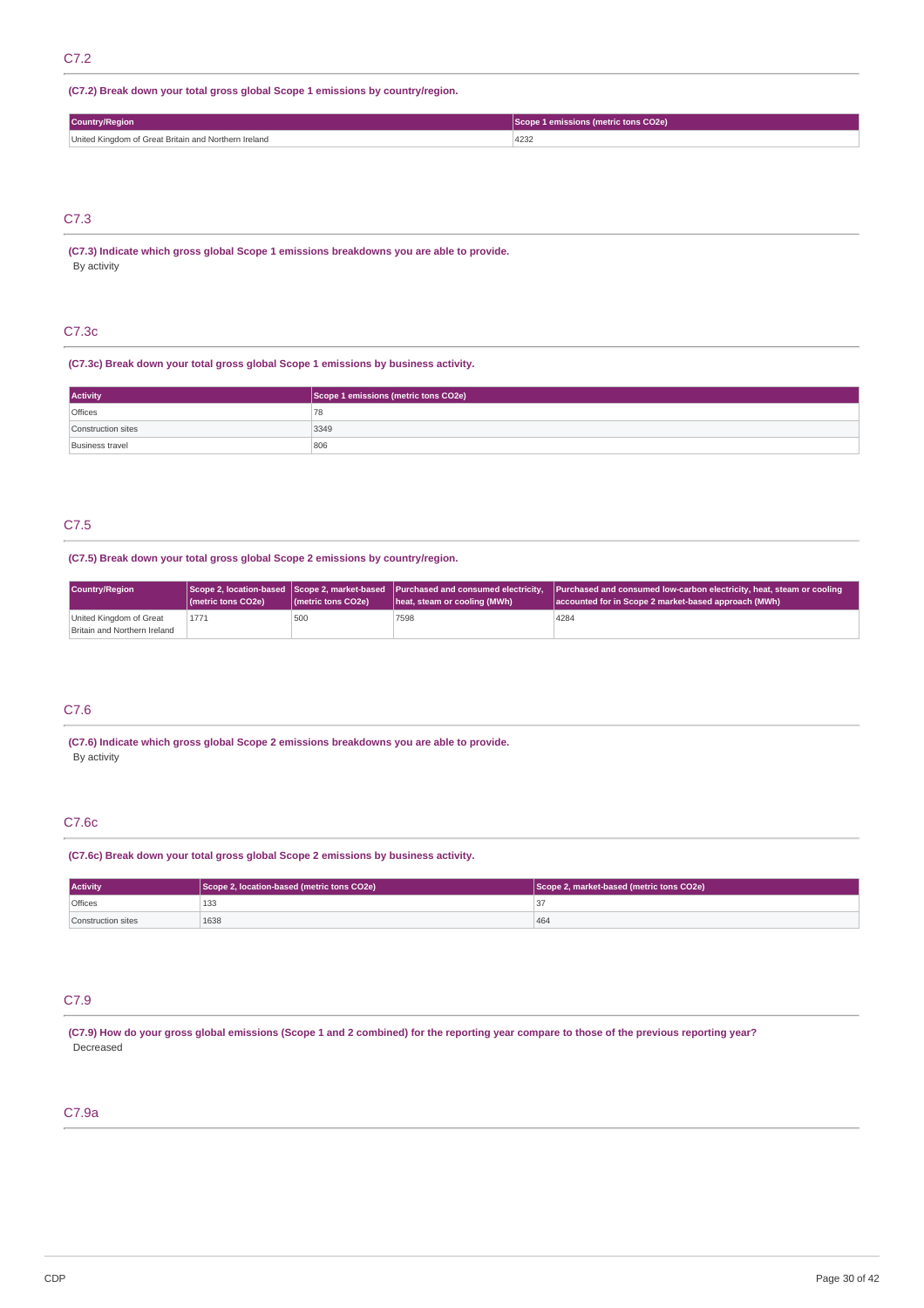### (C7.9a) Identify the reasons for any change in your gross global emissions (Scope 1 and 2 combined), and for each of them specify how your emissions compare **to the previous year.**

|                                                  | <b>Change in</b>                                | <b>Direction</b> | Emissions    | Please explain calculation                                                                                                                                                                                                                                                                                                                                                                                        |
|--------------------------------------------------|-------------------------------------------------|------------------|--------------|-------------------------------------------------------------------------------------------------------------------------------------------------------------------------------------------------------------------------------------------------------------------------------------------------------------------------------------------------------------------------------------------------------------------|
|                                                  | emissions<br>(metric tons<br>CO <sub>2</sub> e) | of change value  | (percentage) |                                                                                                                                                                                                                                                                                                                                                                                                                   |
| Change in<br>renewable<br>energy<br>consumption  | 0                                               | No change $ 0 $  |              | Our procurement of REGO backed renewable electricity increased in 2020 resulting in a reduction of 660 tCO2e on a market-based approach.<br>However, our target is based on a location-based approach and this reduction does not impact our location based emissions.                                                                                                                                            |
| Other<br>emissions<br>reduction<br>activities    | 750                                             | Decreased 9      |              | Emissions value calculated as follows: Emissions reduction activity/2019 Scope 1 & 2 location based emissions = 750/8458 = 9%                                                                                                                                                                                                                                                                                     |
| Divestment                                       | 0                                               | No change $ 0 $  |              |                                                                                                                                                                                                                                                                                                                                                                                                                   |
| Acquisitions                                     | $\overline{0}$                                  | No change $ 0 $  |              |                                                                                                                                                                                                                                                                                                                                                                                                                   |
| Mergers                                          | 0                                               | No change $ 0 $  |              |                                                                                                                                                                                                                                                                                                                                                                                                                   |
| Change in<br>output                              | 1533                                            | Decreased 18     |              | The area of completed homes (our intensity metric) decreased by 26%. While it is likely the reduction in output due to restrictions during COVID-19 will<br>have contributed towards a reduction in emissions, there is not a direct correlation between output and scope 1 and 2 emissions. It is estimated that<br>the reduction in output has contributed towards an 18% reduction in scope 1 and 2 emissions. |
| Change in<br>methodology                         | 171                                             | Decreased 2      |              | This figure of 171 tonnes CO2e represents the carbon reduction associated with the reduction in UK grid emissions factors from 2019 to 2020. We<br>have taken the amount of electricity consumed in this reporting year and compared the resulting carbon emissions using the 2019 grid factor and the<br>2020 grid factor. 171/total scope 1 and 2 emissions in 2019 (8458) = 2%                                 |
| Change in<br>boundary                            | $\overline{0}$                                  | No change $ 0 $  |              |                                                                                                                                                                                                                                                                                                                                                                                                                   |
| Change in<br>physical<br>operating<br>conditions | $\Omega$                                        | No change $ 0 $  |              |                                                                                                                                                                                                                                                                                                                                                                                                                   |
| Unidentified                                     | $\overline{0}$                                  | No change $ 0 $  |              |                                                                                                                                                                                                                                                                                                                                                                                                                   |
| Other                                            | 0                                               | No change 0      |              |                                                                                                                                                                                                                                                                                                                                                                                                                   |

## C7.9b

(C7.9b) Are your emissions performance calculations in C7.9 and C7.9a based on a location-based Scope 2 emissions figure or a market-based Scope 2 **emissions figure?**

Location-based

## C8. Energy

## C8.1

**(C8.1) What percentage of your total operational spend in the reporting year was on energy?** More than 0% but less than or equal to 5%

## C8.2

## **(C8.2) Select which energy-related activities your organization has undertaken.**

|                                                    | Indicate whether your organization undertook this energy-related activity in the reporting year |
|----------------------------------------------------|-------------------------------------------------------------------------------------------------|
| Consumption of fuel (excluding feedstocks)         | Yes                                                                                             |
| Consumption of purchased or acquired electricity   | Yes                                                                                             |
| Consumption of purchased or acquired heat          | No.                                                                                             |
| Consumption of purchased or acquired steam         | N <sub>0</sub>                                                                                  |
| Consumption of purchased or acquired cooling       | No.                                                                                             |
| Generation of electricity, heat, steam, or cooling | N <sub>0</sub>                                                                                  |

## C8.2a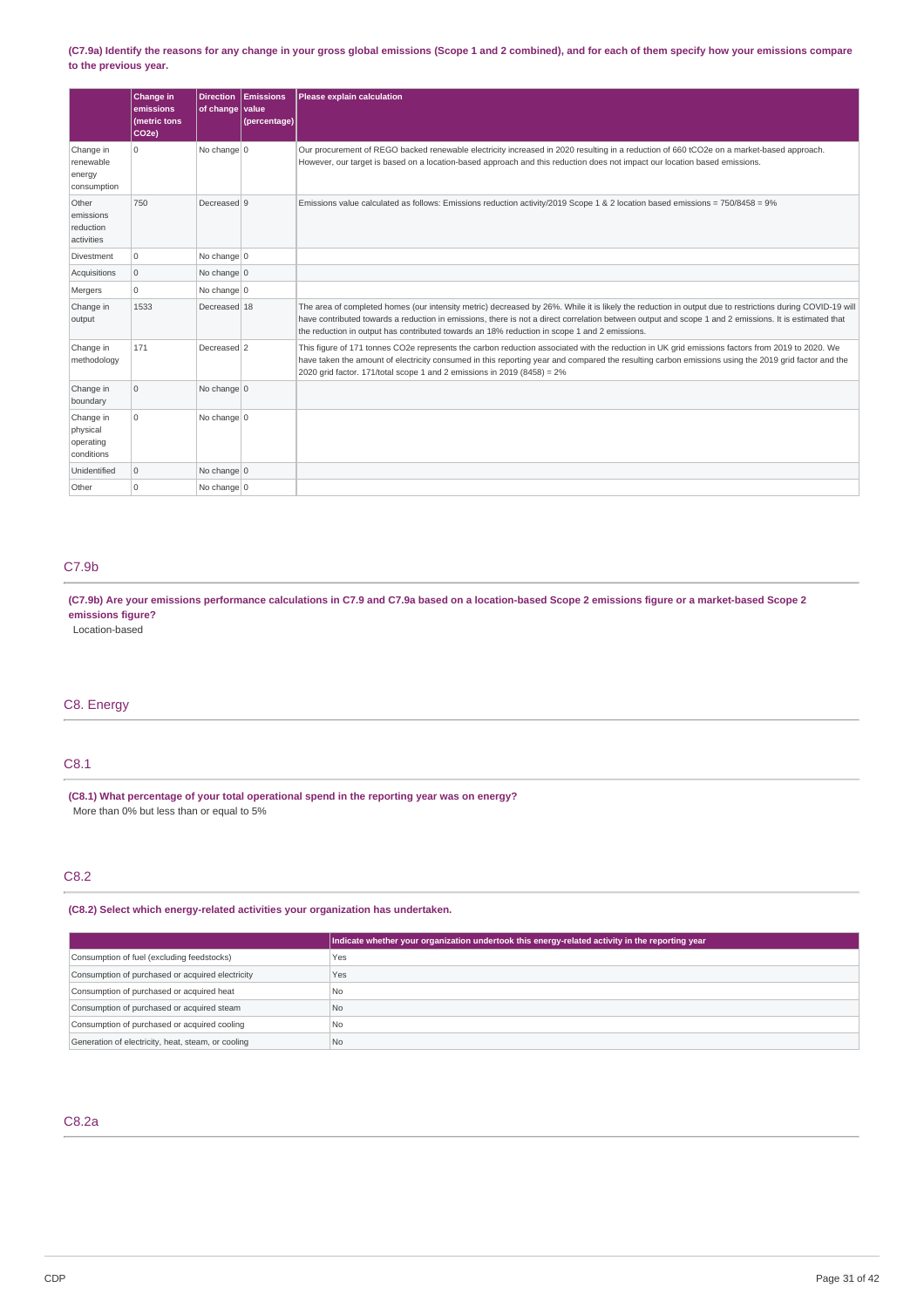## **(C8.2a) Report your organization's energy consumption totals (excluding feedstocks) in MWh.**

|                                                         | <b>Heating value</b>             |                           | MWh from renewable sources   MWh from non-renewable sources | Total (renewable and non-renewable) MWh |
|---------------------------------------------------------|----------------------------------|---------------------------|-------------------------------------------------------------|-----------------------------------------|
| Consumption of fuel (excluding feedstock)               | HHV (higher heating value)   296 |                           | 18477                                                       | 18773                                   |
| Consumption of purchased or acquired electricity        | <not applicable=""></not>        | 4284                      | 3314                                                        | 7598                                    |
| Consumption of purchased or acquired heat               | <not applicable=""></not>        | <not applicable=""></not> | <not applicable=""></not>                                   | <not applicable=""></not>               |
| Consumption of purchased or acquired steam              | <not applicable=""></not>        | <not applicable=""></not> | <not applicable=""></not>                                   | <not applicable=""></not>               |
| Consumption of purchased or acquired cooling            | <not applicable=""></not>        | <not applicable=""></not> | <not applicable=""></not>                                   | <not applicable=""></not>               |
| Consumption of self-generated non-fuel renewable energy | <not applicable=""></not>        | <not applicable=""></not> | <not applicable=""></not>                                   | <not applicable=""></not>               |
| Total energy consumption                                | <not applicable=""></not>        | 4580                      | 21791                                                       | 26371                                   |

## C8.2b

## **(C8.2b) Select the applications of your organization's consumption of fuel.**

|                                                         | Indicate whether your organization undertakes this fuel application |
|---------------------------------------------------------|---------------------------------------------------------------------|
| Consumption of fuel for the generation of electricity   | Yes                                                                 |
| Consumption of fuel for the generation of heat          | Yes                                                                 |
| Consumption of fuel for the generation of steam         | No                                                                  |
| Consumption of fuel for the generation of cooling       | No                                                                  |
| Consumption of fuel for co-generation or tri-generation | l No                                                                |

## C8.2c

**(C8.2c) State how much fuel in MWh your organization has consumed (excluding feedstocks) by fuel type.**

**Fuels (excluding feedstocks)** Natural Gas

**Heating value** HHV (higher heating value)

## **Total fuel MWh consumed by the organization**

7345

### **MWh fuel consumed for self-generation of electricity**

**MWh fuel consumed for self-generation of heat** 7345

### **MWh fuel consumed for self-generation of steam** <Not Applicable>

**MWh fuel consumed for self-generation of cooling** <Not Applicable>

**MWh fuel consumed for self-cogeneration or self-trigeneration** <Not Applicable>

**Emission factor** 0.18387

**Unit**

kg CO2e per KWh

### **Emissions factor source**

UK Government Greenhouse gas reporting conversion factors 2020: https://assets.publishing.service.gov.uk/government/uploads/system/uploads/attachment\_data/file/891106/Conversion\_Factors\_2020\_- \_Full\_set\_\_for\_advanced\_users\_.xlsx

## **Comment**

**Fuels (excluding feedstocks)** Diesel

**Heating value** HHV (higher heating value)

**Total fuel MWh consumed by the organization** 1835

**MWh fuel consumed for self-generation of electricity**

## **MWh fuel consumed for self-generation of heat**

**MWh fuel consumed for self-generation of steam** <Not Applicable>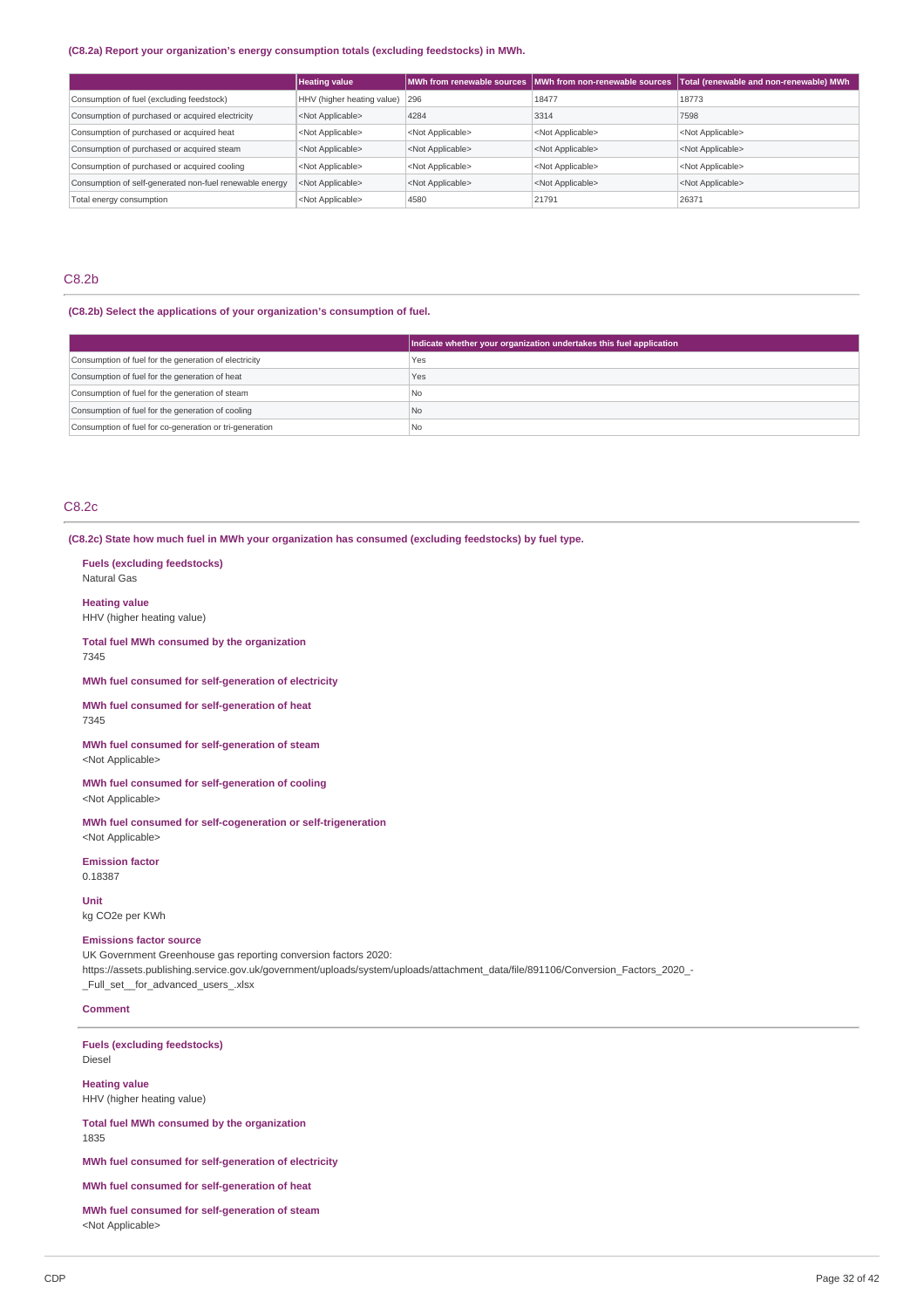### **MWh fuel consumed for self-generation of cooling**

<Not Applicable>

### **MWh fuel consumed for self-cogeneration or self-trigeneration** <Not Applicable>

**Emission factor**

2.54603

### **Unit**

kg CO2e per liter

### **Emissions factor source**

UK Government Greenhouse gas reporting conversion factors 2020: https://assets.publishing.service.gov.uk/government/uploads/system/uploads/attachment\_data/file/891106/Conversion\_Factors\_2020\_- \_Full\_set\_\_for\_advanced\_users\_.xlsx

### **Comment**

**Fuels (excluding feedstocks)** Motor Gasoline

**Heating value**

HHV (higher heating value)

**Total fuel MWh consumed by the organization** 585

**MWh fuel consumed for self-generation of electricity**

**MWh fuel consumed for self-generation of heat**

**MWh fuel consumed for self-generation of steam** <Not Applicable>

**MWh fuel consumed for self-generation of cooling** <Not Applicable>

**MWh fuel consumed for self-cogeneration or self-trigeneration** <Not Applicable>

**Emission factor** 2.16802

**Unit** kg CO2e per liter

#### **Emissions factor source**

UK Government Greenhouse gas reporting conversion factors 2020: https://assets.publishing.service.gov.uk/government/uploads/system/uploads/attachment\_data/file/891106/Conversion\_Factors\_2020\_- \_Full\_set\_\_for\_advanced\_users\_.xlsx

### **Comment**

**Fuels (excluding feedstocks)** Liquefied Petroleum Gas (LPG)

**Heating value**

HHV (higher heating value)

**Total fuel MWh consumed by the organization** 268

**MWh fuel consumed for self-generation of electricity**

**MWh fuel consumed for self-generation of heat**

**MWh fuel consumed for self-generation of steam** <Not Applicable>

**MWh fuel consumed for self-generation of cooling**

<Not Applicable>

**MWh fuel consumed for self-cogeneration or self-trigeneration** <Not Applicable>

**Emission factor** 0.21448

**Unit** kg CO2e per KWh

#### **Emissions factor source**

UK Government Greenhouse gas reporting conversion factors 2020: https://assets.publishing.service.gov.uk/government/uploads/system/uploads/attachment\_data/file/891106/Conversion\_Factors\_2020\_-\_Full\_set\_\_for\_advanced\_users\_.xlsx

#### **Comment**

**Fuels (excluding feedstocks)**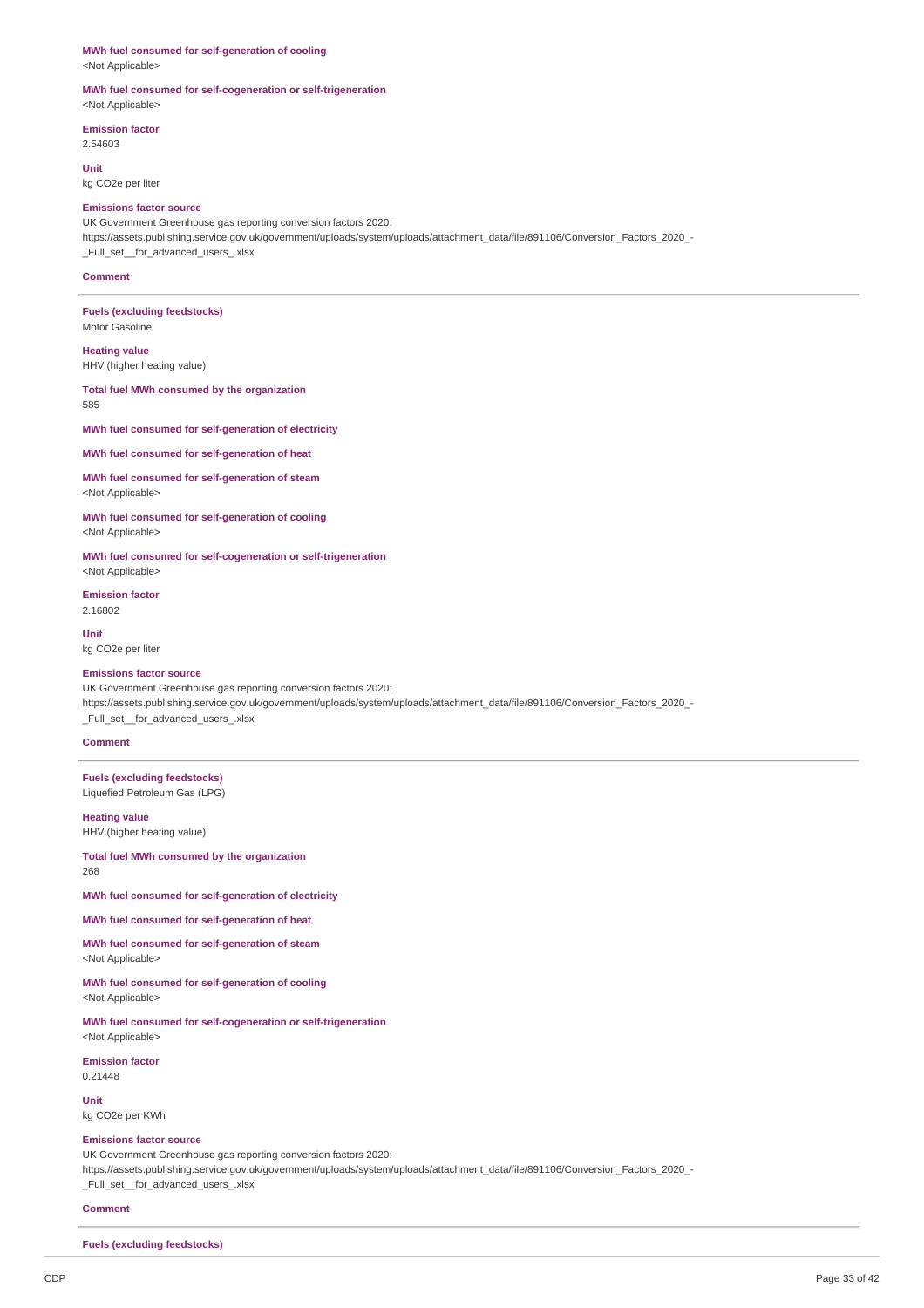Gas Oil

#### **Heating value**

HHV (higher heating value)

**Total fuel MWh consumed by the organization**

8741

**MWh fuel consumed for self-generation of electricity**

## **MWh fuel consumed for self-generation of heat**

**MWh fuel consumed for self-generation of steam** <Not Applicable>

**MWh fuel consumed for self-generation of cooling** <Not Applicable>

**MWh fuel consumed for self-cogeneration or self-trigeneration** <Not Applicable>

**Emission factor**

0.25672 **Unit**

kg CO2e per liter

## **Emissions factor source**

UK Government Greenhouse gas reporting conversion factors 2020: https://assets.publishing.service.gov.uk/government/uploads/system/uploads/attachment\_data/file/891106/Conversion\_Factors\_2020\_- Full\_set\_\_for\_advanced\_users\_.xlsx

### **Comment**

## C8.2e

(C8.2e) Provide details on the electricity, heat, steam, and/or cooling amounts that were accounted for at a zero emission factor in the market-based Scope 2 **figure reported in C6.3.**

### **Sourcing method**

Unbundled energy attribute certificates, Guarantees of Origin

**Low-carbon technology type** Low-carbon energy mix

**Country/area of consumption of low-carbon electricity, heat, steam or cooling** United Kingdom of Great Britain and Northern Ireland

**MWh consumed accounted for at a zero emission factor** 4284

#### **Comment**

The electricity supplied to our Chertsey and Bristol offices is 100% renewable, backed by Renewable Energy Guarantees of Origin (REGOs). The site renewable energy contracts are also purchased from suppliers with Renewable Energy Guarantees of Origin (REGOs). In 2020, 56% of our purchased electricity was from renewable tariffs.

## C9. Additional metrics

## C9.1

**(C9.1) Provide any additional climate-related metrics relevant to your business.**

# C-CE9.6/C-CG9.6/C-CH9.6/C-CN9.6/C-CO9.6/C-EU9.6/C-MM9.6/C-OG9.6/C-RE9.6/C-ST9.6/C-TO9.6/C-TS9.6

**(C-CE9.6/C-CG9.6/C-CH9.6/C-CN9.6/C-CO9.6/C-EU9.6/C-MM9.6/C-OG9.6/C-RE9.6/C-ST9.6/C-TO9.6/C-TS9.6) Does your organization invest in research and development (R&D) of low-carbon products or services related to your sector activities?**

|       | Investment in low-carbon R&D | Comment |
|-------|------------------------------|---------|
| Row 1 | Yes<br>$\sim$ $\sim$         |         |

## C-CN9.6a/C-RE9.6a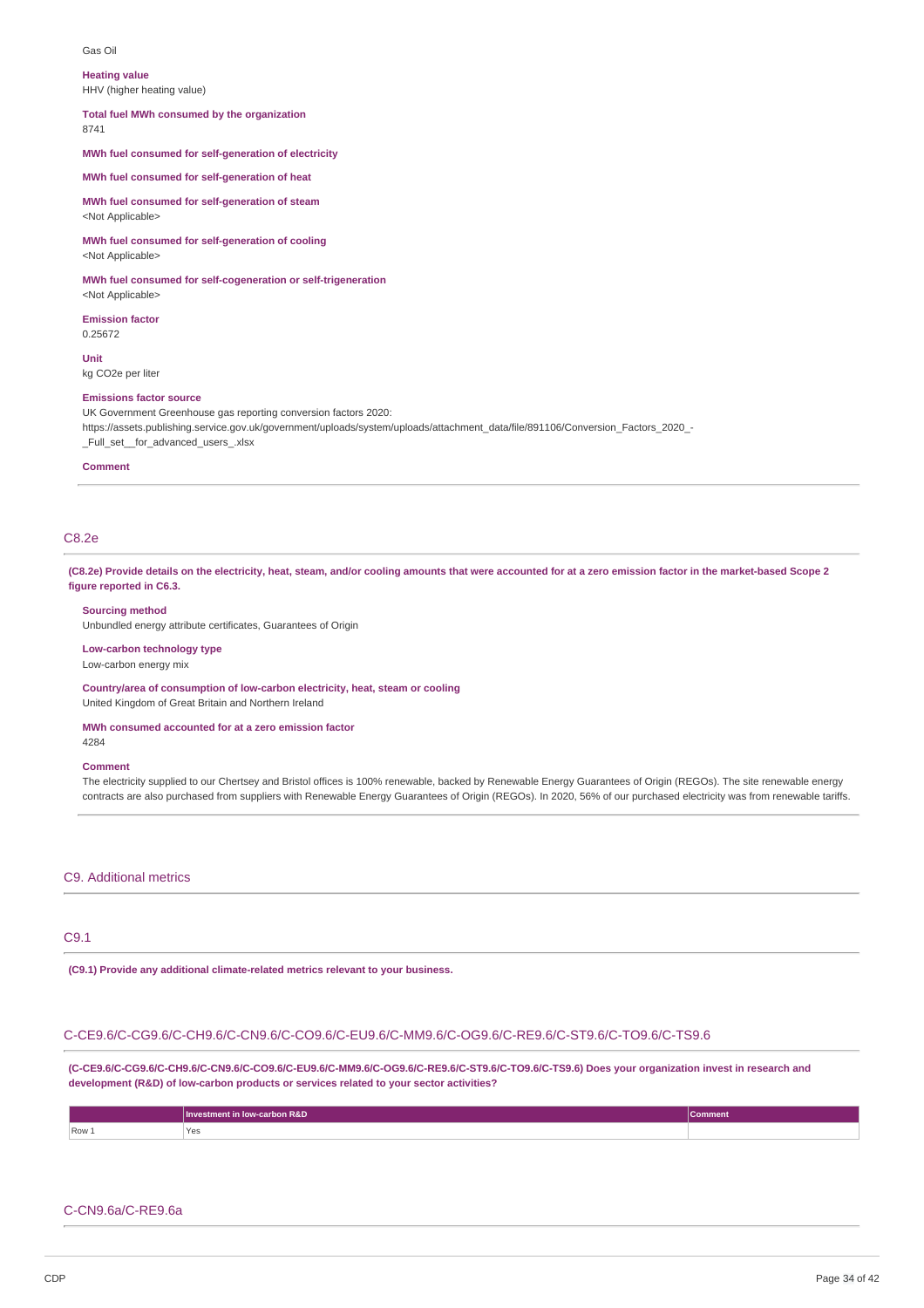(C-CN9.6a/C-RE9.6a) Provide details of your organization's investments in low-carbon R&D for real estate and construction activities over the last three years.

# **Technology area**

Unable to disaggregate by technology area

**Stage of development in the reporting year**

<Not Applicable>

**Average % of total R&D investment over the last 3 years** ≤20%

**R&D investment figure in the reporting year (optional)**

400000

### **Comment**

The Group Production team, including the Group Production Director, Procurement Director and Head of Technical, have researched opportunities to improve building fabric together with new technologies, including heating technology, in preparation for updates to Building Regulations and the Future Homes Standard. This has included engagement with suppliers and energy assessors to research the potential carbon emission impacts of different building fabrics and technologies. The business is also monitoring feedback from stakeholders involved in delivering, and residing in, a net zero carbon site that is being developed by the business.

## C-CN9.10/C-RE9.10

(C-CN9.10/C-RE9.10) Did your organization complete new construction or major renovations projects designed as net zero carbon in the last three years? Yes

## C-CN9.10a/C-RE9.10a

(C-CN9.10a/C-RE9.10a) Provide details of new construction or major renovations projects completed in the last 3 years that were designed as net zero carbon.

## **Property sector**

Residential

## **Definition(s) of net zero carbon applied**

National/local government standard, please specify (Planning Policy Statement 1: Eco Towns defines net zero as "over a year the net carbon dioxide emissions from all energy sources within the buildings on the development as a whole are zero or below".)

#### **% of net zero carbon buildings in the total number of buildings completed in the last 3 years**

1.3

#### **Have any of the buildings been certified as net zero carbon?** No

% of buildings certified as net zero carbon in the total number of buildings completed in the last 3 years <Not Applicable>

## **Certification scheme(s)**

<Not Applicable>

### **Comment**

The site has achieved the highest rating using the CEEQUAL sustainability assessment tool.

## C10. Verification

## C10.1

**(C10.1) Indicate the verification/assurance status that applies to your reported emissions.**

|                                          | Verification/assurance status                          |  |
|------------------------------------------|--------------------------------------------------------|--|
| Scope 1                                  | Third-party verification or assurance process in place |  |
| Scope 2 (location-based or market-based) | Third-party verification or assurance process in place |  |
| Scope 3                                  | Third-party verification or assurance process in place |  |

## C10.1a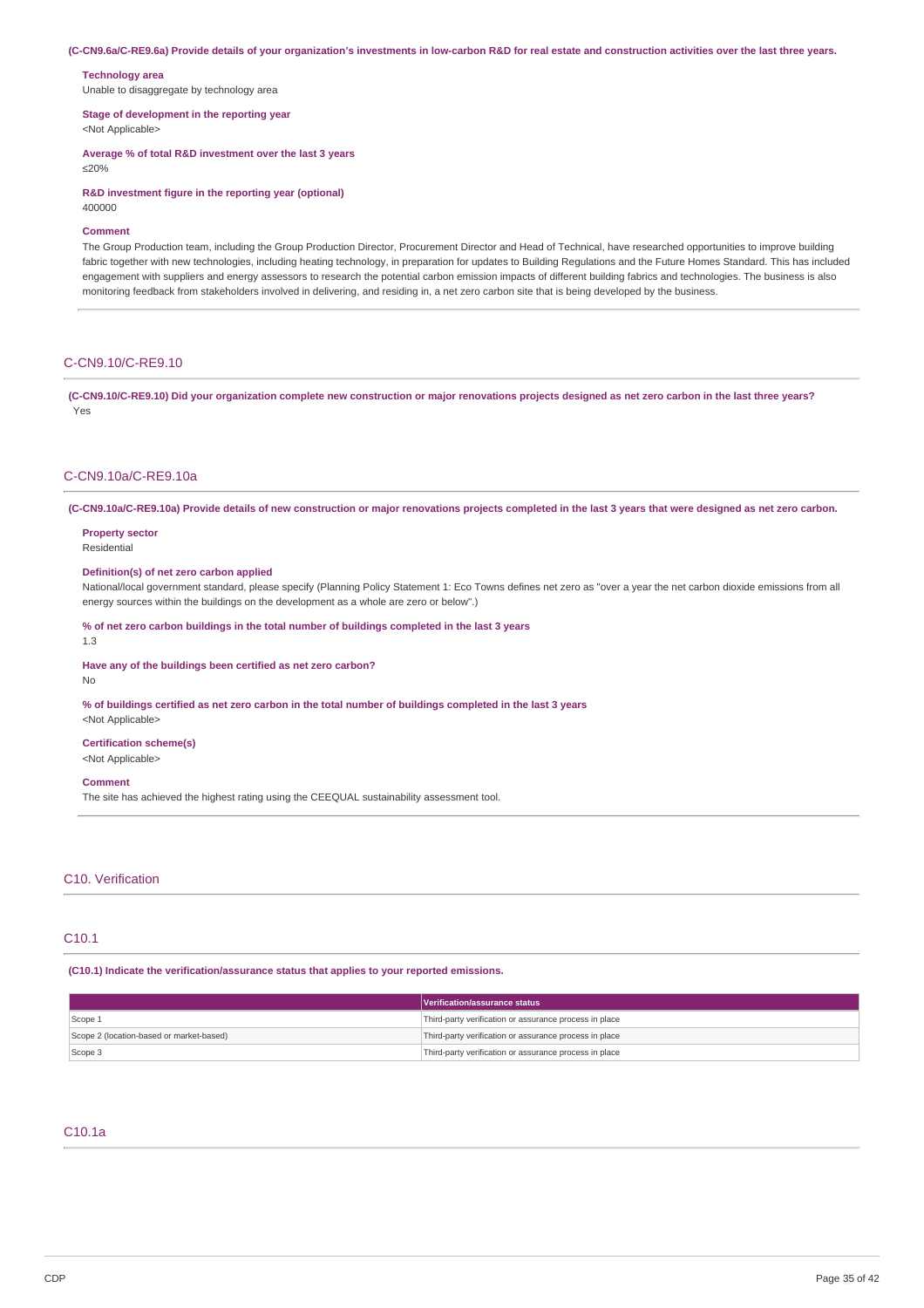(C10.1a) Provide further details of the verification/assurance undertaken for your Scope 1 emissions, and attach the relevant statements.

**Verification or assurance cycle in place** Annual process

**Status in the current reporting year** Complete

**Type of verification or assurance** Limited assurance

# **Attach the statement**

Crest Nicholson GHG 2020 carbon footprint verification.pdf Crest Nicholson GHG 2020 carbon footprint verification.pdf

## **Page/ section reference**

Pages 1 and 2

**Relevant standard** ISO14064-3

**Proportion of reported emissions verified (%)** 100

## C10.1b

(C10.1b) Provide further details of the verification/assurance undertaken for your Scope 2 emissions and attach the relevant statements.

**Scope 2 approach** Scope 2 location-based

**Verification or assurance cycle in place** Annual process

**Status in the current reporting year** Complete

**Type of verification or assurance** Limited assurance

**Attach the statement** Crest Nicholson GHG 2020 carbon footprint verification.pdf

**Page/ section reference** Pages 1 and 2

**Relevant standard** ISO14064-3

**Proportion of reported emissions verified (%)** 100

**Scope 2 approach** Scope 2 market-based

**Verification or assurance cycle in place** Annual process

**Status in the current reporting year** Complete

**Type of verification or assurance** Limited assurance

**Attach the statement** Crest Nicholson GHG 2020 carbon footprint verification.pdf

**Page/ section reference** Pages 1 and 2

**Relevant standard** ISO14064-3

**Proportion of reported emissions verified (%)** 100

## C10.1c

(C10.1c) Provide further details of the verification/assurance undertaken for your Scope 3 emissions and attach the relevant statements.

### **Scope 3 category**

Scope 3: Fuel and energy-related activities (not included in Scopes 1 or 2)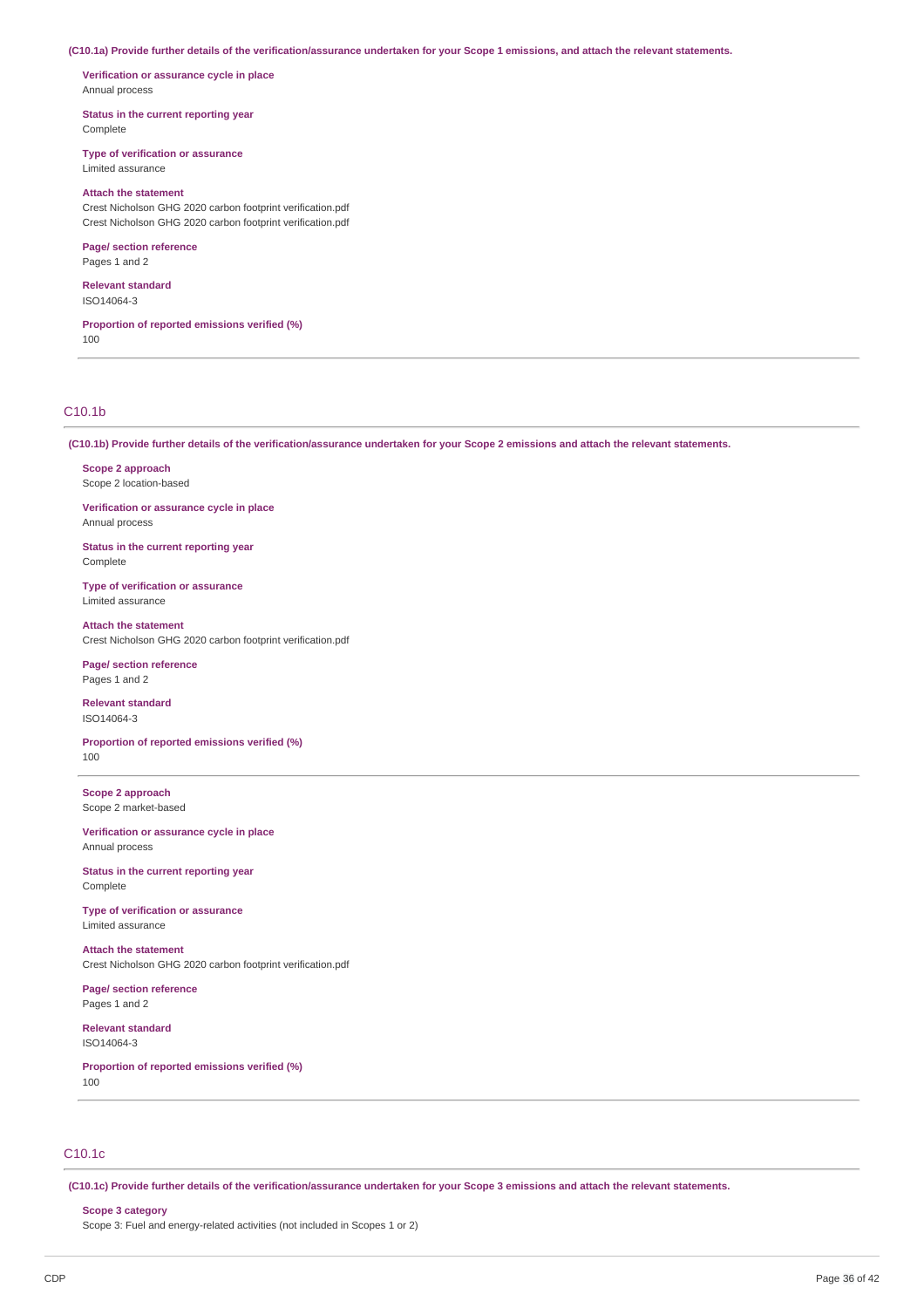Verification or assurance cycle in place Annual process

Status in the current reporting year Complete

**Type of verification or assurance** Limited assurance

**Attach the statement** Crest Nicholson GHG 2020 carbon footprint verification.pdf

**Page/section reference** Pages 1 and 2

**Relevant standard** ISO14064-3

**Proportion of reported emissions verified (%)** 1 0 0

**Scope 3 category** Scope 3: Waste generated in operations

Verification or assurance cycle in place Annual process

Status in the current reporting year Complete

**Type of verification or assurance** Limited assurance

**Attach the statement** Crest Nicholson GHG 2020 carbon footprint verification.pdf

**Page/section reference** Pages 1 and 2

**Relevant standard** ISO14064-3

**Proportion of reported emissions verified (%)** 1 0 0

**Scope 3 category** Scope 3: Business travel

**Verification or assuranc e c y cle in pla c e** Annual process

Status in the current reporting year Complete

**Type of verification or assurance** Limited assurance

**Attach the statement** Crest Nicholson GHG 2020 carbon footprint verification.pdf

**Page/section reference** Pages 1 and 2

**Relevant standard** ISO14064-3

**Proportion of reported emissions verified (%)** 1 0 0

**Scope 3 category** Scope 3: Employee commuting

Verification or assurance cycle in place Annual process

Status in the current reporting year Complete

**Type of verification or assurance** Limited assurance

**Attach the statement** Crest Nicholson GHG 2020 carbon footprint verification.pdf

**Page/section reference** Pages 1 and 2

**Relevant standard** ISO14064-3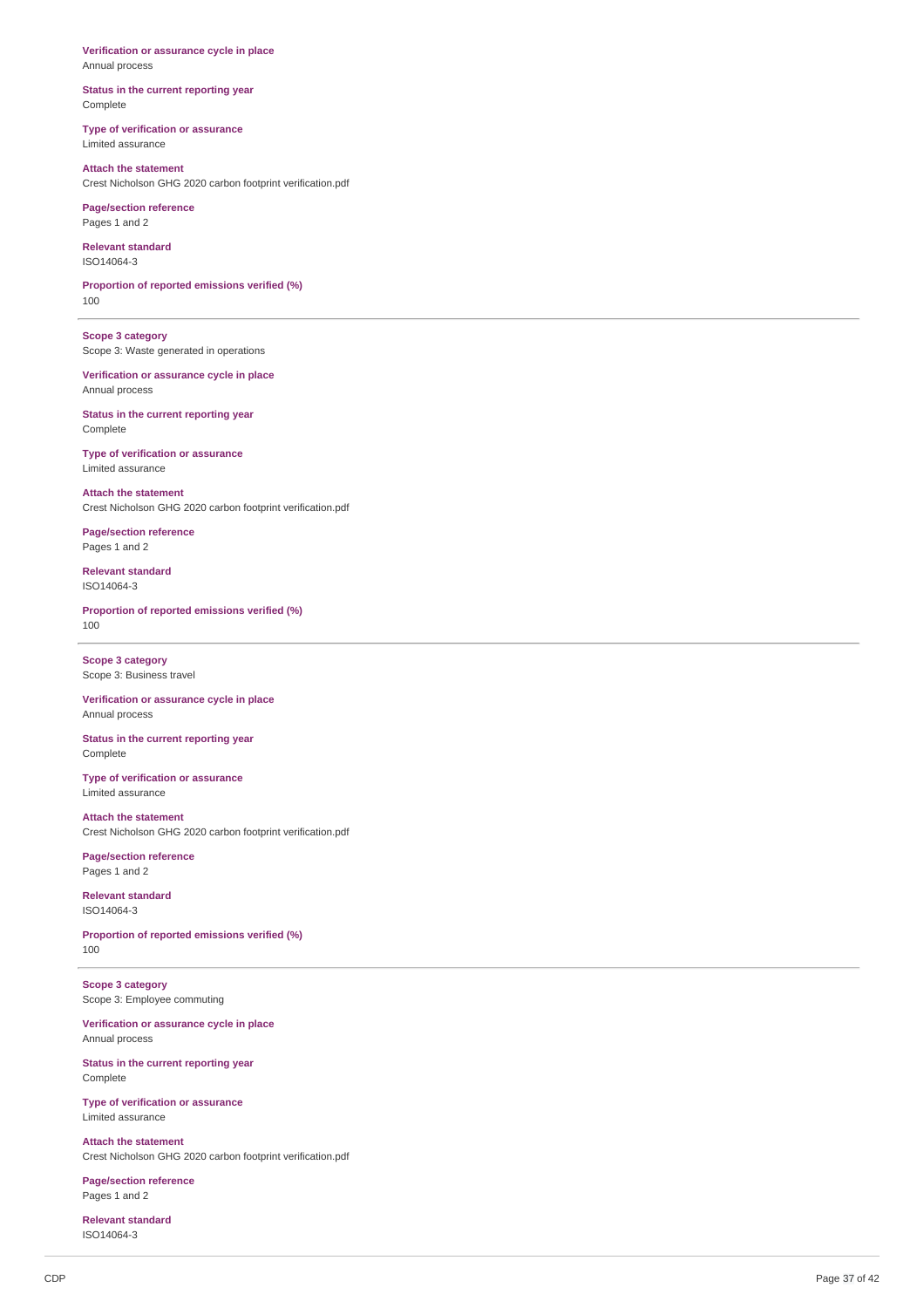## C10.2

(C10.2) Do you verify any climate-related information reported in your CDP disclosure other than the emissions figures reported in C6.1, C6.3, and C6.5? No, but we are actively considering verifying within the next two years

## C11. Carbon pricing

## C11.1

(C11.1) Are any of your operations or activities regulated by a carbon pricing system (i.e. ETS, Cap & Trade or Carbon Tax)? No, and we do not anticipate being regulated in the next three years

## C11.2

**(C11.2) Has your organization originated or purchased any project-based carbon credits within the reporting period?** No

## C11.3

**(C11.3) Does your organization use an internal price on carbon?** No, and we do not currently anticipate doing so in the next two years

## C12. Engagement

## C12.1

**(C12.1) Do you engage with your value chain on climate-related issues?**

Yes, our suppliers

Yes, our customers

## C12.1a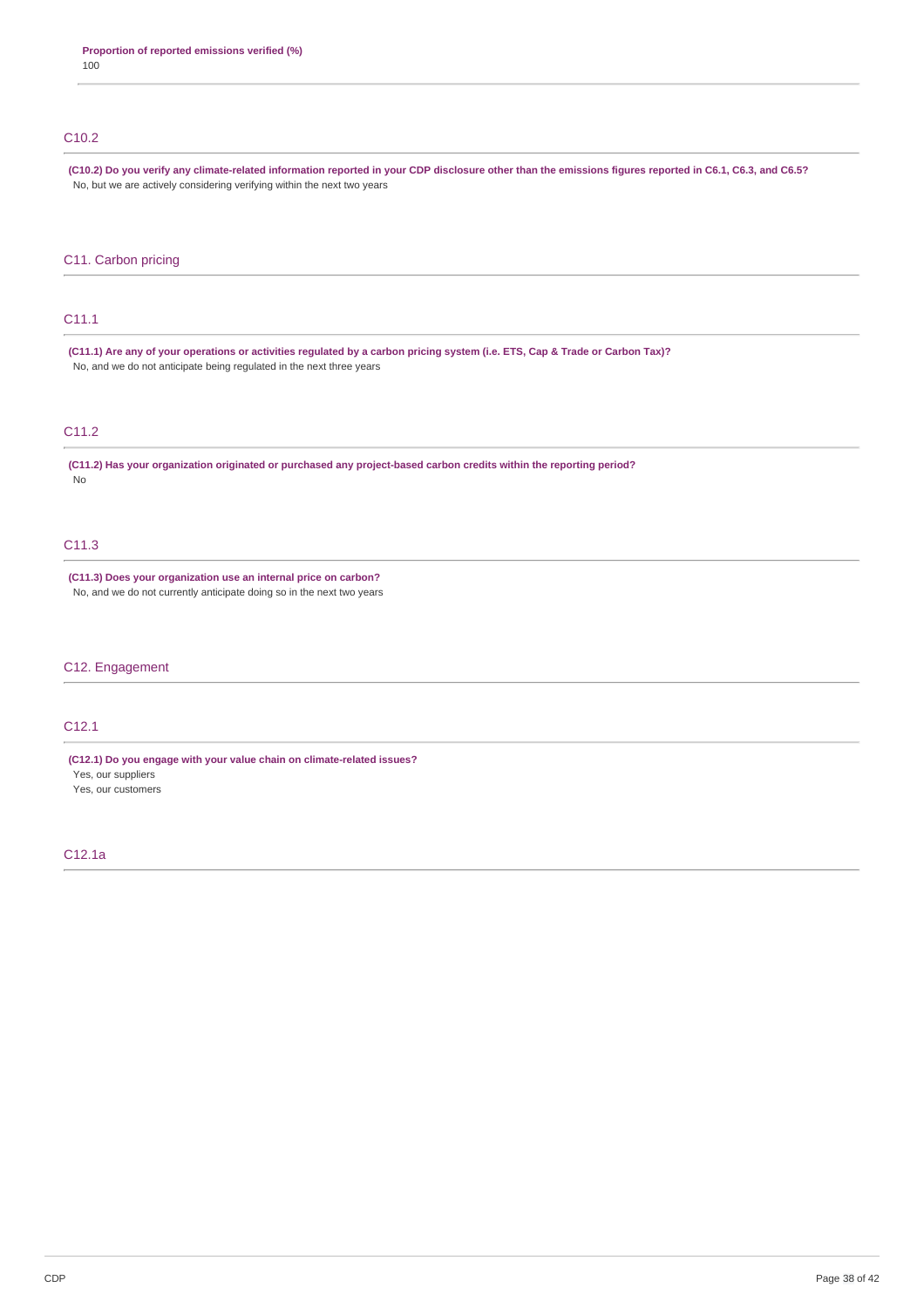#### **(C12.1a) Provide details of your climate-related supplier engagement strategy.**

**Type of engagement** Compliance & onboarding

#### **Details of engagement**

Code of conduct featuring climate change KPIs

**% of suppliers by number**

100

**% total procurement spend (direct and indirect)**

 $100$ 

**% of supplier-related Scope 3 emissions as reported in C6.5**

#### **Rationale for the coverage of your engagement**

Our suppliers and subcontractors must adhere to our Supply Chain Code of Conduct. This is included in our contractual terms and conditions. The Code of Conduct makes specific reference to environmental matters, such as climate change and the use of energy, fuel and water on our sites. It also reiterates the need for our supply chain to adhere to our Climate Change Policy. Our Group Procurement team are also engaging with suppliers to discuss how they are managing their carbon emissions and climate-related risks. Reducing emissions throughout the value chain will be crucial to decarbonise our business.

#### **Impact of engagement, including measures of success**

The Supply Chain Code of Conduct is included within the contractual terms and conditions. This means that all suppliers signing a contract to work with the business are confirming they will adhere to the items set out in the Code of Conduct. It is also available on our corporate website. During 2020, we issued a communication to all our supply chain partners, reiterating the importance of adhering to our Code of Conduct. 100% of our suppliers with group agreements responded with a signed statement of compliance.

### **Comment**

## $C12.1<sub>b</sub>$

**(C12.1b) Give details of your climate-related engagement strategy with your customers.**

#### **Type of engagement**

Education/information sharing

#### **Details of engagement**

Share information about your products and relevant certification schemes (i.e. Energy STAR)

#### **% of customers by number**

100

#### **% of customer - related Scope 3 emissions as reported in C6.5**

#### **Portfolio coverage (total or outstanding)**

<Not Applicable>

#### **Please explain the rationale for selecting this group of customers and scope of engagement**

A significant proportion of the lifecycle emissions of a home arise from the in-use stage. Large differences in consumption can occur based on how the homes are used. It is therefore important to engage with our customers to ensure they understand the functionality of their home and how they can minimise their emissions, water and energy use. Multiple methods are used to engage with our customers. Our site teams provide home demonstrations to our customers. During these demonstrations, we inform customers of how to maximise the performance of various pieces of technology within the home. For example, we show customers how to optimise the use of the boiler together with other technical features within the home. Any further queries our customers have can be discussed with our customer service teams. We also publish information on the sustainable features of our homes on our corporate website.

#### **Impact of engagement, including measures of success**

A measure of success is our customer satisfaction scores and comments on our home demonstrations and quality of the home. Customers are asked to complete a satisfaction survey, via a third party, approximately eight weeks after moving into their new home. In our most recent satisfaction survey results in July 2021, over 91% of our customers were positive about their home demonstration experience. That is an increase of 3 percentage points compared with last year.

## C12.3

(C12.3) Do you engage in activities that could either directly or indirectly influence public policy on climate-related issues through any of the following? Direct engagement with policy makers

Trade associations

## C12.3a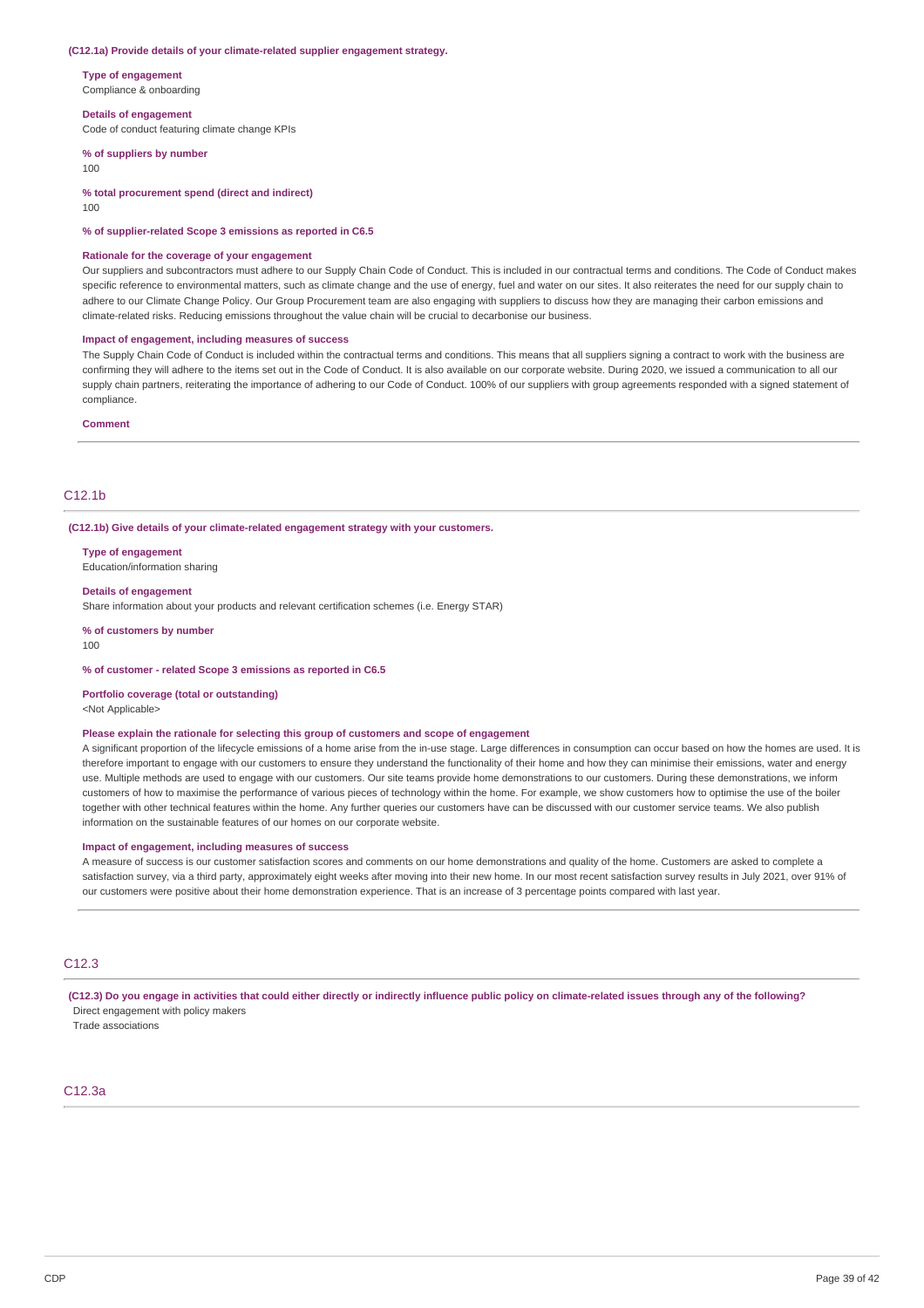#### **(C12.3a) On what issues have you been engaging directly with policy makers?**

| <b>Focus of</b><br>legislation position |         | Corporate Details of engagement                                                                                                                                                                                                                                                                                                                                                                                                                                                  | <b>Proposed legislative solution</b>                                                                                                                                                                                                                                                                                                                                                                                                                                                                                                                                                                           |
|-----------------------------------------|---------|----------------------------------------------------------------------------------------------------------------------------------------------------------------------------------------------------------------------------------------------------------------------------------------------------------------------------------------------------------------------------------------------------------------------------------------------------------------------------------|----------------------------------------------------------------------------------------------------------------------------------------------------------------------------------------------------------------------------------------------------------------------------------------------------------------------------------------------------------------------------------------------------------------------------------------------------------------------------------------------------------------------------------------------------------------------------------------------------------------|
| Energy<br>efficiency                    | Support | Energy efficiency of new build homes (Part L Building Regulations, England). Our<br>Directors engage directly with Government and policy makers and via our trade<br>association, the HBF, with regards to future legislation relating to carbon emissions<br>and energy efficiency. We also have representation on the HBF National Technical<br>and Sustainability Committee, which has representation from MHCLG. A Director<br>also engages with the Future Homes Taskforce. | We support the transition to a low carbon economy and the UK's ambition to reach net zero by 2050. All<br>sectors have an important role to play and it is important there is a clear framework and timelines<br>across all industry in the transition to net zero. Crucial for our industry is the development of practical,<br>cost-effective, customer friendly solutions ensuring that new regulations can be delivered effectively on<br>site whilst having a positive impact on the operational emissions of homes. We are engaging with the<br>Future Homes Taskforce to develop an industry framework. |
| Adaptation   Support<br>resilience      |         | Regular communication and engagement with stakeholders such as the Home<br>Builders' Federation (HBF) and relevant government departments, including<br>MHCLG. A Director also engages with the Future Homes Taskforce.                                                                                                                                                                                                                                                          | Development of practical, cost effective performance standards that ensure homes are resilient to a<br>changing climate.                                                                                                                                                                                                                                                                                                                                                                                                                                                                                       |

## C12.3b

**(C12.3b) Are you on the board of any trade associations or do you provide funding beyond membership?** Yes

### C12.3c

(C12.3c) Enter the details of those trade associations that are likely to take a position on climate change legislation.

### **Trade association**

Home Builders Federation (HBF)

**Is your position on climate change consistent with theirs?** Consistent

#### **Please explain the trade association's position**

The HBF keeps abreast of evolving standards and regulations. They engage with the housing industry and the UK Government to ensure that policy requirements with regards to climate change are effective, fair and proportionate.

### **How have you influenced, or are you attempting to influence their position?**

Crest Nicholson interacts with the HBF in a variety of ways. A Crest Nicholson Director sits on the HBF Future New Homes Standard subgroup and we have representation on the HBF National Technical and Sustainability Committee: assisting in providing expert feedback to Government on the technical aspects and tools required to deliver comfortable low-carbon homes.

### C12.3f

### (C12.3f) What processes do you have in place to ensure that all of your direct and indirect activities that influence policy are consistent with your overall climate **change strategy?**

The Sustainability Committee (which reports to the Board) determines and develops the company's sustainability strategy and response to climate change. The Committee ensures that sustainability is integrated within the business and is responsible for overseeing the delivery of strategic aims and initiatives. The Chief Executive Officer chairs the Sustainability Committee and has ultimate responsibility for sustainability, including climate-related issues.

The Sustainability Committee contains Directors and Executive Leadership Team members that sit on industry-wide groups and liaise with the Government on policy, ensuring that our influence and work at the government and industry level are consistent with our commitments to sustainability and climate change. An example of this is our Group Production Director who sits on the HBF Future New Homes Standard subgroup. This is part of the Home Builders Federation (HBF), the representative body of the housebuilding industry, and it reviews and engages with the Government on policy and regulations that impact the industry, including climate change.

The Group Production Director manages the disciplines that support the delivery of our Sustainability objectives and strategy. These disciplines, including the Sustainability team, assist the Sustainability Committee in monitoring performance against our objectives and targets and ensure we report publicly on progress. The Group Production Director also sponsors key Functional Forums that are responsible for ensuring delivery of our objectives, achieving targets, and embedding procedures within the business, and across the geographies in which we operate, through our operating divisions.

The Crest Nicholson development process is required to incorporate the Group's policies and aspirations in respect of sustainability, including Climate Change, Sustainable Procurement, and other environmental matters. These matters are part of the scheduled review and sign-off processes.

To help ensure that our onsite activities are consistent with our climate change strategy, various training courses and engagement activities are delivered during the course of the year. Examples include sustainability workshops for our site teams and site visits to drive performance improvements.